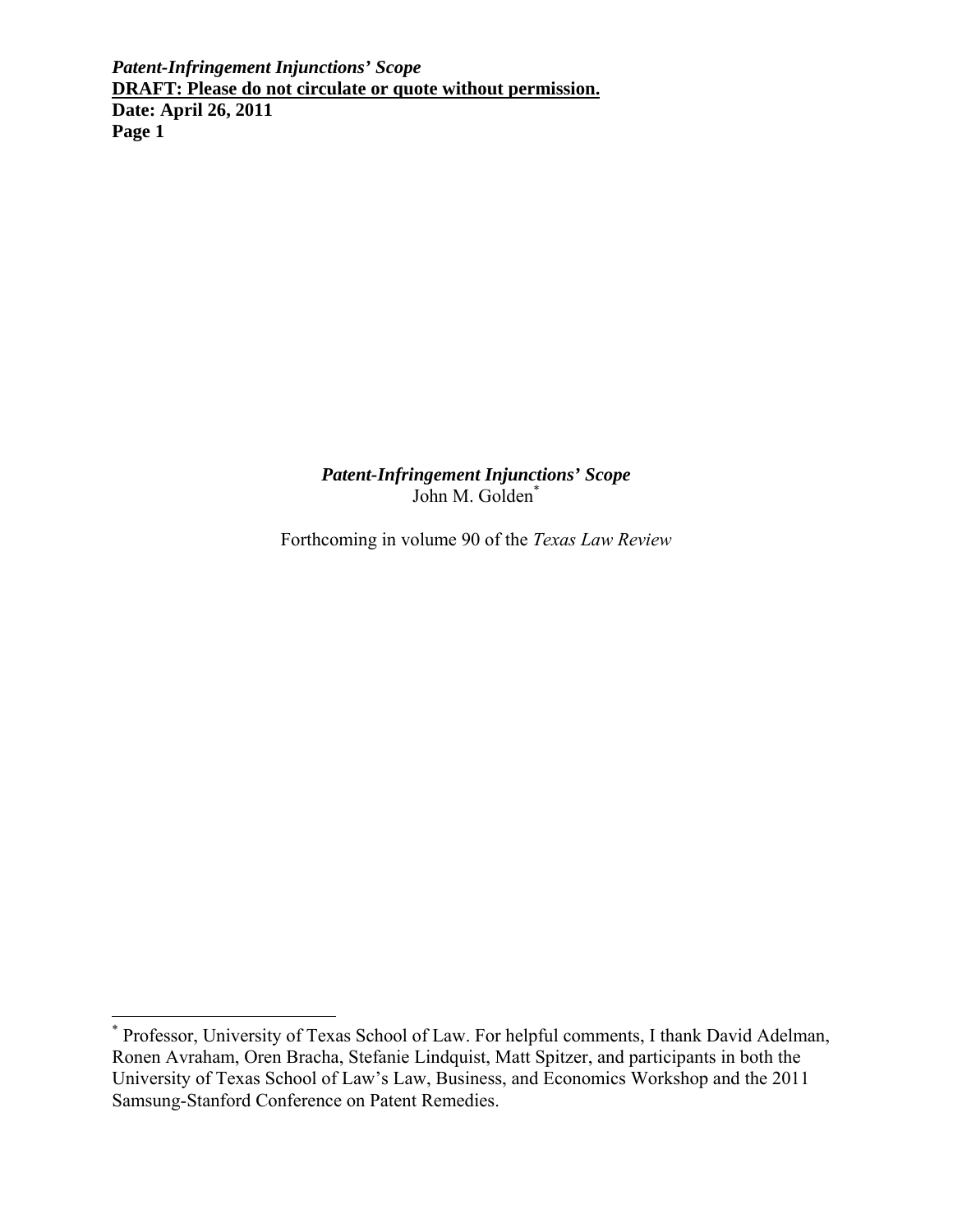#### *Patent-Infringement Injunctions' Scope*

#### **Abstract**

This article addresses a largely neglected issue: the scope of injunctions against patent infringement. First, the article uses an economic model for infringer incentives to show how concerns of injunction scope are substantially analogous to those of patent scope. Second, the article discusses existing U.S. law on patent-infringement injunctions and develops a taxonomy of injunction types. The article then reports results from a systematic study of patentinfringement injunctions issued by U.S. district courts in 2010. Startlingly, nearly 60% of 99 identified orders include "obey the law" language that apparently violates the United States' Federal Rules of Civil Procedure, at least as those rules have been understood by the U.S. Court of Appeals for the Federal Circuit. The subset of actively opposed injunctions exhibits such error at a lower but still substantial rate of about 37%. On the other hand, only one of seventeen injunctions directed to biomedical-substance (BMS) technology features such error. The article considers potential explanations for high rates of error outside the BMS space. Finally, the article considers what the scope of patent-infringement injunctions should be and notes that courts currently can and do issue prophylactic injunctions that protect patent rights more or less than a more conventional "do not infringe" order would. Prophylactic injunctions might represent an underused way to balance concerns of notice, rights protection, rights limitation, and administrability.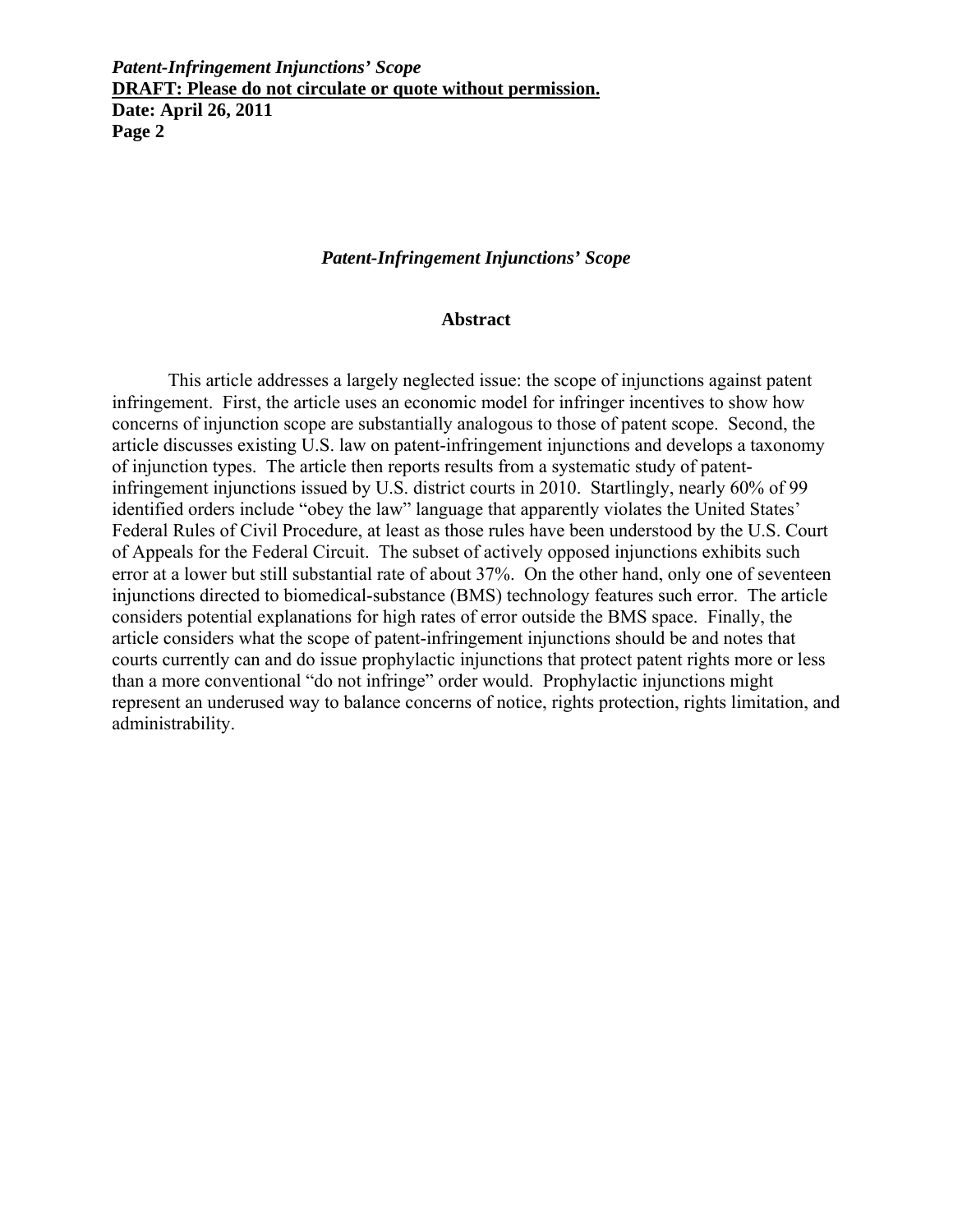# *Patent-Infringement Injunctions' Scope*

# **Table of Contents**

| $A_{\cdot}$      |                                                                            |  |
|------------------|----------------------------------------------------------------------------|--|
| <b>B.</b>        |                                                                            |  |
|                  | IV. District-Court Practice in Issuing Patent-Infringement Injunctions  21 |  |
| A.               |                                                                            |  |
| 1.               |                                                                            |  |
| 2.               |                                                                            |  |
| 3.               |                                                                            |  |
| 4.               |                                                                            |  |
| 5.               |                                                                            |  |
| <b>B.</b>        |                                                                            |  |
| C.               |                                                                            |  |
| $\mathcal{I}$ .  |                                                                            |  |
| 2.               |                                                                            |  |
| $\mathfrak{Z}$ . |                                                                            |  |
|                  |                                                                            |  |
|                  |                                                                            |  |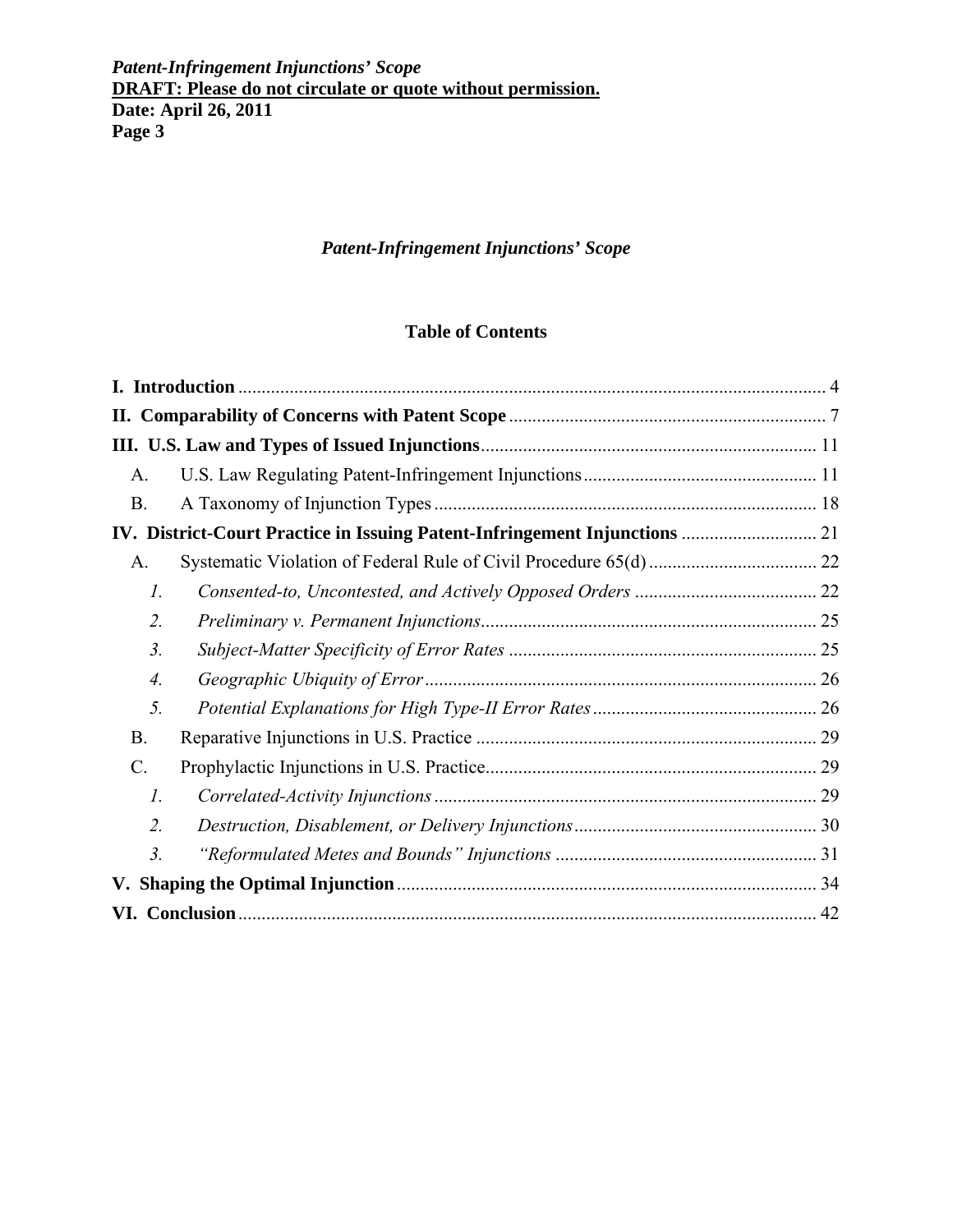### **I. Introduction**

 $\overline{a}$ 

Much recent debate on patent-infringement remedies has focused on two questions: (1) when injunctive relief should be available<sup>1</sup> and (2) how damages should be calculated.<sup>2</sup> This article addresses a comparatively neglected issue: what the scope of a patent-infringement injunction should be when it is granted. Neglect of this issue might help explain a startling fact that this article's empirical study reveals: the majority of patent-infringement injunctions issued by U.S. district courts in 2010 appear to violate the Federal Rules of Civil Procedure.

The fact that many injunctions take an improper form highlights the underlying capacity of injunctions to come in many different forms. Injunctions are more than mere "off switches" that enforce property rules.<sup>3</sup> An injunction's scope can be contentious.<sup>4</sup> Further, issuance of an injunction does not necessarily halt potentially infringing activity. As the current en banc case of

<sup>2</sup> *See, e.g.*, Golden, *supra* note 1, at 582-86; Mark A. Lemley & Carl Shapiro, *Patent Holdup and Royalty Stacking*, 85 TEX. L. REV. 1991, 2017-35 (2007).

<sup>1</sup> *See, e.g.*, John M. Golden, *Principles for Patent Remedies*, 88 TEX. L. REV. 505, 506-07 & n.5 (2010) (noting the existence of "conflicting answers from lower courts and academic commentators regarding how to decide when injunctions should issue" (footnotes omitted)); Peter Lee, *The Accession Insight and Patent Infringement Remedies*, 110 MICH. L. REV. (forthcoming 2011) ("propos[ing] applying accession doctrine to deny injunctive relief when an infringer substantially improves on some underlying patented invention"). Denials of patentinfringement injunctions have raised questions of when and how a court should award an "ongoing royalty" to compensate for expected activity that the court does not enjoin. *See* Paice LLC v. Toyota Motor Corp., 504 F.3d 1293, 1314 (Fed. Cir. 2007) ("Under some circumstances, awarding an ongoing royalty for patent infringement in lieu of an injunction may be appropriate."); H. Tomás Gómez-Arostegui, *Prospective Compensation in Lieu of a Final Injunction in Patent and Copyright Cases*, 78 FORDHAM L. REV. 1661, 1664-65 (2010) (seeking "to demonstrate that federal courts have no authority to award compulsory prospective compensation … for postjudgment copyright and patent infringements."). Exploration of the proper limits and form of "ongoing royalty" orders is outside the scope of this article.

<sup>3</sup> Mark A. Lemley & Philip J. Weiser, *Should Property or Liability Rules Govern Information?*, 85 TEX. L. REV. 783, 783 (2007) (observing "that law and economics scholars call injunctive relief a 'property rule'"); *see also* Guido Calabresi & A. Douglas Melamed, *Property Rules, Liability Rules, and Inalienability: One View of the Cathedral*, 85 HARV. L. REV. 1089, (1972) (characterizing enforcement of a legal entitlement by an injunction as a form of "protect[ion] by a property rule").

<sup>4</sup> *See* Supplemental Brief of Defendants-Appellants on Rehearing En Banc at 34, TiVo Inc. v. Echostar Corp., 376 Fed. Appx. 21 (Fed. Cir. 2010) (en banc) (contending that, "at least for a first-time infringer, [an] injunction may not legally go further" than prohibiting infringing activity).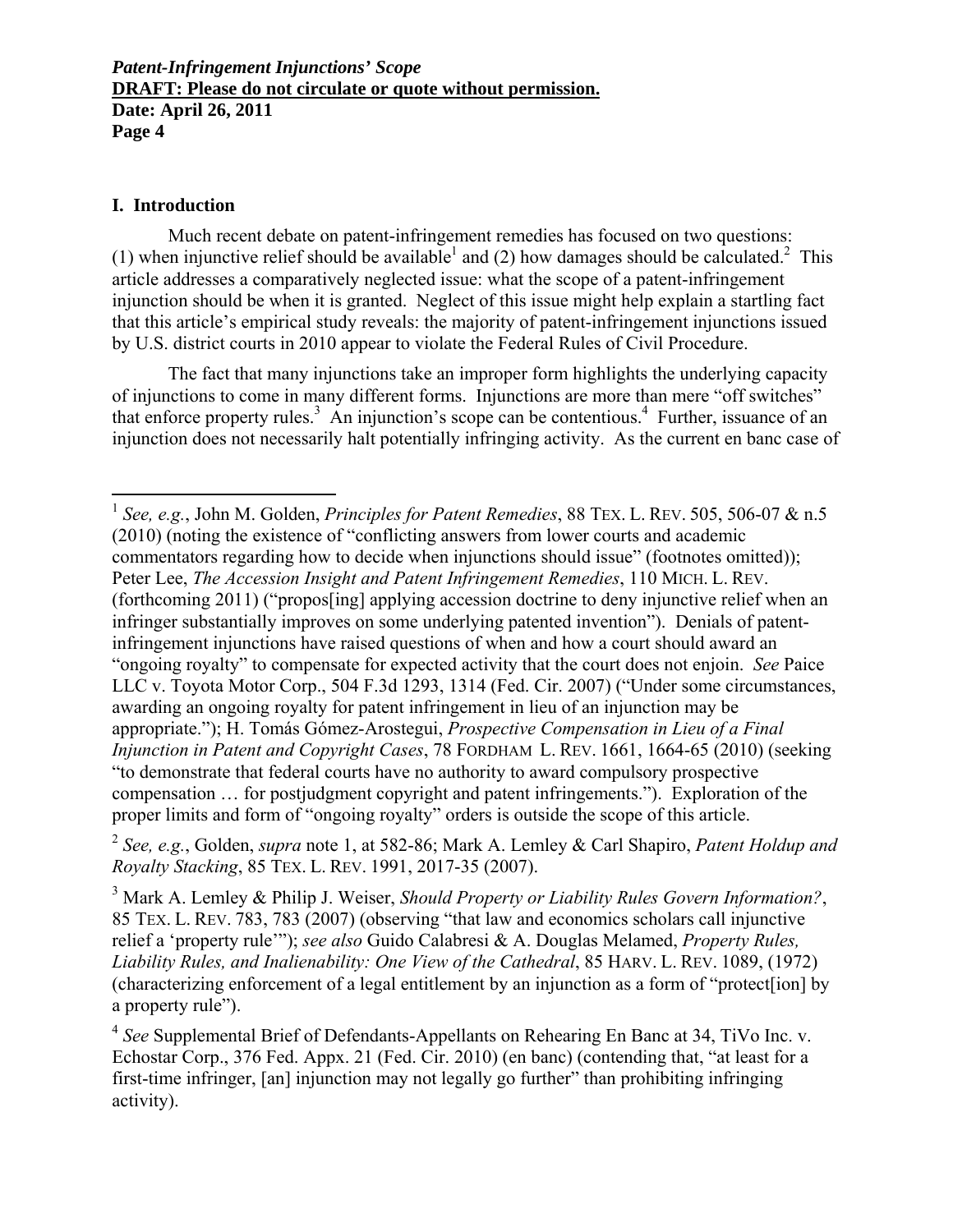TiVo Inc. v. EchoStar Corp.<sup>5</sup> illustrates, a rational actor can take deliberate action that risks a later holding of contempt.  $\delta$  These possibilities point to fundamental questions about how a patent-infringement injunction should be crafted to optimally balance protection of patentee rights with protection of legitimate societal and infringer interests.

This article studies issues of injunction scope theoretically, empirically, and normatively. Part II takes a theoretical approach. It presents an economic model for an infringer's incentives that illustrates how concerns of injunction scope parallel concerns about the scope of underlying patent rights.<sup>7</sup> Part III follows with a primer on U.S. law regarding patent-infringement injunctions' scope. Part III also presents a taxonomy of injunction types. Part IV uses this taxonomy in presenting and analyzing results from a systematic empirical study of patentinfringement injunctions issued by U.S. district courts in 2010. Part V then provides normative recommendations for how courts should craft injunctions in light of concerns of administrability, effective notice, patent-rights protection, and avoidance of undue chilling of infringer activity.

Part III's taxonomy and Part IV's empirical results warrant a fuller preview. Part III's five taxa are based on the express language of court orders. These taxa can be described as follows:

- "Type-0" injunctions explicitly forbid only future infringement that involves the exact products or processes already adjudged to infringe (e.g., "Do not make, use, offer to sell, sell, or import into the United States the SuperHypo1 widget held to infringe claims 1 through 5 of the '777 patent.").
- "Type-I" injunctions add to a Type-0 injunction an explicit prohibition of infringement that encompasses minor variations of the products or processes specified in the Type-0 injunction (e.g., "Do not make, use, offer to sell, sell, or import into the United States the SuperHypo1 widget or any widget no more than colorably different from the SuperHypo1 widget."). $8$

 5 376 Fed. Appx. 21, 21 (Fed. Cir. 2010) (en banc) (granting petition for rehearing en banc).

<sup>6</sup> TiVo Inc. v. Echostar Corp., 94 U.S.P.Q.2d 1097, 1107 (Fed. Cir. 2010), *vacated by* 376 Fed. Appx. 21 (Fed. Cir. 2010) ("Given Echostar's refusal to disable the DVR functionality in its existing devices and the fact that its original attempts to design-around TiVo's patent were wholly unsuccessful, the district court had ample justification for its determination that court preapproval of any new design-around effort was necessary to prevent further infringing activity."), *available at* 2010 U.S. App. LEXIS 4543.

<sup>7</sup> *Cf.* Robert P. Merges & Richard R. Nelson, *On the Complex Economics of Patent Scope*, 90 COLUM. L. REV. 839, 916 (1990) ("[A] 'strengthening' of property rights will not always increase incentives to invent …. When a broad patent is granted or expanded via the doctrine of equivalents, its scope diminishes incentives for others to stay in the invention game ….").

<sup>&</sup>lt;sup>8</sup> Because a Type-I injunction necessarily includes a foundational Type-0 injunction, this article will commonly refer to an order that has Type-0 and Type-I aspects simply as a "Type-I injunction."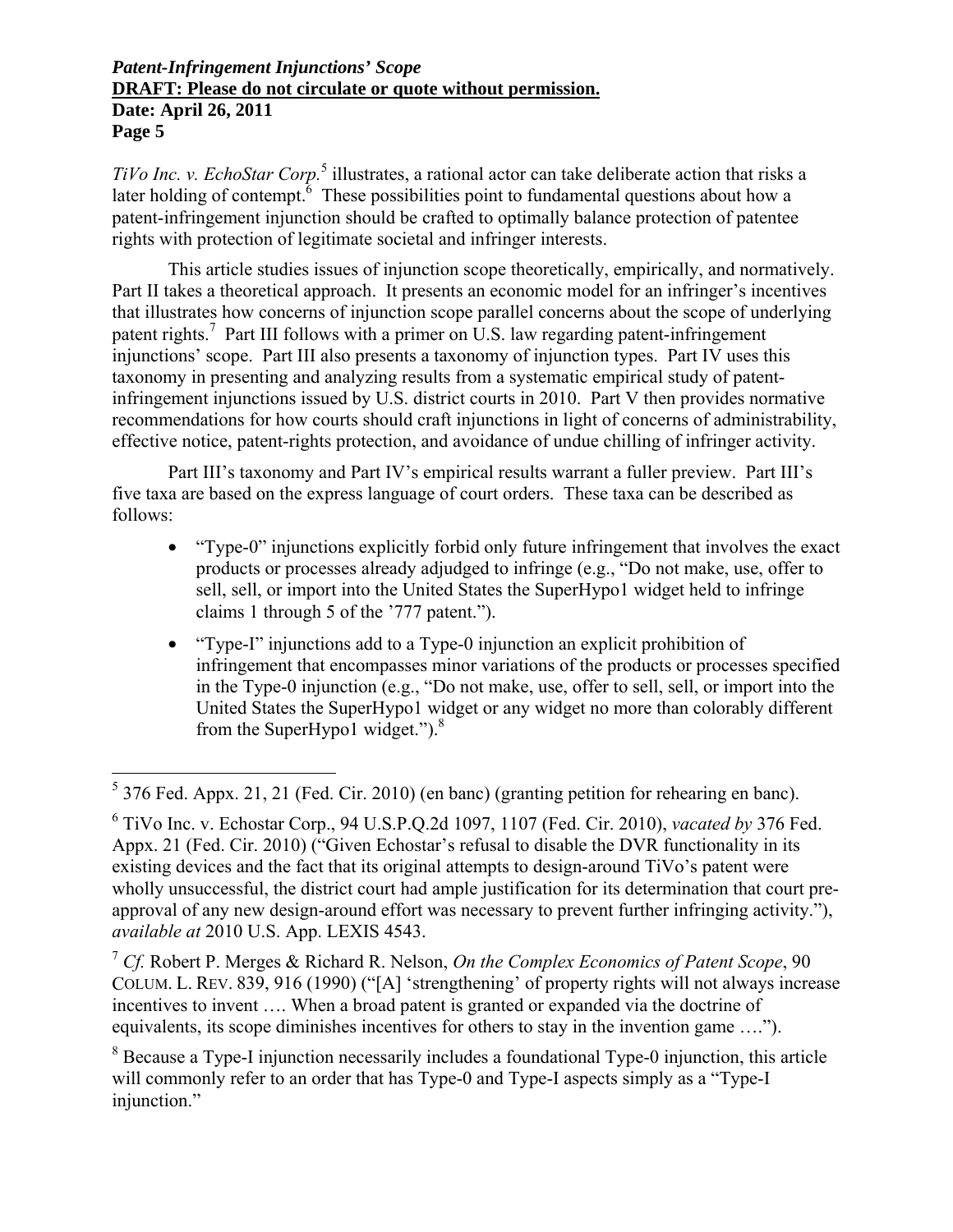- "Type-II" injunctions take an "obey the law" form that, at least on its face, generally prohibits infringement of a patent or patent claim without tying the scope of the prohibition to products or processes already adjudged to infringe (e.g., "Do not infringe the '777 patent"; alternatively, "Do not infringe claim 1 of the '777 patent.").
- "Type-III" injunctions are prophylactic in the sense that they (i) prohibit at least some activity that might be non-infringing; (ii) require action, such as destruction of infringing devices, that might not be absolutely required to prevent future infringement; or (iii) define their scope without reference either to patent rights or to matter already adjudged to infringe (e.g., "Destroy all SuperHypo1 widgets that are in the United States and under your control"; alternatively, "Do not make, use, offer to sell, sell, or import into the United States any widgets.").
- "Type-IV" injunctions are purely reparative in the sense that their sole direct purpose is to correct for harm caused by past infringement (e.g., "Destroy all SuperHypo1 widgets manufactured in the United States that are now located abroad, even though there is no expectation that they will return to the United States."9 ).

These five categories are non-exclusive. A single court order can feature injunctive language from multiple taxa. Indeed, a Type-I injunction essentially requires the simultaneous presence of a Type-0 injunction. The Type-0/Type-1 combination is commonly supplemented with a Type-II or Type-III injunction.

Not all of the five types are equal under U.S. law, however. The U.S. Court of Appeals for the Federal Circuit has held that the U.S. Patent Act does not authorize courts to grant purely reparative, Type-IV injunctions.<sup>10</sup> Similarly, the Federal Circuit has held that the Federal Rules of Civil Procedure generally forbid Type-II, "obey the law" injunctions.<sup>11</sup>

Strikingly, Part IV's empirical analysis reveals vastly different rates of compliance with these bans. In a dataset of 99 patent-infringement injunctions issued in 2010, only one contains purely reparative, Type-IV language. In contrast, nearly 60% contain Type-II language.

With the sole major exception of injunctions directed to biomedical-substance inventions, Type-II error is rife. Active contestation of injunctions by an adversarial party seems to correlate with a reduced Type-II error rate. But the error rate for actively contested injunctions is still about 37%. Part IV provides potential explanations for such startlingly high error rates.

<sup>&</sup>lt;sup>9</sup> Because United States patent law generally does not forbid the use abroad of a product or process whose use in the United States would infringe a U.S. patent, a product located abroad would, generally speaking, not be expected to feature in future U.S. patent infringement unless there were reason to expect that the product would be brought to the United States. *See* 35 U.S.C. § 271 (describing forms of patent infringement); *cf.* Microsoft Corp. v. AT&T, 550 U.S. 437, 441 (2007) ("It is a general rule under United States patent law that no infringement occurs when a patented product is made or sold in another country.").

<sup>&</sup>lt;sup>10</sup> See infra text accompanying notes 33-36.

<sup>&</sup>lt;sup>11</sup> *See infra* text accompanying notes 24-27.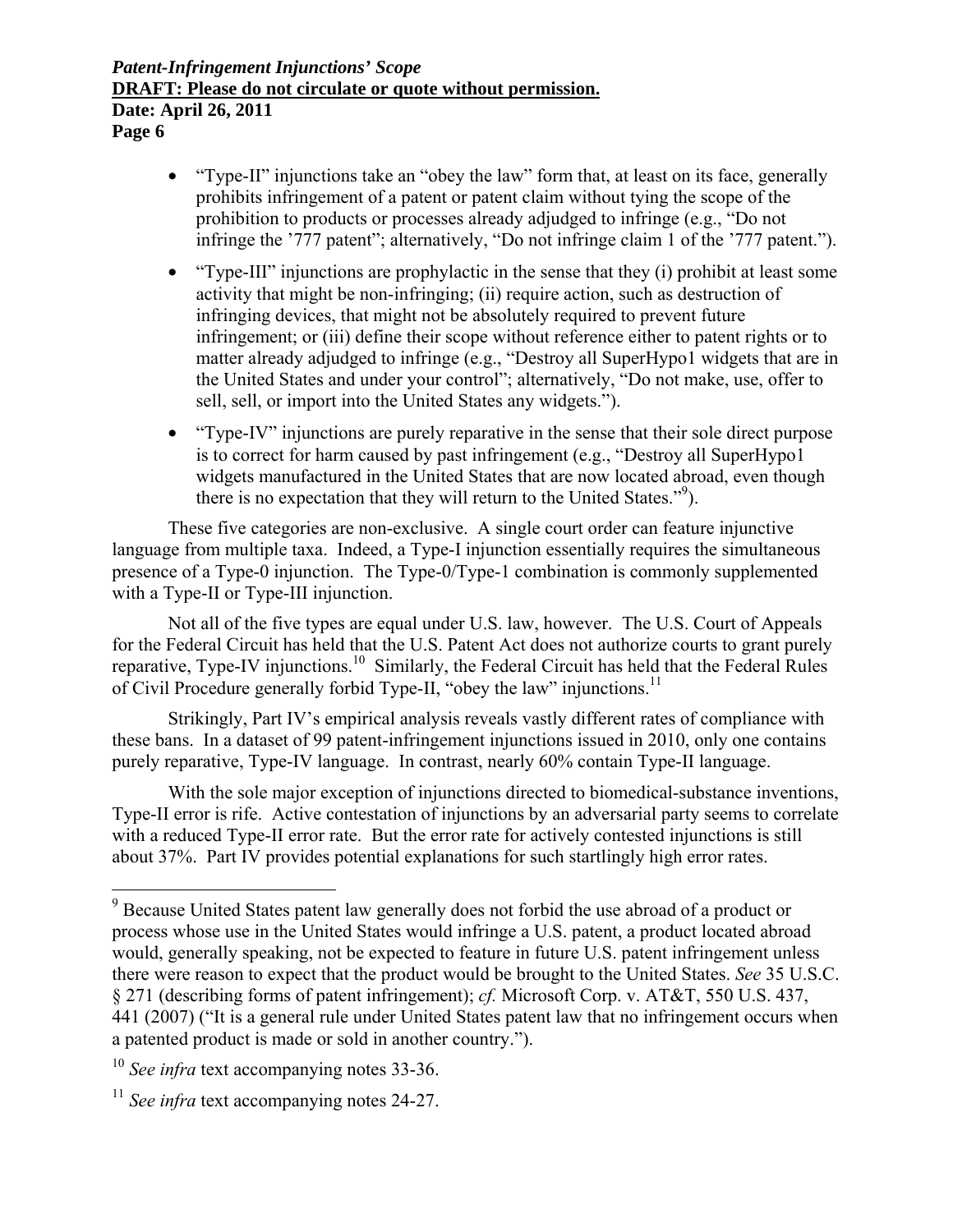Part IV's empirical results also indicate that U.S. district courts issue prophylactic, Type-IV injunctions in nontrivial numbers. Moreover, observed Type-III injunctions come in a number of subtypes. With these subtypes in mind, Part V suggests that, although Type-I injunctions might provide an appropriate general default, Type-III injunctions can often enable a better balancing of patentee, infringer, and societal interests.

### **II. Comparability of Concerns with Patent Scope**

 $\overline{a}$ 

Although problems of injunction scope have been much neglected compared to problems of patent scope, the normative issues involved overlap substantially. In both cases, there is concern with balancing the goal of providing incentives for innovation with the goal of ensuring that patent rights do not become excessive impediments to innovation's use or further  $d$ evelopment.<sup>12</sup>

For a rational, profit-maximizing party who has just been enjoined, concerns with patent scope and injunction scope are directly comparable. Options commonly available to the enjoined party include (1) paying the patentee for a license, (2) simply halting all activity potentially barred by the injunction, and (3) redesigning the infringing product or process. Patent and injunction scope affect the relative desirability of the redesign option. Greater patent scope increases the range of redesigns that are likely to infringe. Greater patent scope thus tends to raise the cost of redesign either by forcing the infringer to choose a more radical redesign or by raising the risk that a given redesign will infringe. Likewise, greater injunction scope increases the range of redesigns that will put the infringer at risk of contempt, with similar implications for the likely cost of redesign. If the probability of a contempt holding or the penalty for contempt is sufficiently small, a rational infringer might choose to implement a redesign that risks contempt, just as the infringer might originally have chosen a design that risked a holding of infringement.

To better understand an adjudged infringer's decisionmaking calculus, consider a situation where a product has been found to infringe and the infringing producer has three basic alternatives:

- (1) pay for a license, which for simplicity we assume will require payment of a lump-sum licensing fee *F*;
- (2) implement an "ironclad" redesign that will cost  $D_1$  to implement and that will be generally recognized, by the patentee as well as the courts, to be both injunctioncompliant and non-infringing;
- (3) implement a more doubtful redesign that will cost a lower amount  $D_2$  (i.e.,  $D_2 < D_1$ ) but that carries (i) a nonzero chance  $\theta_{\rm con}$  of resulting in a holding of contempt and (ii) a further nonzero chance  $\theta_{\text{inf}}$  of resulting in a holding of infringement when no contempt is found.

<sup>12</sup> Merges & Nelson, *supra* note 7, at 843 (arguing that, "[w]ithout extensively reducing the pioneer's incentives, the law should attempt at the margin to favor a competitive environment for improvements").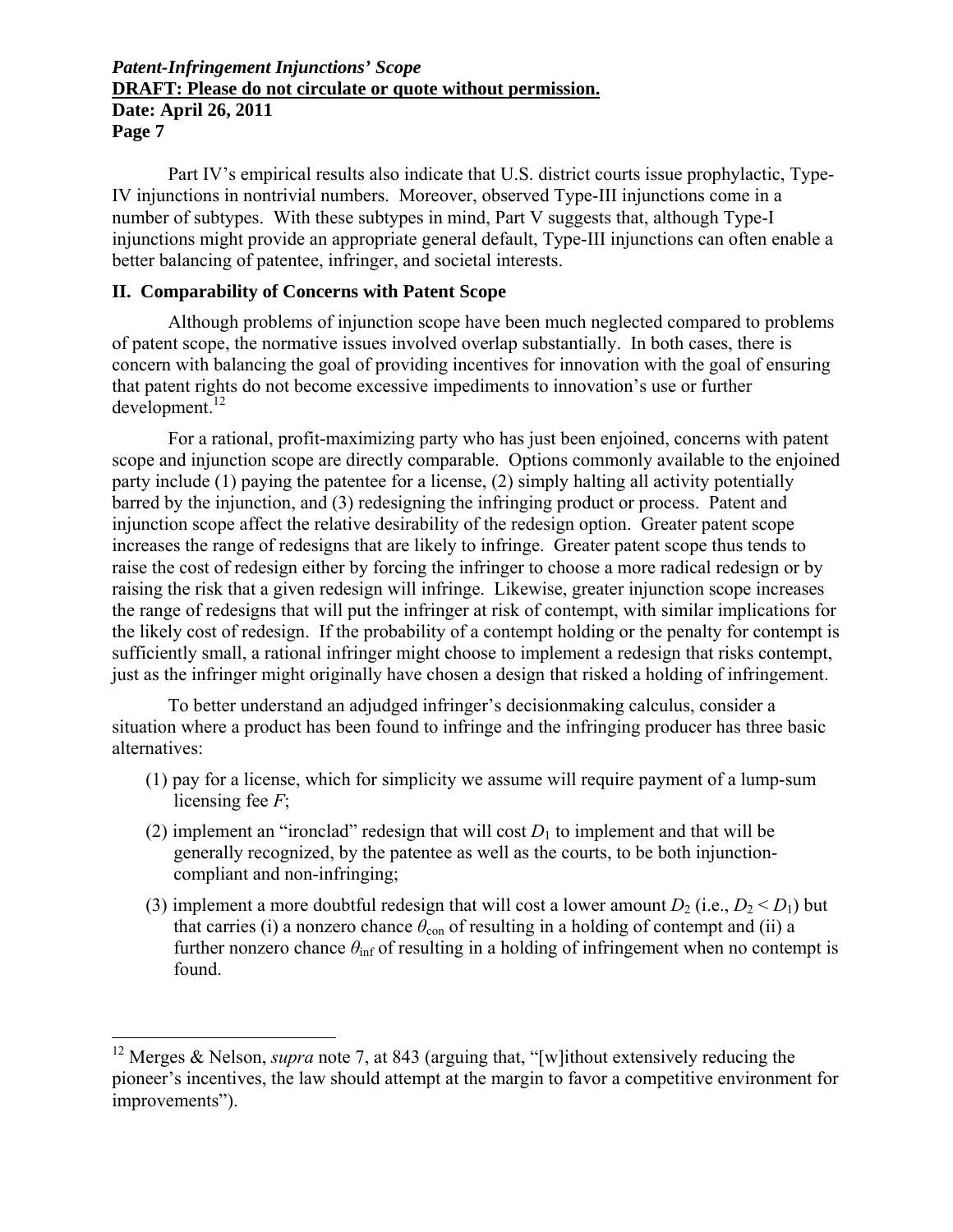$\overline{a}$ 

Because the adjudged infringer's willingness to pay for a license—and the consequent reward to the patentee—will depend on the expected profitability of redesign options  $(2)$  and  $(3)$ ,<sup>13</sup> I focus on the latter below.

To model the profitability of options (2) and (3), I use a variant of a model that Carl Shapiro developed with an eye to infringement concerns only.<sup>14</sup> In particular, I suppose that, in the absence of additional threats of litigation, the product resulting from either redesign will generate a constant profit margin *M* per unit sold, with *N* units expected to be sold, and  $MN \ge D_1$ <sup>15</sup> I also assume that the patentee will not sue in response to the ironclad redesign but that, if the adjudged infringer implements the more doubtful redesign, the patentee will file a motion for contempt. The parties will not settle, and the probability that the patentee's motion will yield a holding of contempt is  $\theta_{\text{con}}$ , where  $0 \leq \theta_{\text{con}} \leq 1$ . If contempt is not found, the patentee will file a new suit alleging patent infringement. Once again, the parties will not settle. The patentee's probability of success in the new infringement suit will be  $\theta_{\text{inf}}$ , where  $0 \leq \theta_{\text{inf}} \leq 1$ .

Significantly, the probabilities  $\theta_{\rm con}$  and  $\theta_{\rm inf}$  should correlate with injunction scope and patent scope, respectively. Invalidity and enforceability of underlying patent claims are assumed not to be at issue in the proceedings contemplated, whether due to law of the case for contempt proceedings<sup>16</sup> or estoppel in a subsequent suit for infringement.<sup>17</sup> Thus, a broader injunction will

<sup>15</sup> For simplicity, I neglect time discounting for products sold after a period of time has elapsed.

<sup>16</sup> *See* KSM Fastening Sys., Inc. v. H.A. Jones Co., 776 F.2d 1522, 1529 (Fed. Cir. 1985) ("The validity of the patent is law of the case in [contempt] proceedings.").

 $17$  To the extent defenses of invalidity and unenforceability were available, the adjudged infringer will likely have challenged validity and enforceability in the original litigation. *Cf.* Mark A. Lemley, *Rational Ignorance at the Patent Office*, 95 NW. U. L. REV. 1495, 1502 (2001) ("Virtually every patent infringement lawsuit includes a claim that the patent is either invalid or unenforceable … (or commonly both)."). Thus, the infringer might be precluded from making such challenges in later litigation. *See, e.g.*, Roche Palo Alto LLC v. Apotex, Inc., 531 F.3d 1372, 1381 (Fed. Cir. 2008) (affirming a district-court holding that "validity challenges … were barred by the doctrine of claim preclusion"); Power Integrations, Inc. v. Fairchild Semiconductor Int'l, Inc., – F. Supp. 2d. – (D. Del. 2010), *available at* 2010 WL 5514363, at \*5-\*6 (holding that various arguments for invalidity were barred by issue preclusion); *cf.* Foster v. Hallco Mfg. Co., 947 F.2d 469, 480-81 (Fed. Cir. 1991) ("[I]f a consent judgment, by its terms, indicates that the

 $13$  The adjudged infringer will rationally only pay for a license if the profitability of that course is at least as great as the more profitable of options (2) and (3). In terms of the model that follows, the rational infringer's willingness to license is thus capped by the lesser of  $D_1$  and  $D_2$ . Transaction costs of negotiating and complying with a license might lower the infringer's maximum licensing fee below the lesser of these amounts.

<sup>14</sup> *See* Carl Shapiro, *Injunctions, Hold-Up, and Patent Royalties*, 12 AM. L. & ECON. REV. 280, 286-87 (2010) (developing a model to determine potential outcomes of royalty negotiations between a "downstream firm" and a "patent holder"); *see also* Lemley & Shapiro, *supra* note 2, at 1995-97 (using Shapiro's model).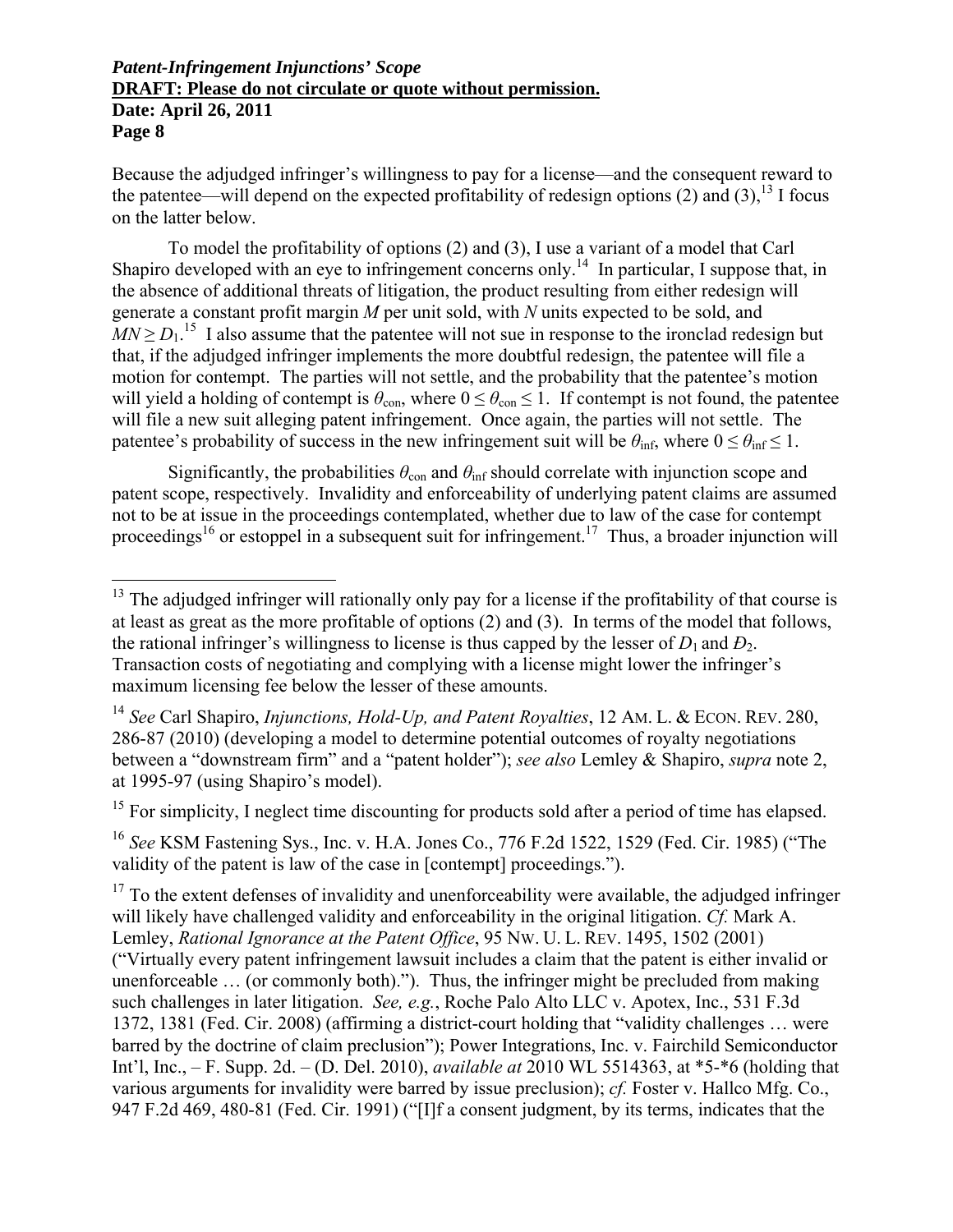likely generate a greater probability of patentee success  $\theta_{\text{con}}$ , and a broader patent will likely generate a greater probability of patentee success  $\theta_{\text{inf}}$ . Thus, at least to some degree, the values  $\theta_{\rm con}$  and  $\theta_{\rm inf}$  can be expected to act as proxies for injunction scope and patent scope, respectively. A model incorporating these values can therefore suggest how injunction and patent scope affect the incentive calculus of an adjudged infringer.

But there are additional variables to describe before the infringer's decisionmaking calculus is complete. Suppose that, by the time contempt proceedings are concluded, the adjudged infringer will have made and sold  $n_{\rm con}$  units of the redesigned product, and will have incurred *L*<sub>con</sub> in litigation costs. If the infringer is held not to be in contempt, the infringer will then sell an additional  $n_{\text{lit}}$  units and incur an additional  $L_{\text{inf}}$  in litigation costs before the conclusion of infringement proceedings. If the infringer is found in contempt, it will receive the equivalent of a monetary penalty *P* and will have its post-contempt expected profits reduced by  $\delta_{\rm con}$  from  $M(N - n_{\rm con})$  to  $\pi_{\rm con}$ . If the infringer prevails in the contempt proceeding but the redesigned product is later found to infringe, the infringer will pay a damages award *A* and have its post-judgment expected profits reduced by  $\delta_{\text{inf}}$  from  $M(N - n_{\text{con}} - n_{\text{inf}})$  to  $\pi_{\text{inf}}$ .

Under these circumstances, the infringer's expected gains from the two redesigns are, respectively, as follows:

(1) expected gain from pursuing the ironclad redesign:

$$
G_1 = MN - D_1; \tag{Eq. 1}
$$

(2) expected gain from pursuing the more doubtful redesign:

$$
G_2 = Mn_{con} - D_2 - L_{con} + \theta_{con}(\pi_{con} - P)
$$
  
+  $(1 - \theta_{con})\{Mn_{inf} - L_{inf} + \theta_{inf}(\pi_{inf} - A) + (1 - \theta_{inf})M(N - n_{con} - n_{inf})\}$ . (Eq. 2)

The formula for  $G_2$  looks complicated but can be significantly simplified by (1) recognizing that  $\delta_{\text{con}} = M(N - n_{\text{con}}) - \pi_{\text{con}}$  and  $\delta_{\text{inf}} = M(N - n_{\text{con}} - n_{\text{inf}}) - \pi_{\text{inf}}$ , and (2) defining new variables  $\Delta_{\text{con}} = P + \delta_{\text{con}}$  and  $\Delta_{\text{inf}} = A + \delta_{\text{inf}}$ . These last variables,  $\Delta_{\text{con}}$  and  $\Delta_{\text{inf}}$ , represent sums of (a) the cost of a court-imposed penalty or damages award and (b) the decrease in postjudgment profits expected to result from an adverse court decision. Hence, in this relatively simple model,  $\Delta$ <sub>con</sub> and  $\Delta$ <sub>inf</sub> equal the total expected costs to the adjudged infringer of adverse judgments in contempt and infringement proceedings, respectively.

Use of the new variables leads to the following equation for  $G_2$ :

$$
G_2 = MN - D_2 \tag{Eq. 3}
$$

where the total effective cost of the more questionable redesign  $D_2$  satisfies the formula

$$
D_2 = D_2 + L_{\text{inf}} + \theta_{\text{inf}} \Delta_{\text{inf}} + L_{\text{con}} + \theta_{\text{con}} \text{A}_{\text{con}}
$$
(Eq. 4)

with

 $\overline{a}$ 

$$
\mu_{\text{con}} = \Delta_{\text{con}} - L_{\text{inf}} - \theta_{\text{inf}} \Delta_{\text{inf}}.\tag{Eq. 5}
$$

parties thereto intend to preclude any challenge to the validity of a particular patent, even in subsequent litigation involving a new cause of action, then that issue can be precluded.").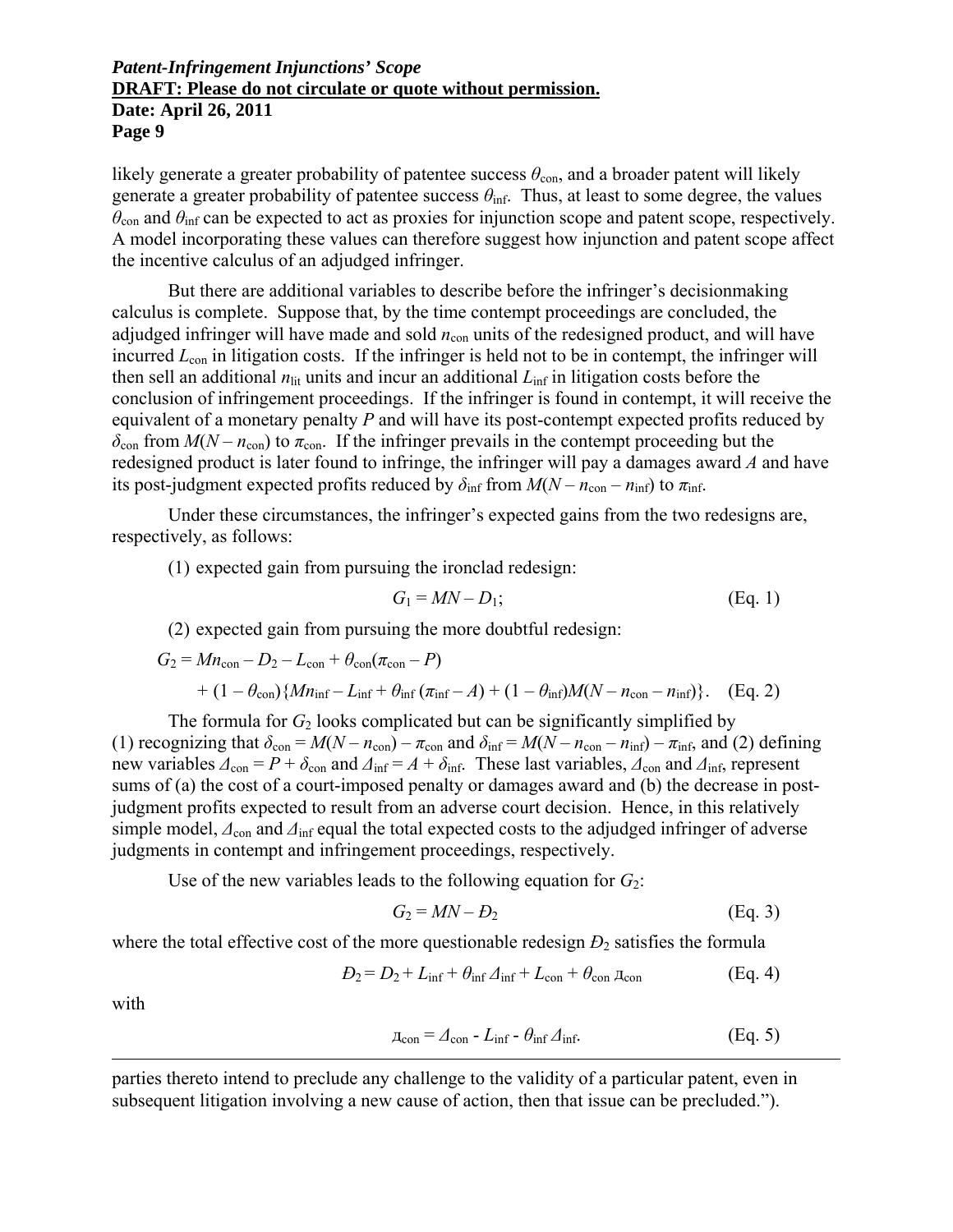Equations 3 through 5 neatly illustrate the comparability of questions of patent scope and injunction scope. A rational economic actor will favor the ironclad redesign over the questionable redesign only when  $G_1 \ge G_2$  or, equivalently,  $D_1 \le D_2$ . Other than adding another source of foreseeable litigation costs, the prospect of contempt proceedings deters choice of the more questionable redesign by adding to  $D_2$  a quantity that equals the product of the likelihood of a contempt finding  $\theta_{\rm con}$  and the total *effective* cost  $\pi_{\rm con}$  of a finding of contempt. The prospect of an infringement suit similarly deters choice of the more questionable redesign by adding to *Ð*<sup>2</sup> a quantity that equals the product of the likelihood of an infringement finding  $\theta_{\text{inf}}$  and the total effective cost  $\Delta_{\text{inf}}$  of a finding of infringement.<sup>18</sup> Moreover, in situations where the rational infringer prefers the questionable redesign to the ironclad redesign (i.e., where  $D_2 < D_1$ ) and where  $\pi_{con} > 0$ , higher values of  $\theta_{con}$  and  $\theta_{inf}$  correspond to higher values for the maximum licensing fee  $F_{\text{max}} \le D_2 \le D_1$  that the rational infringer is willing to pay.<sup>19</sup>

Consequently, to the extent  $\theta_{\text{con}}$  and  $\theta_{\text{inf}}$  serve as proxies for injunction and patent scope, Equations 3 through 5 show injunction and patent scope to play fundamentally analogous roles in protecting patent value through deterrence and likely enhancement of licensing fees. Likewise, limitations on injunction and patent scope facilitate various kinds of post-injunction activity by discounting costs of potential infringement or contempt by the probabilities that infringement or contempt will actually be found. Conversely, broader scope and a corresponding increase in these probabilities generate greater protection of patent value but also a greater chilling effect on subsequent activity.

Patent law that seeks to optimize social welfare must try to strike a proper balance between these competing concerns of patent-value protection and subsequent-activity chilling.<sup>20</sup> Parts III and IV explore how courts currently strike the balance in determining injunction scope. Part V discusses how courts might best work to achieve a proper balance.

 $\overline{a}$ 

 $D_2 = D_2 + L_{con} + \theta_{con} \Delta_{con} + (1 - \theta_{con})(L_{\text{inf}} + \theta_{\text{inf}} \Delta_{\text{inf}}).$ 

The conclusion in the text follows from noting that  $(1 - \theta_{con}) \ge 0$  and, by assumption,  $\Delta_{inf} \ge 0$ .

<sup>&</sup>lt;sup>18</sup> Facial lack of parallelism between  $\Delta_{\text{inf}}$  and  $\Delta_{\text{con}}$  can be explained as follows. The relevant effective cost of a contempt holding equals the quantity  $\mu_{con} = \Delta_{con} - L_{inf} - \theta_{inf} \Delta_{inf}$ , rather than *Δ*con, because, in the absence of a contempt finding, the infringer will face infringement proceedings having expected cost  $L_{\text{inf}} + \theta_{\text{inf}} \Delta_{\text{inf}}$ . The quantity  $\pi_{\text{con}}$  equals the extent to which  $\Delta_{\text{con}}$ exceeds this alternative expected cost. As there is, by assumption, no alternative remedy for the patentee once contempt and infringement proceedings fail,  $\Delta_{\text{inf}}$  by itself equals the extent to which  $\Delta_{\text{inf}}$  exceeds the residual alternative expected cost—zero—of such nonexistent alternative remedies.

 $19$  Regrouping terms on the righthand side of Equation 4 yields

<sup>20</sup> In reality, the proper balance will likely reflect a variety of other concerns as well. *See, e.g.*, Golden, *supra* note 1, at 509-11 (discussing various goals and behaviors that patent law might seek to promote or affect).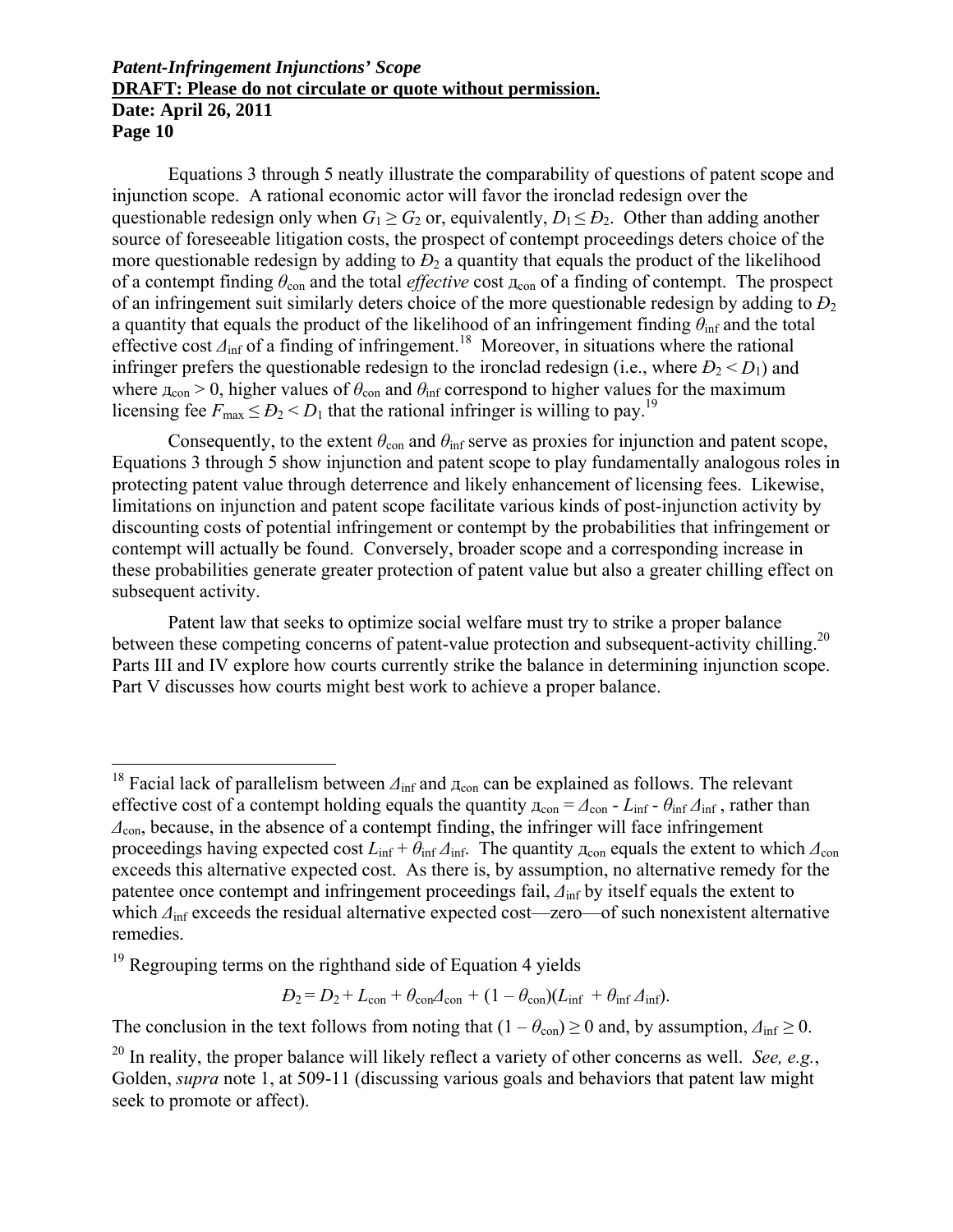### **III. U.S. Law and Types of Issued Injunctions**

### **A. U.S. Law Regulating Patent-Infringement Injunctions**

The U.S. Patent Act affirms that courts have power to "grant injunctions … on such terms as [they] dee[m] reasonable."<sup>21</sup> Once a court finds that a defendant's accused product or process infringes one or more claims of a plaintiff's patent, a court frequently grants a permanent injunction against continued infringement.<sup>22</sup> Consistent with due-process concerns of notice,<sup>23</sup> Federal Rule of Civil Procedure 65(d) demands that such an injunction "state its terms specifically" and "describe in reasonable detail—and not by reference to the complaint or other document—the act or acts restrained or required."24 Pursuant to this demand, the Federal Circuit has repeatedly "rejected as overly broad ... permanent injunction[s] that simply prohibi[t] future infringement of a patent."25

An injunction simply stating that further infringement of a specific patent or patent claim is prohibited would appear to require "reference to … [an]other document" and thus, on that ground alone, to be contrary to the plain language of Rule  $65(d)$ <sup>26</sup> But the Federal Circuit is

 $\overline{a}$ 

<sup>23</sup> H.K. Porter Co. v. Nat'l Friction Prods. Corp., 568 F.2d 24, 27 (7th Cir. 1978) ("Because of the risks of contempt proceedings, civil or criminal, paramount interests of liberty and due process make it indispensable for the chancellor or his surrogate to speak clearly, explicitly, and specifically if violation of his direction is to subject a litigant … to coercive or penal measures, as well as to payment of damages.").

24 Fed. R. Civ. Proc. 65(d)(1); *see also* 11A CHARLES ALAN WRIGHT, ARTHUR R. MILLER & MARY KAY KANE, FEDERAL PRACTICE AND PROCEDURE: CIVIL 2D §2955, at 308-09 (1995) ("The drafting standard established by Rule 65(d) is that an ordinary person reading the court's order should be able to ascertain from the document itself exactly what conduct is proscribed.").

<sup>25</sup> *See, e.g.*, Forest Labs., Inc. v. Ivax Pharms., Inc., 501 F.3d 1263, 1271 (Fed. Cir. 2007) (narrowing an injunction by "deleting the language 'any products that infringe the '712 patent, including'"); Int'l Rectifier Corp. v. IXYS Corp., 383 F.3d 1312, 1316 (Fed. Cir. 2004) (vacating an injunction that "by its terms … applies to 'any device' made or sold by IXYS that is within the scope of the patent claims"); *cf.* MENELL ET AL., *supra* note 22, at 3-25 (stating that an injunction "must … specifically describe the infringing actions enjoined, with reference to particular products").

<sup>26</sup> *See H.K. Porter*, 568 F.2d at 27 ("It is beyond cavil that when it merely incorporated by reference the Settlement Agreement, the April 15, 1968 order ignored that rule's mandatory

 $^{21}$  35 U.S.C. § 283.

<sup>22</sup> *See, e.g.*, PETER S. MENELL ET AL., PATENT CASE MANAGEMENT JUDICIAL GUIDE 9-2 (2009) ("Courts will usually have little trouble … issuing an injunction in cases between direct competitors."); Stacy Streur, *The* eBay *Effect: Tougher Standards But Courts Return to the Prior Practice of Granting Injunctions for Patent Infringement*, 8 NW. J. TECH. & INTELL. PROP. 67, 67 (2009) (reporting that, in recent years, courts granted 52 out of 68 motions for permanent injunctions against patent infringement).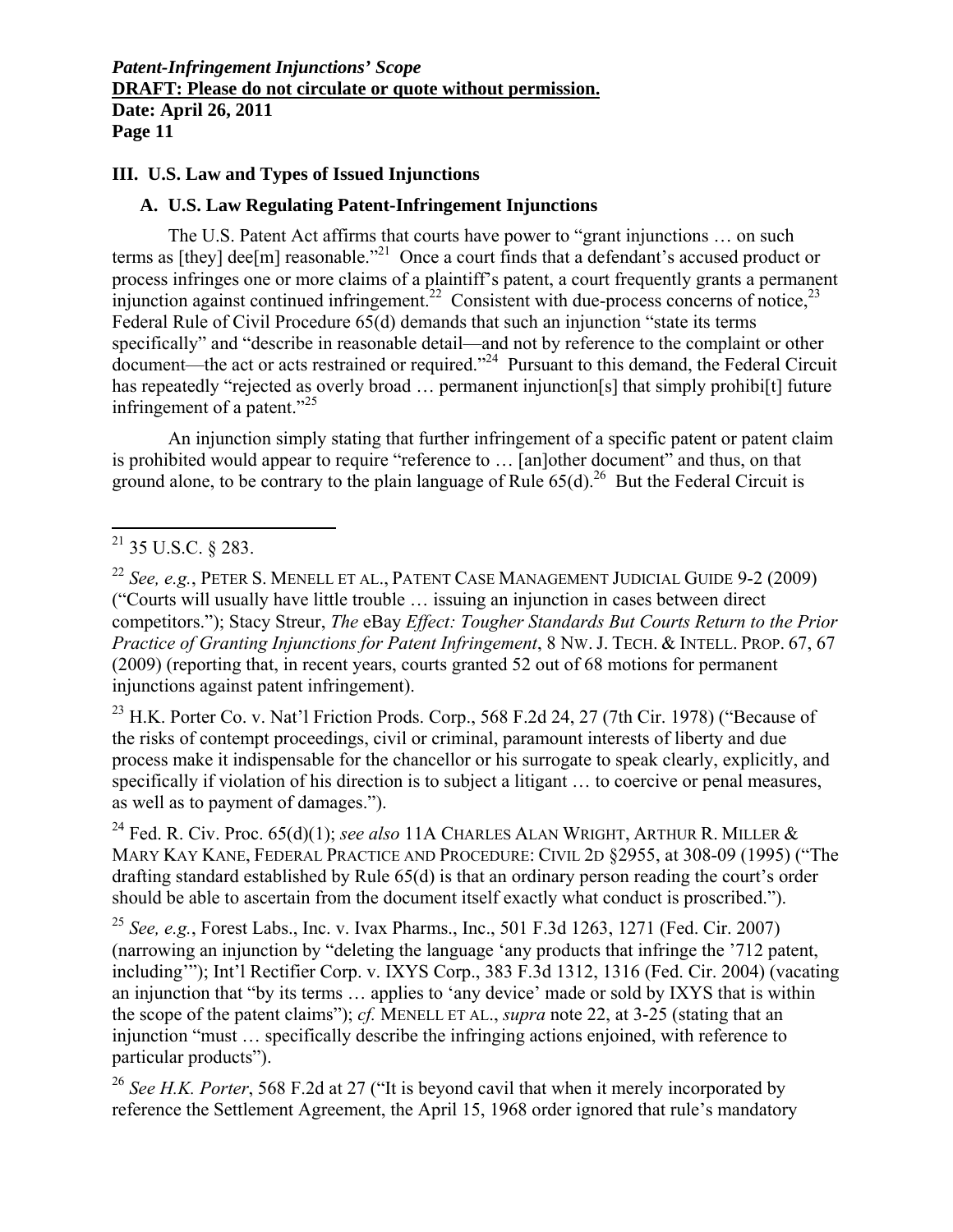obviously also worried about injunction scope. The circuit has indicated that a "do not infringe" injunction generally needs to "limit its prohibition to the manufacture, use, or sale of the specific infringing device, or to infringing devices no more than colorably different from the infringing device." $^{27}$ 

Admittedly, the Federal Circuit has deviated from this requirement at least once. In 1999, a Federal Circuit panel upheld "'a permanent injunction against [Signtech] for any further infringement of the '522 patent.'<sup>28</sup> Despite Rule 65(d)'s language forbidding reliance on reference to other documents, the panel justified its decision by saying that "any danger of unwarranted contempt actions [was] minimal, if not completely non-existent, because of the detailed record on which this injunction was entered.<sup>229</sup>

But this 2009 panel decision appears to be an anomaly. In 2004 and 2007, the Federal Circuit reaffirmed its previous interpretation of Rule 65(d), holding:

[T]he only acts the injunction may prohibit are infringement of the patent by the adjudicated devices and infringement by devices not more than colorably different from the adjudicated devices. In order to comply with Rule 65(d), the injunction should explicitly proscribe only those specific acts.<sup>30</sup>

The Federal Circuit has suggested that the 1999 decision might be distinguished as involving an exceptional set of facts, but has also indicated that the 1999 decision might simply be wrong and not controlling "to the extent  $\lceil \text{it} \rceil$  is inconsistent with the rule pronounced  $\lceil \text{earlier} \rceil$ ."

On the other hand, at least as a matter of formal law, the error involved in issuing a Rule-65(d)-violative injunction has limited significance. The Federal Circuit has instructed that, if a forbidden "do not infringe" injunction is not challenged on direct appeal, the injunction should not be treated as void but should instead be narrowly construed to apply only to products or processes "previously admitted or adjudged to infringe, and to other devices which are no more than colorably different therefrom and which clearly are infringements."32 In other words, when

requirement that an injunction 'shall describe in reasonable detail, and not by reference to the complaint or other document, the act or acts sought to be restrained.'").

<sup>27</sup> Additive Controls & Measurement Sys., Inc. v. Flowdata, Inc., 986 F.2d 476, 479-80 (Fed.) Cir. 1993).

<sup>28</sup> Signtech USA, Ltd. v. Vutek, Inc., 174 F.3d 1352, 1359 (Fed. Cir. 1999).

<sup>29</sup> *Id.*

 $\overline{a}$ 

<sup>30</sup> *Int'l Rectifier*, 383 F.3d at 1316; *accord Forest Labs.*, 501 F.3d at 1271 (quoting *Int'l Rectifier*).

<sup>31</sup> *Int'l Rectifier*, 383 F.3d at 1317.

<sup>32</sup> KSM Fastening Sys., Inc. v. H.A. Jones Co., 776 F.2d 1522, 1526 (Fed. Cir. 1985) (noting that "[t]he unreasonableness of a decree incorporating a vague or broad prohibition against 'infringement' of a 'patent' is alleviated because of the universal rule ... that contempt proceedings, civil or criminal, are available only with respect to devices previously admitted or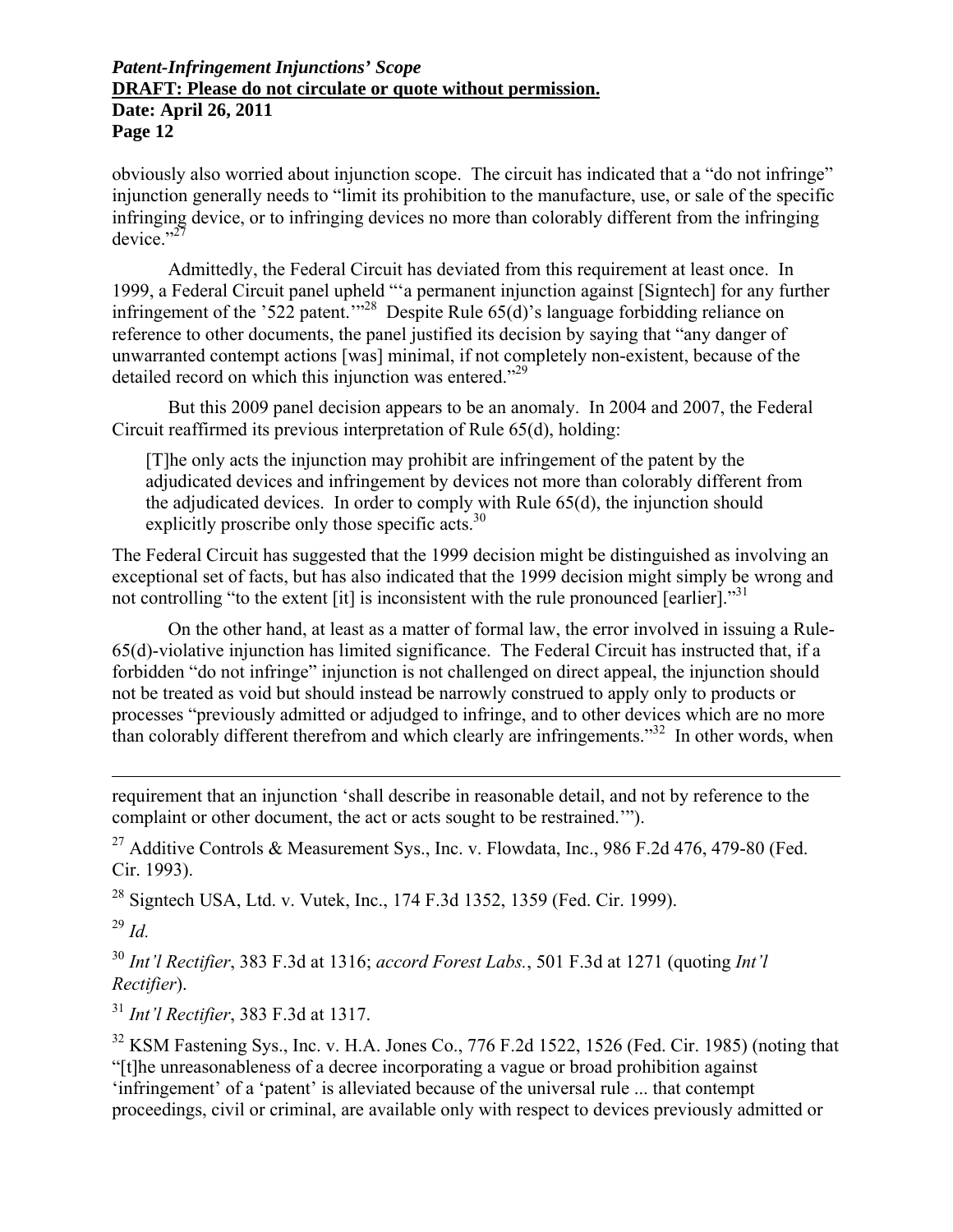presiding over contempt proceedings, a judge should effectively reform the forbidden "obey the law" injunction, effectively adopting a saving construction that restricts the injunction to cover only previously adjudicated matter and "no more than colorable" variants.

"Obey the law" injunctions are not the only forbidden type of patent-infringement order. The Federal Circuit has held that district courts lack authority to issue purely reparative injunctions that seek to correct for harm caused by past infringement.<sup>33</sup> Although reparative injunctions are commonly available in other areas of U.S. law,34 the Federal Circuit has held that they are not available under the U.S. Patent Act. The basis for this holding is § 283 of the Act, which states:

The several courts having jurisdiction of cases under this title may grant injunctions in accordance with the principles of equity to prevent the violation of any right secured by patent, on such terms as the court deems reasonable.<sup>35</sup>

The Federal Circuit has held that § 283's authorization of injunctions to "prevent the violation" of patent rights establishes an exclusive purpose for injunctions intended to enforce a judgment of patent infringement. In the circuit's words, such "[a]n injunction is only proper to prevent future infringement of a patent, not to remedy past infringement.<sup>356</sup>

The pending, en banc case of *TiVo Inc. v. EchoStar Corp.*37 exhibits an additional type of patent-infringement injunction. This is the category of prophylactic injunctions requiring action or cessation of action beyond what is absolutely necessary to avoid infringement.<sup>38</sup> In  $TiVo$ , the

adjudged to infringe, and to other devices which are no more than colorably different therefrom and which clearly are infringements of the patent"); *cf.* 11A WRIGHT, MILLER & KANE, *supra* note 24, § 2955, at 311 ("A court's failure to comply with the prerequisites of Rule 65(d) as to the proper scope or form of an injunction or restraining order does not deprive it of jurisdiction or render its order void.").

33 Tracy A. Thomas, *The Continued Vitality of Prophylactic Relief*, 27 REV. LITIG. 99, 102 (2007) ("Reparative injunctions repair the ongoing consequences of past harm, and might order the reinstatement of an employee fired because of discrimination.").

 $34$  1 DAN B. DOBBS, DOBBS LAW OF REMEDIES § 2.9, at 225 (2d ed. 1993) ("The reparative injunction goes when the evidence shows that an existing right has been violated but can be repaired or restored effectively.").

35 35 U.S.C. § 283.

 $\overline{a}$ 

<sup>36</sup> Spine Solutions, Inc. v. Medtronic Sofamor Danek USA, Inc., 620 F.3d 1305, 1320 (Fed. Cir.) 2010); *see also* Johns Hopkins Univ. v. Cellpro, Inc., 152 F.3d 1342, 1365 (Fed. Cir. 1998) ("In accordance with the clear wording of [§ 283], an injunction is only proper to the extent it is 'to prevent the violation of any right secured by patent.'" (some internal quotation marks omitted)).

<sup>37</sup> 376 Fed. Appx. 21, 21 (Fed. Cir. 2010) (per curiam) (granting petition for rehearing en banc).

<sup>38</sup> *See, e.g.*, Proveris Corp. v. InnovaSystems Inc., No. 05-12424-WGY, slip op. at 3 (D. Mass. May 11, 2007) (requiring the defendant to "destroy all inventory of its OSA product").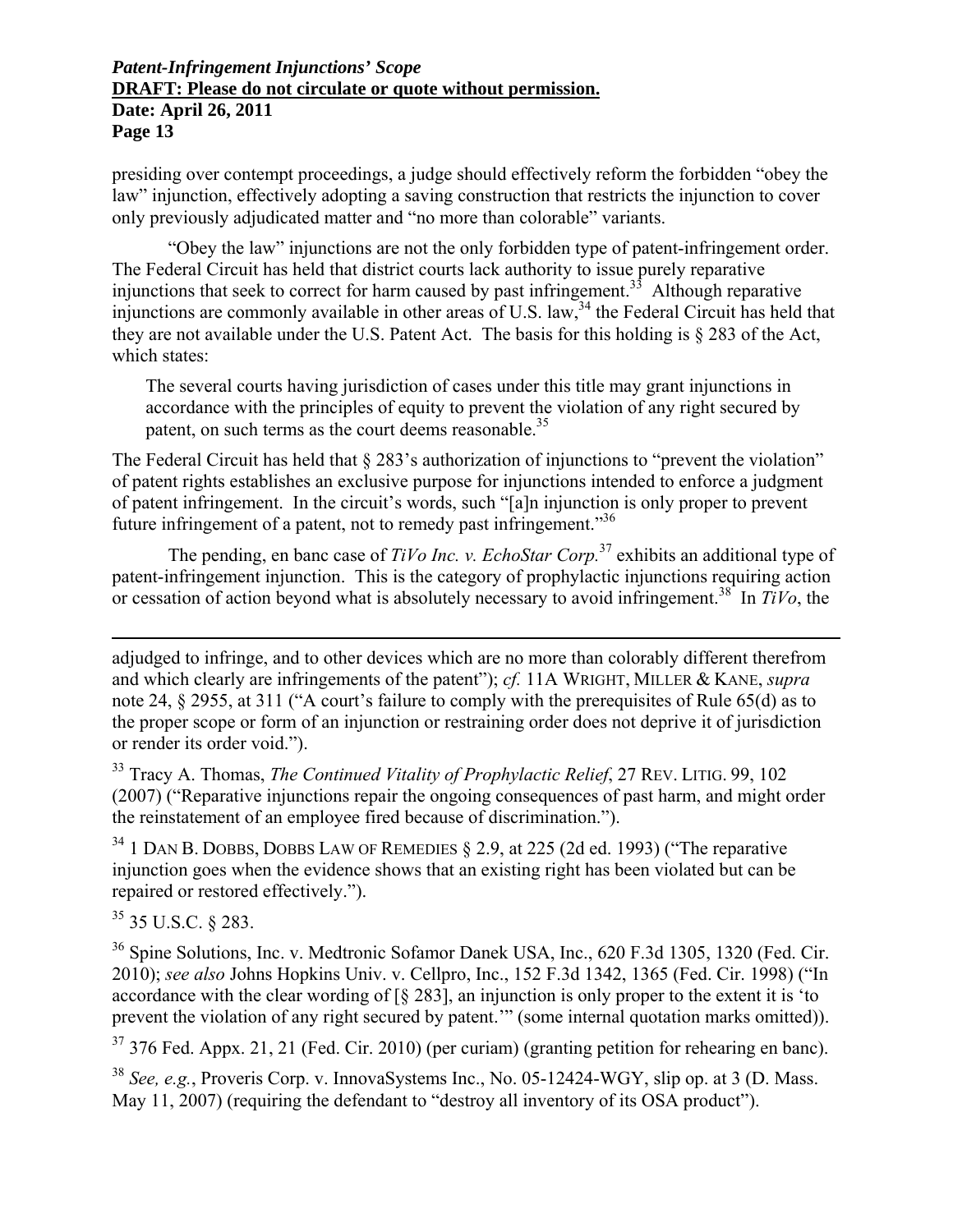district court issued an order for injunctive relief requiring that the adjudged infringer "disable the DVR functionality (i.e., disable all storage to and playback from a hard disk drive of television data) in all but 192,708 units of the Infringing Products."39 A variant of such a prophylactic injunction would call for the destruction, rather than partial disablement, of infringing devices. Such a destruction-or-disablement order tends to require more than the mere cessation of infringement because there might turn out to be a redesign that can alter a device to avoid infringement without a need for destruction or disablement.

But a prophylactic injunction need not be "overprotective" in the manner of a destruction-or-disablement order. Under this article's definition of "prophylactic,"<sup>40</sup> a prophylactic injunction can "underprotect" patent rights relative to conventional "do not infringe" injunctions. A prophylactic injunction might, for example, fail to encompass all merely colorable variants of subject matter already adjudged to infringe. Whereas a "do not infringe" injunction might forbid use of "no more than colorable" variants of an adjudged-to-infringe purification process running at a pH of 5.0, a prophylactic injunction might only forbid use of purification processes running at a pH of between 4.6 and 5.4. The latter could underprotect patent rights relative to the former because a process running at a pH of 4.5 might in fact be a "no more than colorable" variant of the original infringing process. $<sup>41</sup>$ </sup>

How can an underprotective injunction be considered prophylactic? Recall that, in issuing an injunction, a court needs to consider not only patentee interests but also legitimate interests of the adjudged infringer and society at large. An injunction can be prophylactic in the sense that it errs on the side of protecting the latter just as well as it can be prophylactic by erring on the side of protecting the former. An underprotective injunction from the patentee's perspective can thus be an overprotective injunction from the perspective of the infringer or society. For example, such an injunction might be viewed as providing prophylactic protection

 $\overline{a}$ 

 $40$  In the constitutional-law context, the term "prophylactic rule" has inspired "a wealth of sometimes widely divergent definitions." Mitchell N. Berman, *Constitutional Decision Rules*, 90 VA. L. REV. 1, 30 (2004). Sometimes commentators view only overprotective rules as prophylactic rules. *See, e.g.*, *id.* at 30 (describing a prophylactic rule as "that sort of extraconstitutional rule that overenforces what the Constitution, as judicially interpreted, would itself require"); *id.* at 40-42 (distinguishing prophylactic rules from "'underenforcement rule[s]'" and hybrid "'overlapping rule[s]'"). But at least one prior commentator has characterized both underprotective and overprotective legal rules as prophylactic, using reasoning like that presented in this article's text. David A. Strauss, *The Ubiquity of Prophylactic Rules*, 55 U. CHI. L. REV. 190, 204-06 (1988) (characterizing both rules of "strict scrutiny" and "rational basis review" as prophylactic rules although the former is likely overprotective and the latter is likely underprotective of the constitutional interests most centrally at issue).

41 The example is inspired by the fact pattern associated with *Warner-Jenkinson Co. v. Hilton Davis Chem. Co.*, 520 U.S. 17 (1997), in which the courts considered whether a purification process running at a pH of 5.0 could infringe a patent claim under the doctrine of equivalents. *Id.* at 23 (describing the case's underlying facts).

 $39$  TiVo Inc. v. Dish Network Corp., No. 2:04-cv-000001, slip op. at 2 (E.D. Tex. June 2, 2009).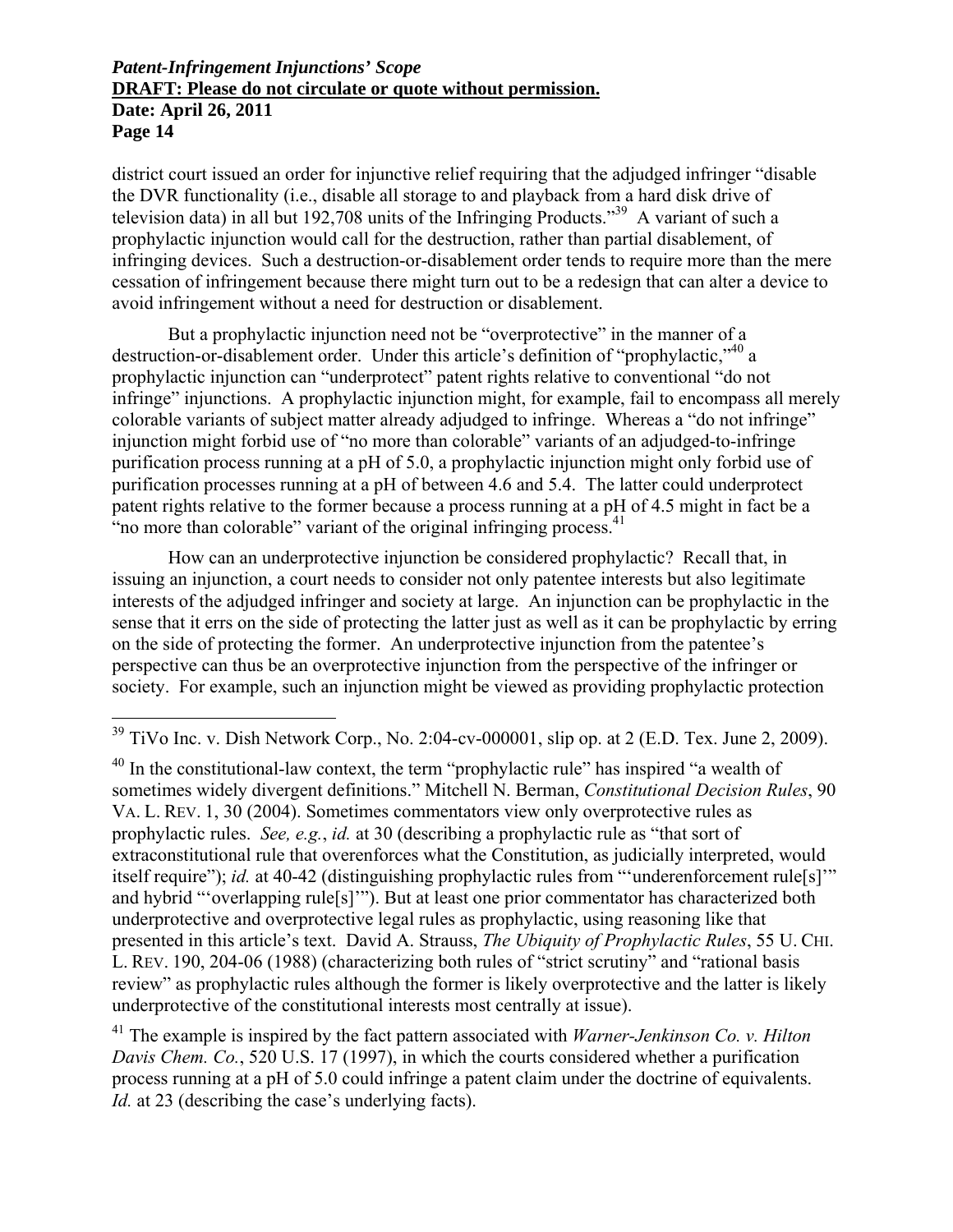to a legitimate infringer interest in being able to pursue good-faith redesigns without fear of contempt.

A well-crafted prophylactic injunction can substantially ease the tasks of determining an injunction's bounds and identifying violations. Because of improvements in notice and enforceability, substitution of such injunctions for conventional "do not infringe" orders can both increase compliance and reduce chilling of socially desirable redesigns. In short, even to the extent a prophylactic injunction's relative underprotection or overprotection of underlying rights is undesirable when considered in isolation, that underprotection or overprotection might be more than "paid for" by improvements to notice, enforceability, and administrability.

Although prophylactic orders are not the norm in U.S. patent practice, they are far from unknown.<sup>42</sup> Moreover, they have a substantial foundation in courts' traditional equity powers. The overprotective variant reflects recognition that "sometimes the chancellor can assure plaintiffs their rights only by giving them more than they are entitled to."43 As Tracy Thomas has argued, a prophylactic injunction can "develo[p] almost instinctively" from the demand for remedies that amount to no more than "empty commands simply to stop [certain] behavior."<sup>44</sup> High-profile support for the notion that prophylactic injunctions can be an acceptable form of relief has come through anti-abortion protest cases in which the U.S. Supreme upheld injunctions requiring that protestors keep a certain distance from clinic entrances.<sup>45</sup> Such injunctions illustrate the capacity for prophylactic relief to balance competing interests—rights to free speech, rights "to seek lawful medical or counseling services," and concerns with public safety, order, property rights, and privacy.<sup>46</sup> The injunctions also illustrate the potential value of

 $\overline{a}$ 

<sup>&</sup>lt;sup>42</sup> See infra text accompanying notes 101-102.

<sup>43 1</sup> DOBBS, *supra* note 34, §2.4(7), at 121; *see also* Russian Media Group, LLC v. Cable Am., Inc., 598 F.3d 302, 307 (7th Cir. 2010) ("The district court may even enjoin certain otherwise lawful conduct when the defendant's conduct has demonstrated that prohibiting only unlawful conduct would not effectively protect the plaintiff's right against future encroachment."); *cf.* 11A WRIGHT, MILLER & KANE, *supra* note 24, § 2955, at 327 (indicating that a "broad decree" might be justified as "the only way to prevent a statutory violation" or because "it can be drafted by the court more easily than a narrow decree").

<sup>44</sup> Tracy A. Thomas, *The Continued Vitality of Prophylactic Relief*, 27 REV. LITIG. 99, 104 (2007).

<sup>45</sup> *See* Schenck v. Pro-Choice Network of Western New York, 519 U.S. 357 (1997) (upholding "fixed buffer zones around the doorways, driveways, and driveway entrances" of clinics); Madsen v. Women's Health Ctr., Inc., 512 U.S. 753, 776 (1994) (upholding "noise restrictions and the 36-foot buffer zone around the clinic entrances and driveway because they burden no more speech than necessary to eliminate the unlawful conduct targeted by the state court's injunction").

<sup>46</sup> *Madsen*, 512 U.S. at 767-68.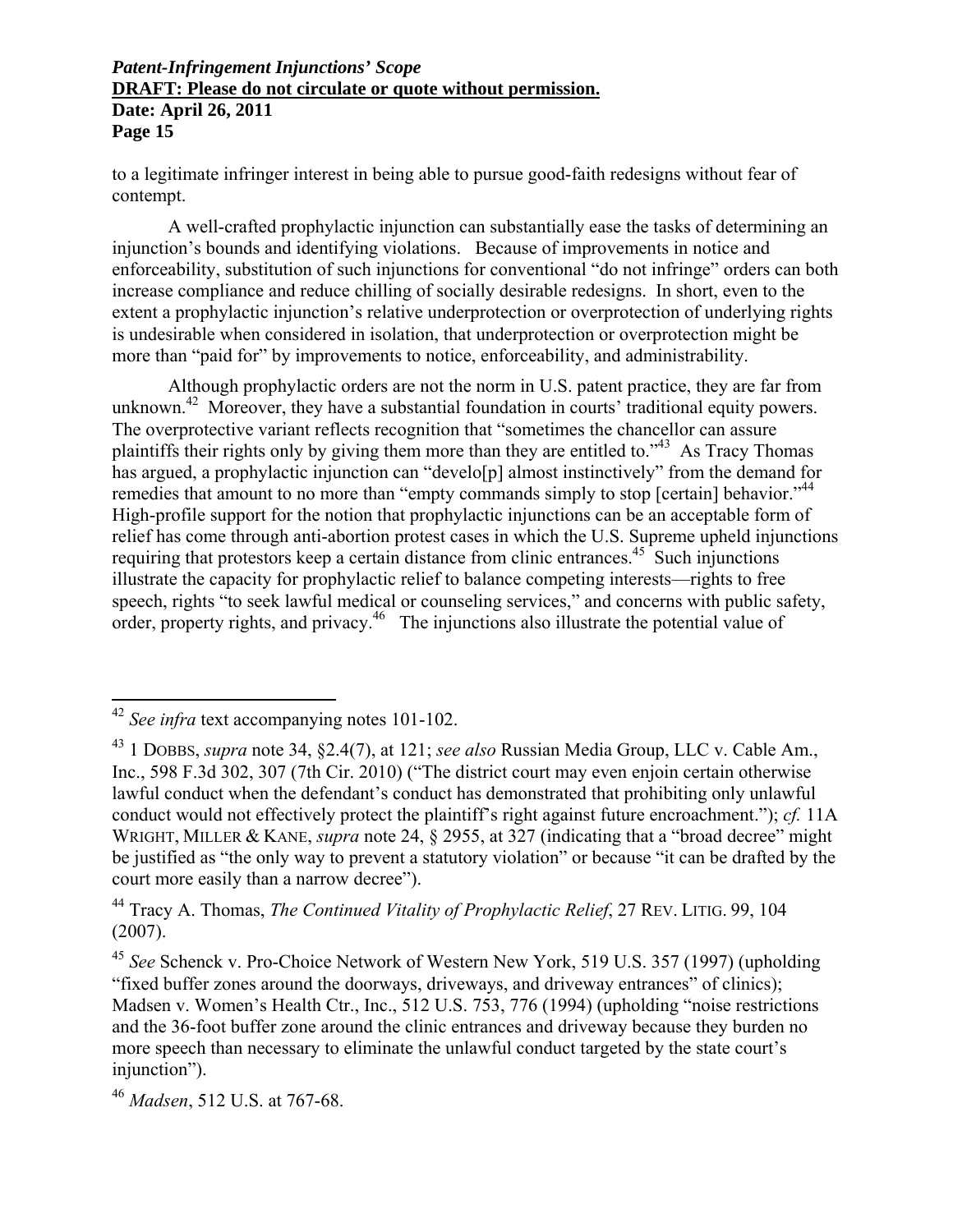$\overline{a}$ 

prophylactic relief's capacity to generate relatively clear lines that can help private parties and public officials know what constitutes compliance and when non-compliance has occurred.<sup>47</sup>

Indeed, prophylactic injunctions might be viewed as a subset of a larger family of prophylactic measures that U.S. law frequently uses to implement and enforce legal norms. At least since 1988, various scholars have contended that "'prophylactic' rules are, in an important sense, the norm, not the exception."48 Whether in the context of requiring *Miranda* protection against self-incrimination,<sup>49</sup> strictly limiting content-based restrictions on speech,<sup>50</sup> or applying strict scrutiny to suspect forms of legal classification,  $51$  courts frequently enforce legal norms through prophylactic rules that, by avoiding the need for fully individualized assessment of rights' exact bounds, help limit uncertainty and improve compliance, enforceability, and administrability.<sup>52</sup> Consistent with the sense that prophylactic rules can render difficult or contentious legal problems more manageable, prophylactic injunctions often issue in difficult

49 Strauss, *supra* note 40, at 190 (discussing the "'prophylactic' character [of] the *Miranda* rule").

<sup>51</sup> *Id.* at 204 (discussing how equal protection doctrine might be viewed as embodying prophylactic rules).

<sup>52</sup> *Id.* at 200 (describing the courts' "categorical approach to content-based [speech] restrictions and the *Miranda* rules [as] relatively rigid doctrines designed to reduce the likelihood that the authorities … will violate the law, and designed to improve a reviewing court's chances of identifying violations where they occur").

<sup>47</sup> *Cf.* DOUGLAS LAYCOCK, MODERN AMERICAN REMEDIES: CASES AND MATERIALS 290 (2002) ("Conflict and misunderstanding, testing of limits and overreaching, emotional reactions, inconsistent perceptions and accounts of what happened—all these are inevitable. The judicial need for bright-line rules can be overwhelming.").

<sup>48</sup> Strauss, *supra* note 40, at 195; *see also* Berman, *supra* note 40, at 13-14 (observing that, by the year 2000, "many constitutional theorists had become persuaded by David Strauss's careful and powerful argument that prophylactic rules indistinguishable from *Miranda* are ubiquitous and legitimate"); *cf.* RICHARD H. FALLON, JR., IMPLEMENTING THE CONSTITUTION 5 (2001) ("Rather than picturing the Justices as pervasively engaged in a search for the Constitution's one true meaning, I argue in this book that we should understand the Supreme Court's role as a more multifaceted one of 'implementing' constitutional norms."); Lawrence Gene Sager, *Fair Measure: The Legal Status of Underenforced Constitutional Norms*, 91 HARV. L. REV. 1212, 1213 (1978) ("[T]here is an important distinction between a statement that describes an ideal which is embodied in the Constitution and a statement which attempts to translate such an ideal into a workable standard for the decision of concrete issues.").

<sup>50</sup> *See id.* at 198 (discussing how significant aspects of First-Amendment doctrine, such as "a nearly conclusive presumption against [the] constitutionality" of most "content-based" restrictions on speech, might be viewed as prophylactic).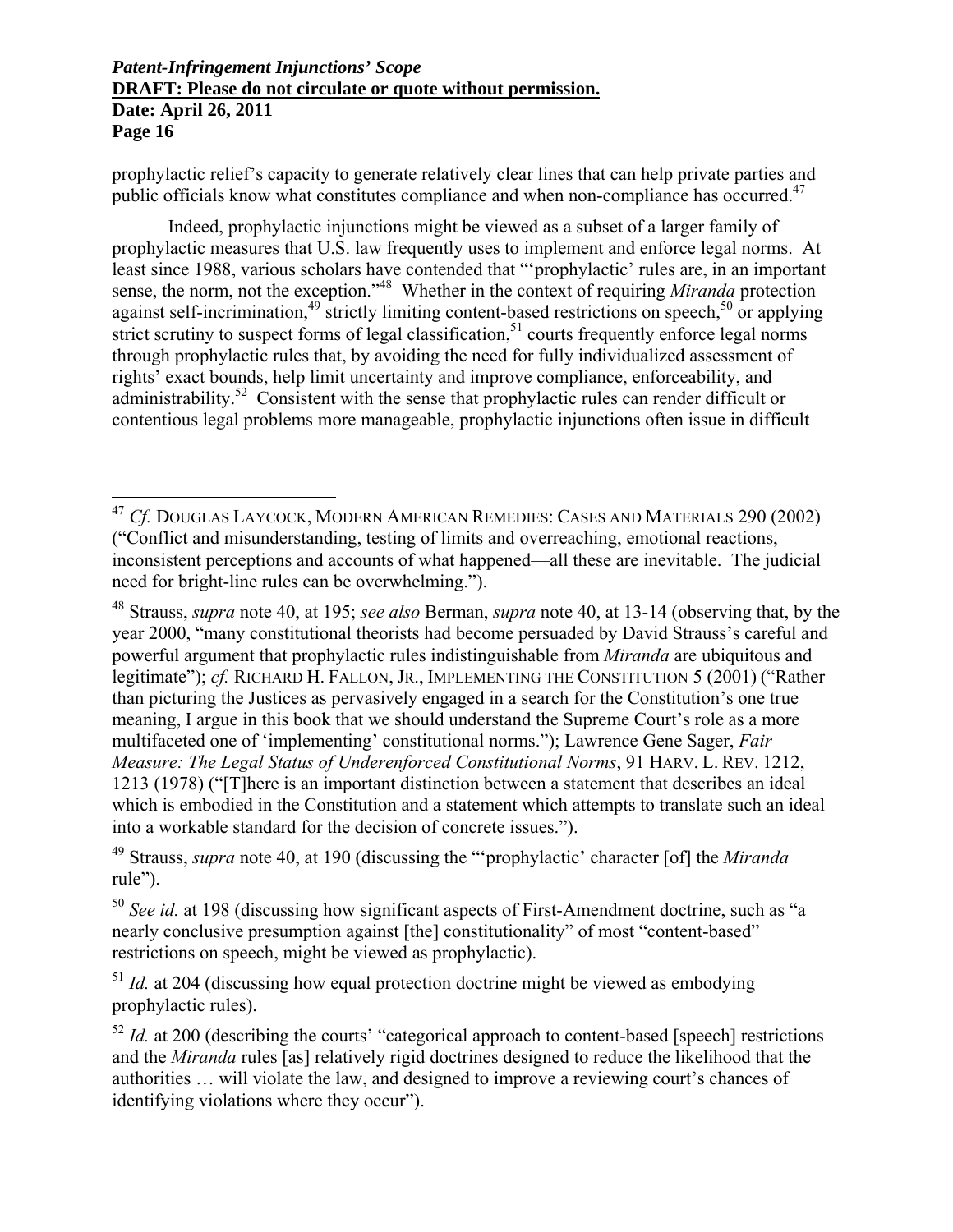public law cases "involving schools, prisons, and sexual harassment."53 In such cases, courts commonly require reporting or monitoring, new institutional policies and procedures, or additional personnel training to try to transform violation-fostering cultures.<sup>54</sup>

But prophylactic injunctions also issue in cases that are more narrowly focused on commercial interests. Prophylactic injunctions have a well-established place in antitrust law, where structural injunctions can require the break-up of an offending firm in order to protect against future monopolization.55 Less dramatic antitrust decrees can also have prophylactic aspects. In *United States v. Microsoft Corp.*, 56 the district court approved a consent decree that the court acknowledged to include a requirement that "plainly exceed[ed] the scope of [Microsoft's] liability<sup>57</sup>—the requirement "that Microsoft license ... any communications protocol installed on a Windows client which is used to interoperate or communicate with a Microsoft server operating system product without the addition of software code to the client."<sup>58</sup> The court reasoned that this requirement was justified because it was "closely connected with the theory of liability … and further[ed] efforts to ensure that there remain no practices likely to result in monopolization in the future."<sup>59</sup>

Use of prophylactic relief in commercial cases extends well beyond antitrust law. In a leading casebook, Douglas Laycock illustrates such relief through a case in which a court protected "PepsiCo trade secrets and confidential information" by ordering a former PepsiCo

56 231 F. Supp. 2d 144 (D.D.C. 2002), *aff'd in relevant part sub nom.* Mass. v. Microsoft, 373 F.3d 1199 (D.C. Cir. 2004).

<sup>57</sup> *Id.* at 190.

 $\overline{a}$ 

<sup>58</sup> *Id.* at 189.

<sup>53</sup> Thomas, *supra* note 44, at 100 (describing prophylactic injunctions as tending to "reac[h] the facilitators of harm in order to prevent continued illegality").

<sup>54</sup> *Id.* at 101-02 (describing potential prophylactic measures).

<sup>&</sup>lt;sup>55</sup> HERBERT HOVENKAMP, THE ANTITRUST ENTERPRISE: PRINCIPLE AND EXECUTION 300 (2005) ("Early in the history of antitrust enforcement courts tended to favor 'structural' remedies in cases involving significant §2 violations."); *cf.* Howard A. Shelanski & J. Gregory Sidak, *Antitrust Divestiture in Network Industries*, 68 U. CHI. L. REV. 1, 15-16 (2001) (describing "structural remedies" as "redistributing competitive assets" either "by breaking the defendant company into two or more pieces" or "by requiring the defendant to sell or otherwise make available to its competitors some input, right, or facility").

<sup>&</sup>lt;sup>59</sup> *Id.* at 190 (internal quotation marks omitted). The district court's reasoning substantially parroted the D.C. Circuit's earlier instruction that insurance against future monopolization was one of the necessary goals of an antitrust decree. United States v. Microsoft Corp., 253 F.3d 34, 103 (D.C. Cir. 2001) . (stating "that a remedies decree in an antitrust case must seek to ... ensure that there remain no practices likely to result in monopolization in the future" (internal quotation marks and citations omitted)).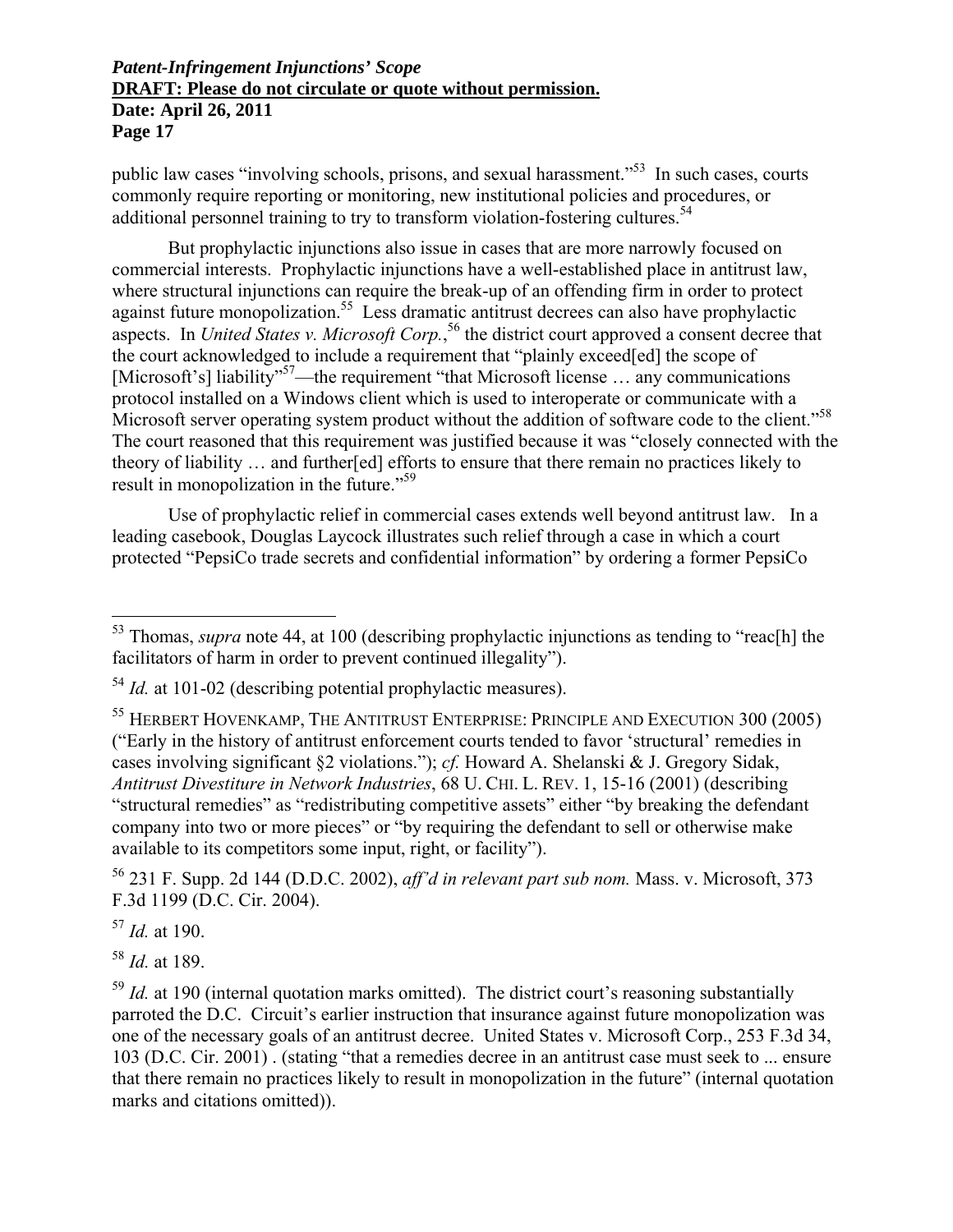employee to delay starting work for a competitor. $60$  This decree required more than the nondisclosure or nonuse of confidential information that the law formally forbade.

Such examples support Tracy Thomas's notion that prophylactic injunctions are particularly likely to be warranted when two conditions apply: (1) the underlying principles of substantive law are difficult to enforce or articulate with precision, and (2) otherwise lawful conduct appears likely to facilitate, accompany, or be difficult to distinguish from an oftassociated offense.<sup>61</sup>

At least as of this writing, the Federal Circuit has not insisted on a contrary view. The circuit has repeatedly upheld prophylactic injunctions in situations where an adjudged patent infringer has violated a prior court order.62 For example, in *Additive Controls & Measurement*  Systems, Inc. v. Flowdata, Inc.,<sup>63</sup> the Federal Circuit upheld a broad injunction forbidding a contemnor "from undertaking any activities with respect to positive displacement flowmeters without first obtaining leave of court."<sup>64</sup> The Federal Circuit held that this ban from an entire sphere of commercial activity reflected a "reasonabl[e] conclu[sion] that such measures were necessary ... to compel compliance with the court's orders."<sup>65</sup>

On the other hand, the Federal Circuit has also indicated that broad prophylactic orders like that in *Additive Controls* "should be used only in exceptional cases."<sup>66</sup> What the Federal Circuit thinks of narrower prophylactic orders issued in less exceptional circumstances is something that *TiVo* might make clear.

### **B. A Taxonomy of Injunction Types**

To a large extent, existing U.S. law on patent-infringement injunctions suggests a taxonomy that informs much of the discussion in this article. This taxonomy consists of the five

<sup>62</sup> *See, e.g.*, Spindelfabrik Suessen-Schurr v. Shubert & Salzer Maschinenfabrik Aktiengesellschaft, 903 F.2d 1568, 1577 (Fed. Cir. 1990) (holding that "repeated and 'flagrant' violations of the district court's earlier injunction fully justified these broad provisions" against "'directly or indirectly engaging in any activity which in any way relates to the manufacture, sale, use, servicing, exhibition, demonstration, promotion or commercialization of any automated rotor spinning machines'"); *see also* KIMBERLY A. MOORE, PAUL R. MICHEL & TIMOTHY R. HOLBROOK, PATENT LITIGATION AND STRATEGY 715 (3d ed. 2008) (discussing *Spindelfabrik*).

<sup>64</sup> *Id.* at 1356.

<sup>65</sup> *Id.*

 $\overline{a}$ 

<sup>66</sup> *Id.*

<sup>60</sup> LAYCOCK, *supra* note 47, at 284-85 (internal quotation marks omitted) (reproducing portions of PepsiCo, Inc. v. Redmond, 54 F.3d 1262 (7th Cir. 1995)).

<sup>61</sup> Thomas, *supra* note 44, at 99 (describing prophylactic injunctions as tending to "reac[h] the facilitators of harm in order to prevent continued illegality").

<sup>63 154</sup> F.3d 1345 (Fed. Cir. 1998).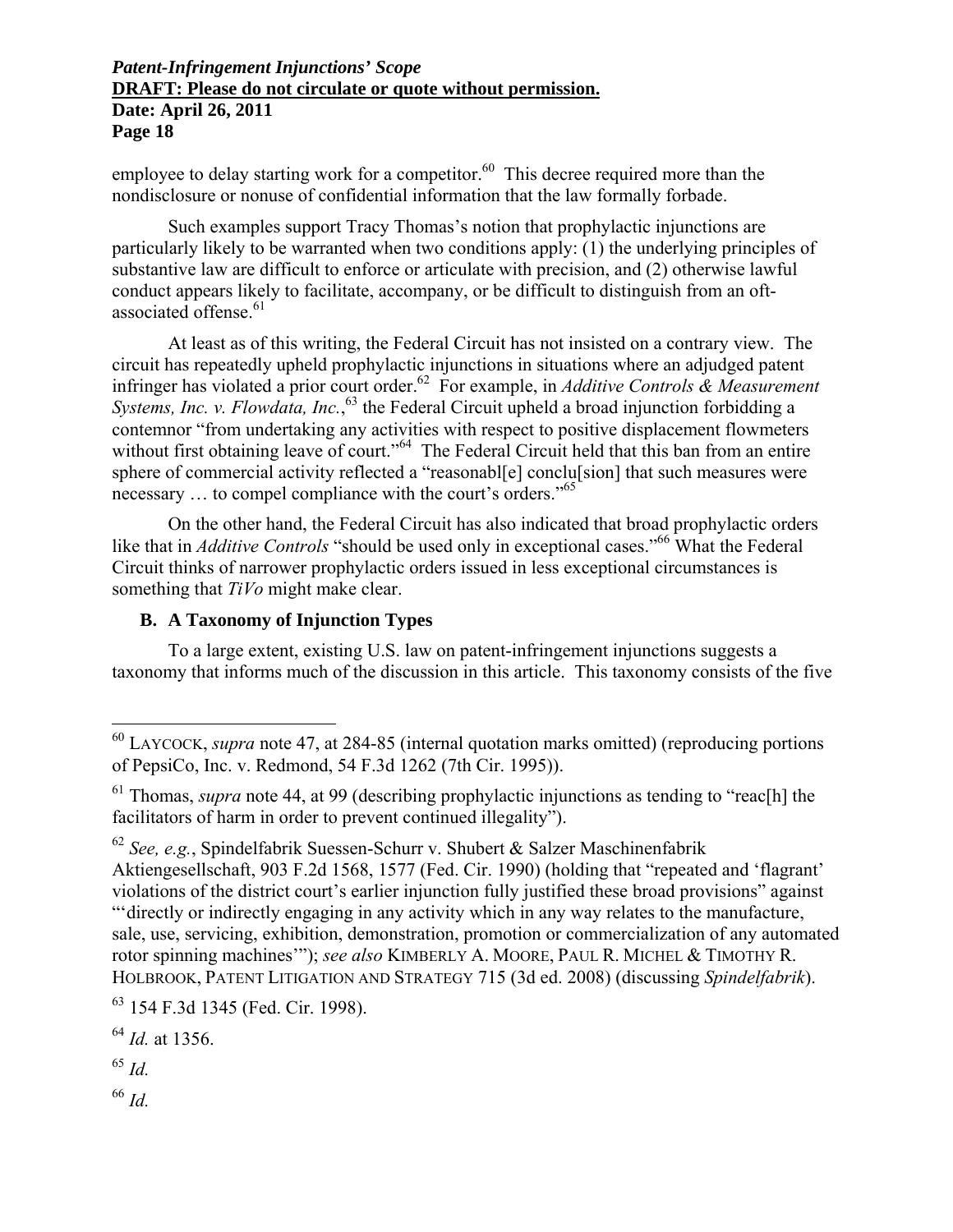injunction types—Type-0 through Type-IV—that Part I has already described. I now discuss these taxa in more detail and relate the types to problems of injunction scope.

The five taxa feature three types of "do not infringe" injunction. The simplest of these is what I term a Type-0 injunction. Such an injunction explicitly prohibits only infringement that involves the specific devices or processes already adjudged to infringe. For example, if manufacture or sale of Energizer Holdings' Schick Quattro razor were held to infringe patent rights associated with the blade arrangement in Gillette's Mach3,<sup>67</sup> a Type-0 injunction might have declared Energizer Holdings to be "permanently enjoined from making, using, selling, offering to sell, or importing Schick Quattro razors."

From the patentee's standpoint, potential problems with such an order are obvious. What if Energizer takes its Schick Quattro, alters the design of the handle so that it is arguably more ergonomic, and markets the resulting "new and improved" product as the Schick Quarto? If such minor or irrelevant design-arounds can avoid the force of a Type-0 injunction, that injunction will often have little real-world significance. In a mathematician's terms, the Type-0 injunction will effectively be of "measure zero," a practical nullity in any effort to vindicate a patentee's substantive rights.

Courts have taken two primary approaches to dealing with this Type-0 problem. First, they commonly issue Type-I injunctions that explicitly prohibit infringement not only via the precise products or processes already adjudged to infringe, but also via products or processes "no more than colorably different" from them. $68^\circ$  Second, courts generally recognize that Type-0 injunctions have Type-I effect. The Federal Circuit itself has explained:

 [W]here an injunction is written narrowly against a particular infringing device, contempt may, nevertheless, be found on the basis of a modified infringing device. An enjoined party under a narrow decree will not be permitted to escape [its force] on a purely 'in rem' theory that only a particular device is prohibited, where it is evident that the modifications do not avoid infringement and were made for purposes of evasion of the court's order. Again, the standard is whether the differences between the two devices are merely colorable.<sup>69</sup>

Another way by which a court might guard against the fragility of a Type-0 injunction is by issuing a Type-II injunction that generally prohibits continued infringement of a particular

 $\overline{a}$ 

69 KSM Fastening Sys., Inc. v. H.A. Jones Co., 776 F.2d 1522, 1526 (Fed. Cir. 1985).

<sup>&</sup>lt;sup>67</sup> *Cf.* Gillette Co. v. Energizer Holdings, Inc., 405 F.3d 1367, 1368 (Fed. Cir. 2005) ("Gillette sued Energizer Holdings, Inc. … alleging Energizer's QUATTRO®, a four-bladed wet-shave safety razor, infringes certain claims of the '777 patent.").

<sup>68</sup> *See, e.g.*, Ariba, Inc. v. Emptoris, Inc., No. 9:07-CV-90, slip op. at 1-2 (E.D. Tex. Jan. 22, 2009) (prohibiting activities involving "1. the Emptoris software (versions 5.2, 6.0, 6.1 and 7.0) heretofore marketed by Emptoris; and 2. all other software not more than colorably different therefrom"); Callaway Golf Co. v. Acushnet Co., No. 06-091-SLR, slip op. at 2 (D. Del. Nov. 10, 2008) (prohibiting activity involving "any of the Pro V1® line of golf balls … or any variations thereof not more than colorably different").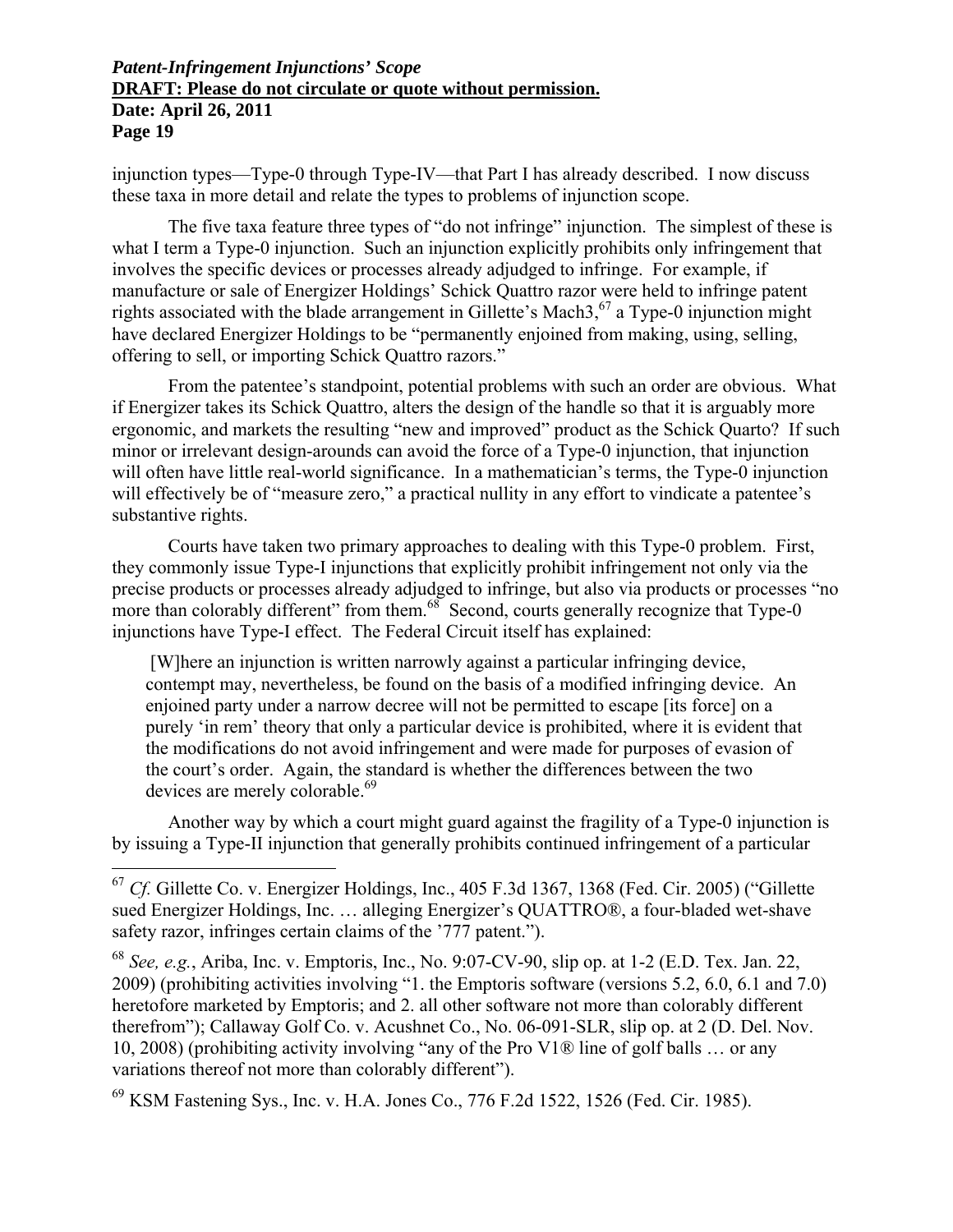patent or claim.70 Even if such a Type-II injunction were enforced as written, it would generally not make all forms of subsequent infringement subject to a finding of contempt. This is at least in part because of the high burden of "clear and convincing evidence" required to show contempt: $<sup>71</sup>$  such evidence will likely not be available in all situations involving later</sup> infringement. Nonetheless, a Type-II injunction that is enforced as written could sweep much more broadly than a corresponding Type-I injunction. Sometimes clear and convincing evidence will exist for non-Type-I infringement.

Resulting uncertainty about a Type-II injunction's effective breadth explains much of the U.S. legal system's formal discomfort with Type-II orders. As discussed earlier, these orders are a form of "obey the law" injunction that the Federal Circuit has held to be prohibited.<sup>72</sup>

 The final two types of injunction in my taxonomy lie outside the genus of "do not infringe" injunctions. Type-III injunctions are prophylactic injunctions that, although directly concerned with preventing infringement, either (a) explicitly feature prohibitions or requirements that extend beyond what is formally necessary to prevent infringement, or (b) define their bounds without reference either to patent rights or to matter already adjudged to infringe. A hypothetical injunction of subtype (a) might require the destruction of all Schick Quattro products in Energizer's possession. This injunction is formally overprotective of Gillette's patent rights because there might be ways for Energizer to modify or otherwise to continue possessing an already-manufactured Quattro without infringing Gillette's patent for a three-blade razor. Likewise, a subtype-(b) injunction that forbids Energizer Holdings from further activity involving multiblade razors would be formally overprotective in that it would forbid activity involving two-blade razors that do not seem even arguably covered by Gillette's patent.

The last entry in my taxonomy is the purely reparative, Type-IV injunction. Such an injunction does not appear to be directly concerned with preventing infringement at all. Consequently, the Federal Circuit has held that district courts lack authority to issue Type-IV injunctions.73

 $\overline{a}$ 

<sup>70</sup> *See, e.g.*, Retractable Techs. Inc. v. Becton, Dickinson & Co., No. 2:07-CV-250, slip op. at 2 (E.D. Tex. May 19, 2010) (prohibiting activity involving products found specifically to infringe or products "only colorably different therefrom," and further prohibiting "otherwise infringing or inducing others to infringe the Infringed Claims"); Nomadix, Inc. v. Second Rule LLC, No. CV07-1946 DDP, slip op. at 2 (C.D. Cal. Mar. 31, 2009) (prohibiting "directly or indirectly infringing any of [five] U.S. Patents … in any way").

 $^{71}$  Abbott Labs. v. TorPharm, Inc., 503 F.3d 1372, 1382 (Fed. Cir. 2007) ("There must be clear and convincing evidence of patent infringement to support a district court's finding of contempt.").

<sup>72</sup> *See supra* text accompanying notes 24-31.

<sup>73</sup> *See supra* text accompanying notes 33-36.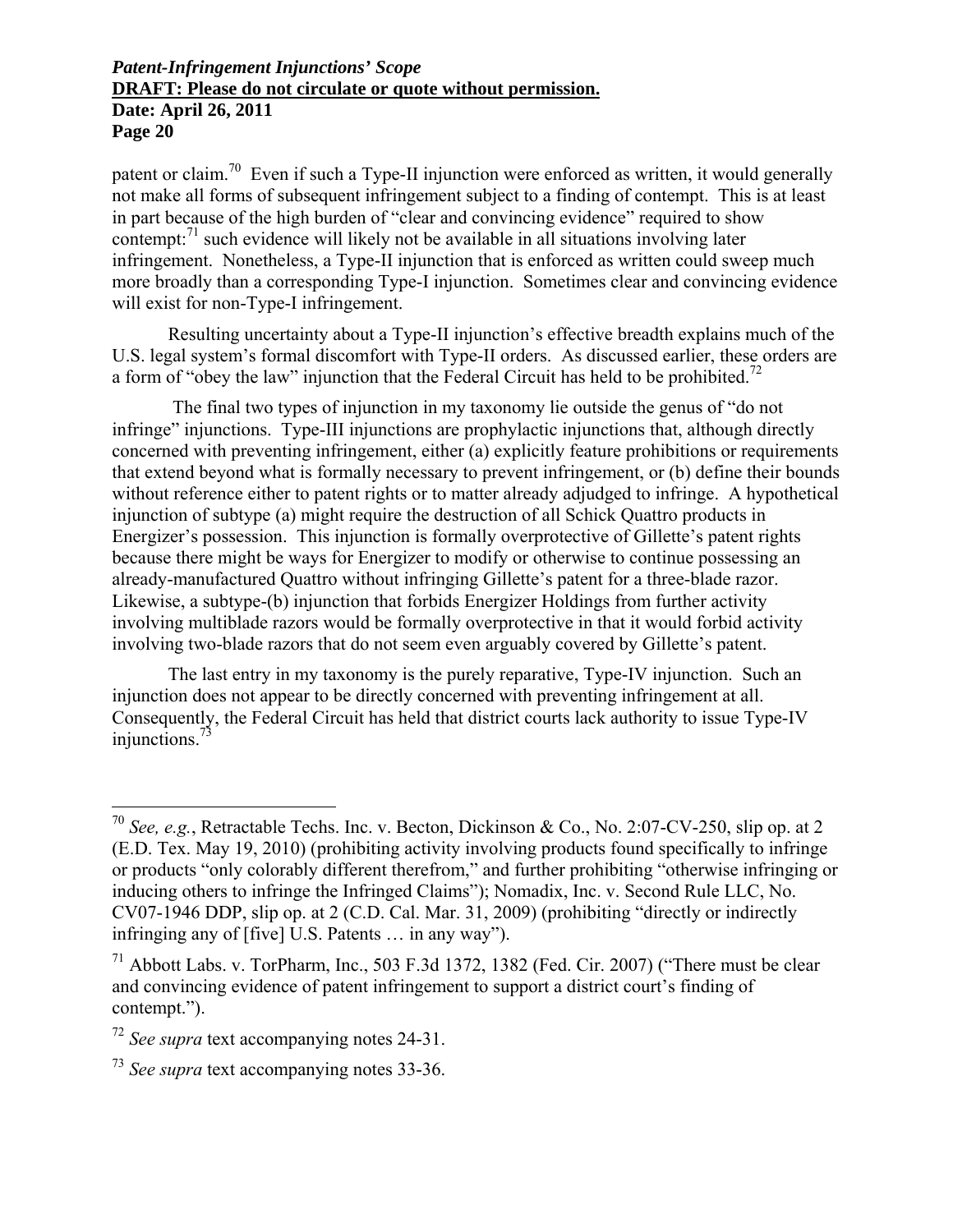An example of a Type-IV order would be an order that Energizer destroy all Schick Quattros manufactured in the United States that are now in Argentina, even though the court knows that the Argentinian Quattros will never make their way back to the United States. Such an order works to limit the harm to Gillette—as well as the gain to Energizer—from Energizer's past infringing manufacture. But the order does nothing directly to help prevent infringement.

Distinction between a reparative Type-IV injunction and a prophylactic Type-III injunction can be subtle. Many Type-III injunctions, such as a hypothetical order to destroy all Schick Quattros in Energizer's possession in the United States can be viewed as at least partly reparative. Destruction prevents further infringement with the destroyed Quattros but also helps nullify the effects of past infringing manufacture. The key point is that, regardless of any additional reparative effect or purpose, a Type-III injunction has the former, direct connection to the goal of preventing future infringement.

### **IV. District-Court Practice in Issuing Patent-Infringement Injunctions**

To what extent do section III.B's injunction types appear in practice? To answer such questions, I used the Lex Machina database to search for patent-infringement injunctions issued by U.S. district courts in 2010. Through systematic review of injunction-related orders, I identified 99 patent-infringement injunctions. I obtained the text of the 99 orders via Lex Machina or PACER<sup>74</sup>

The 99 orders were coded for various characteristics, including (a) whether the order was a permanent injunction, preliminary injunction, or temporary restraining order; (b) whether the parties agreed to the injunction prior to its issue; (c) whether a patent that formed part of the basis for the order was a utility patent, as opposed to a design or plant patent; (d) whether patent rights at issue focused on a biomedical substance ("BMS") or another form of subject matter ("non-BMS"); and (e) whether at least a portion of the order explicitly incorporated Type-0, Type-I, Type-II, Type-III, and/or Type-IV language.

 $\overline{a}$  $74$  Four orders for injunctive relief were excluded from the ultimate dataset because their text leaves unclear whether they were motivated by concern with patent infringement, as opposed to infringement of other rights, such as those of trademark or trade dress. Bon-Aire Indus., Inc. v. Mitchell Prods., No. 3:10-1602 (D.N.J. Apr. 26, 2010) (permanently enjoining various acts involving "any hose nozzle having a trade dress that is identical to, substantially similar to, or a colorable imitation of the appearance of the ULTIMATE® hose nozzle"); Bon-Aire Indus., Inc. v. Mitchell Prods., No. 3:10-1602 (D.N.J. Apr. 13, 2010) (preliminary enjoining, in the same case, various acts involving such a nozzle); ICON Health & Fitness, Inc. v. Solo Sports Group, Inc., No. 1:10-cv-00020 (D. Utah Mar. 4, 2010) (permanently enjoining activities involving "the Elite Fitness Dual Action Upright Exercise Bike Model EB275, and any other product that incorporates the same or substantially the same features of ICON's trade dress design contained in its Weslo Pursuit E28 bike"); Metraflex Co. v. Flex-Hose Co., No. 1:10-cv-00302 (N.D. Ill. Feb. 16, 2010) (preliminarily enjoining "utilizing, displaying, or distributing [the] Seismic Movement Brochure," statements about whether certain products "meet building code requirements or specifications," and reproduction of "drawings and/or photographs of U-shaped or V-shaped flexible loops that are original to and/or the copyrighted property of Metraflex").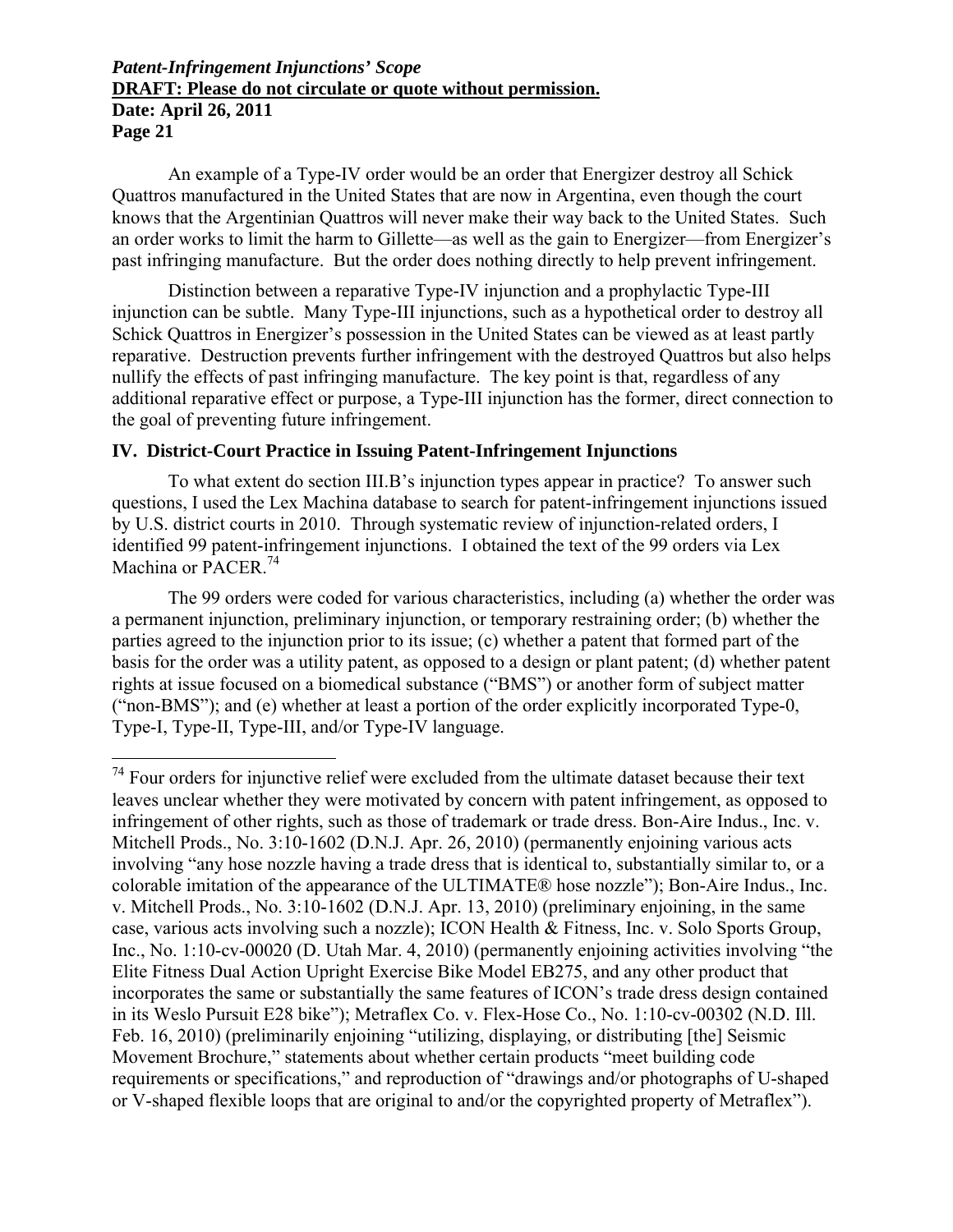Arguably, there is double-counting in the 99-order dataset because some of the orders were issued in the same case and even on the same day. In a single case, *Reah v. Resource, Inc.*, a district court issued nine different permanent injunctions directed at nine different defendants over a little over two months.<sup>75</sup> For purposes here, I have counted separately such same-case orders because, although many of the orders use substantially identical language, this is not true of all of them.<sup>76</sup> Observed differences suggest that parties or judges might be properly understood to have given separate consideration to each individual order's scope. In any event, same-case orders from a total of five different cases accounted for only 20 orders total. Thus, the general impressionistic significance of the results from the 99-order dataset appears unlikely to be dominated by how this counting problem is resolved.

### **A. Systematic Violation of Federal Rule of Civil Procedure 65(d)**

The most striking empirical result is that a substantial majority of the 99 orders appear to violate Federal Rule of Civil Procedure  $65(d)$ .<sup>77</sup> Fifty-six injunctions, about 57% of the total, contain Type-II language. This figure is striking, if not shocking. It has long been suspected that, despite Rule  $65(d)$ , "obey the law" injunctions are relatively common in patent law<sup>78</sup> and elsewhere.79 But I do not know of any prior indication that courts commit Type-II error in the majority of any significant subset of cases.

## *1. Consented-to, Uncontested, and Actively Opposed Orders*

The prevalence of Type-II error does not simply reflect a large number of consent judgments. One might posit that, although courts are supposed to be attentive to the proper

<sup>77</sup> *Supra* text accompanying notes 22-32.

 $\overline{a}$ 

<sup>&</sup>lt;sup>75</sup> Reah v. Resource, Inc., No. 2:09-cv-00601 (D. Utah Mar. 25, 2010) (issuing three consent orders directed at three different defendants); Reah v. Resource, Inc., No. 2:09-cv-00601 (D. Utah Feb. 23, 2010) (issuing a consent order directed at Datavision Computer Video, Inc.); Reah v. Resource, Inc., No. 2:09-cv-00601 (D. Utah Jan. 20, 2010) (issuing five separate consent orders directed at five different defendants).

<sup>76</sup> *Compare, e.g.*, Reah v. Resource, Inc., No. 2:09-cv-00601 (D. Utah Mar. 25, 2010) (prohibiting LBM Corp. from "making, using, selling, offering for sale, or importing products that come within one or more claims of U.S. Patent No. 6,982,542, or otherwise infringing … U.S. Patent No. 6,982,542, including without limitation the Power Station and Power Traveller"), *with* Reah v. Resource, Inc., No. 2:09-cv-00601 (D. Utah Mar. 25, 2010) (prohibiting Electronicsshowplace.com "making, using, offering for sale, and/or importing charging valets and/or charging stations that come within one or more claims of U.S. Patent No. 6,982,542, or otherwise infring[ing] … U.S. Patent No. 6,982,542").

<sup>&</sup>lt;sup>78</sup> *See KSM*, 776 F.2d at 1526 (observing "that injunctions are frequently drafted or approved by the courts in general terms, broadly enjoining 'further infringement' of the 'patent,' despite the language of Rule 65(d)").

<sup>79</sup> *See* LAYCOCK, *supra* note 47, at 245 (saying that "obey-the-law clauses are common").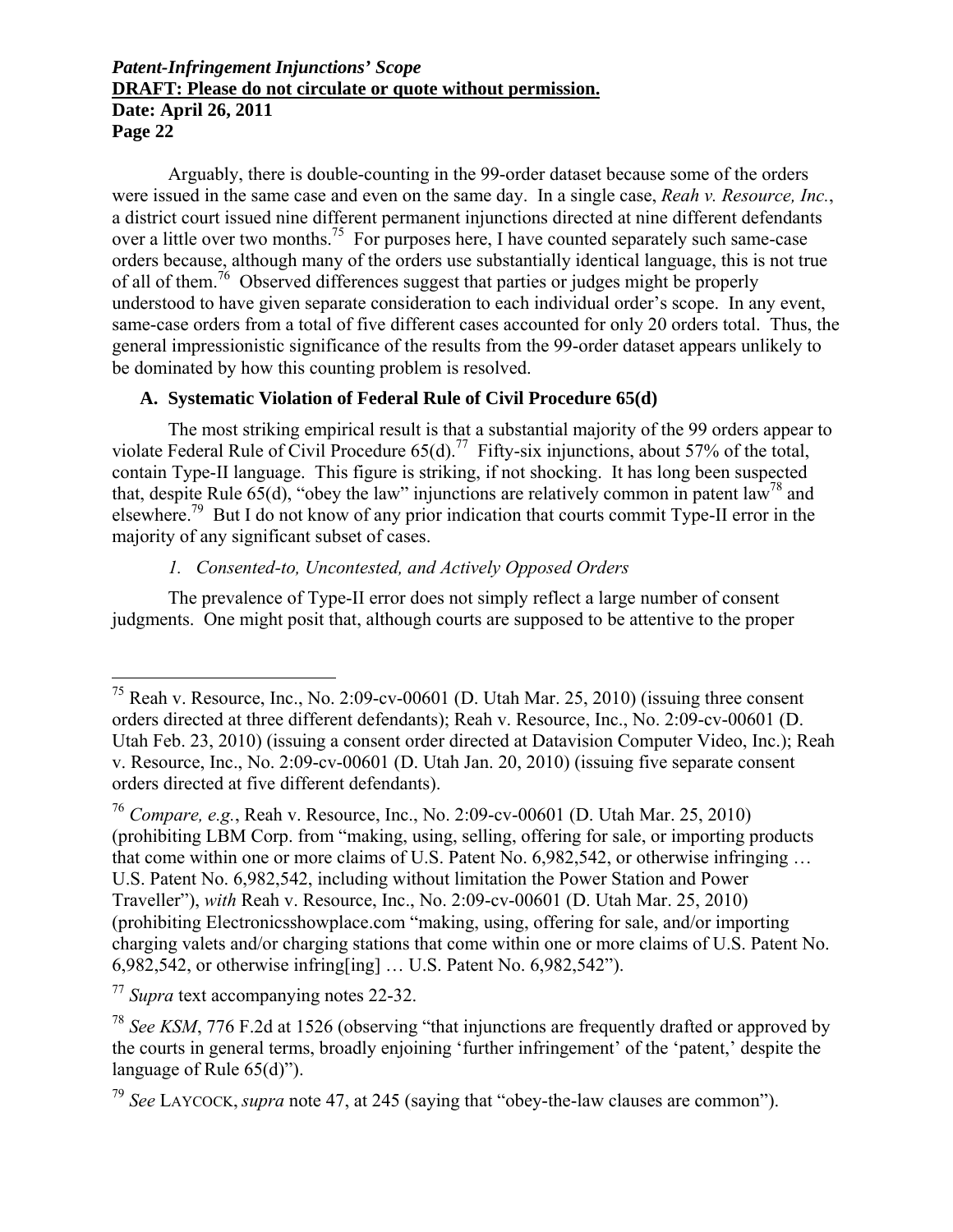1

limits of injunctions even when issuing consent decrees, $80$  courts might be less rigorous in enforcing Rule 65(d) when parties have agreed on the form of relief. At the very least, a trial judge might rightly suspect that a stipulated-to injunction is substantially less likely to be subjected to appellate scrutiny than an injunction issued over party opposition or in the wake of default.

In the 2010 dataset, the percentage of consented-to injunctions featuring Type-II error is higher than the percentage of unconsented-to injunctions featuring Type-II error. But both percentages are still high: nearly 63% (37 out of 59) of consented-to injunctions and over 47% of unconsented-to injunctions (19 out of 40) feature Type-II error. These high error rates do not appear to be statistical flukes. According to a standard t-test, the distinction between the nearly 63% error rate observed for consented-to injunctions and a lower 45% error rate is statistically significant at a 99% confidence level.<sup>81</sup> The smaller sample and smaller observed error rate for unconsented-to injunctions render the result there less robust, but the difference between the approximately 47% error rate for unconsented-to injunctions and a lower but still significant 30% error rate appears to be statistically significant at a 95% confidence level.<sup>82</sup> Further, the differences between the error rates for consented-to and unconsented-to injunctions do not appear to be statistically significant even at a relatively low 90% confidence level.<sup>83</sup>

Perhaps a tripartite division between consented-to injunctions, unconsented-to but uncontested injunctions, and actively opposed injunctions should be expected to be more illuminating. Truly adversarial proceedings at the district-court level might help to weed out improper draft orders. Given the existence of default judgments, the question of whether an injunction is actively opposed might be more crucial than whether it is agreed to.

<sup>80</sup> *See, e.g.*, Harris v. City of Philadelphia, 47 F.3d 1342, 1349 (3d Cir. 1995) (stating that Rule 65(d) is "also applicable to consent decrees"); Converse Inc. v. Reebok Int'l Ltd., 328 F. Supp. 2d 166, 176 (D. Mass. 2004) ("[T]he Court must ensure that the consent decree conforms to the strictures of Federal Rule of Civil Procedure 65(d) …."). *See generally* LAYCOCK, *supra* note 47, at 345 (discussing the principle that parties cannot contract for an injunction otherwise beyond a court's power to grant).

 $81$  More specifically, according to a one-sample, two-tailed t-test applied to the sample of fiftynine consented-to injunctions, the difference between the nearly 63% Type-II error rate observed and a 45% error rate is statistically significant at a 99% confidence level,  $t(58) = 2.79$ ,  $p = 0.007$ .

<sup>&</sup>lt;sup>82</sup> According to a one-sample, two-tailed t-test applied to the sample of fifty-nine consented-to injunctions, the difference between the approximately 47% observed error rate for unconsentedto injunctions and a 30% error rate is statistically significant at a 95% confidence level,  $t(39) =$ 2.19,  $p = 0.035$ .

<sup>&</sup>lt;sup>83</sup> Two-sample, two-tailed t-tests assuming equal variances and assuming unequal variances both yielded  $t = 1.5$  (with 97 and 82 degrees of freedom, respectively) and  $p = 0.14$ . An F-test for equality of variances did not indicate a statistically significant difference between variances ( $F =$ 0.93,  $p = 0.40$ ).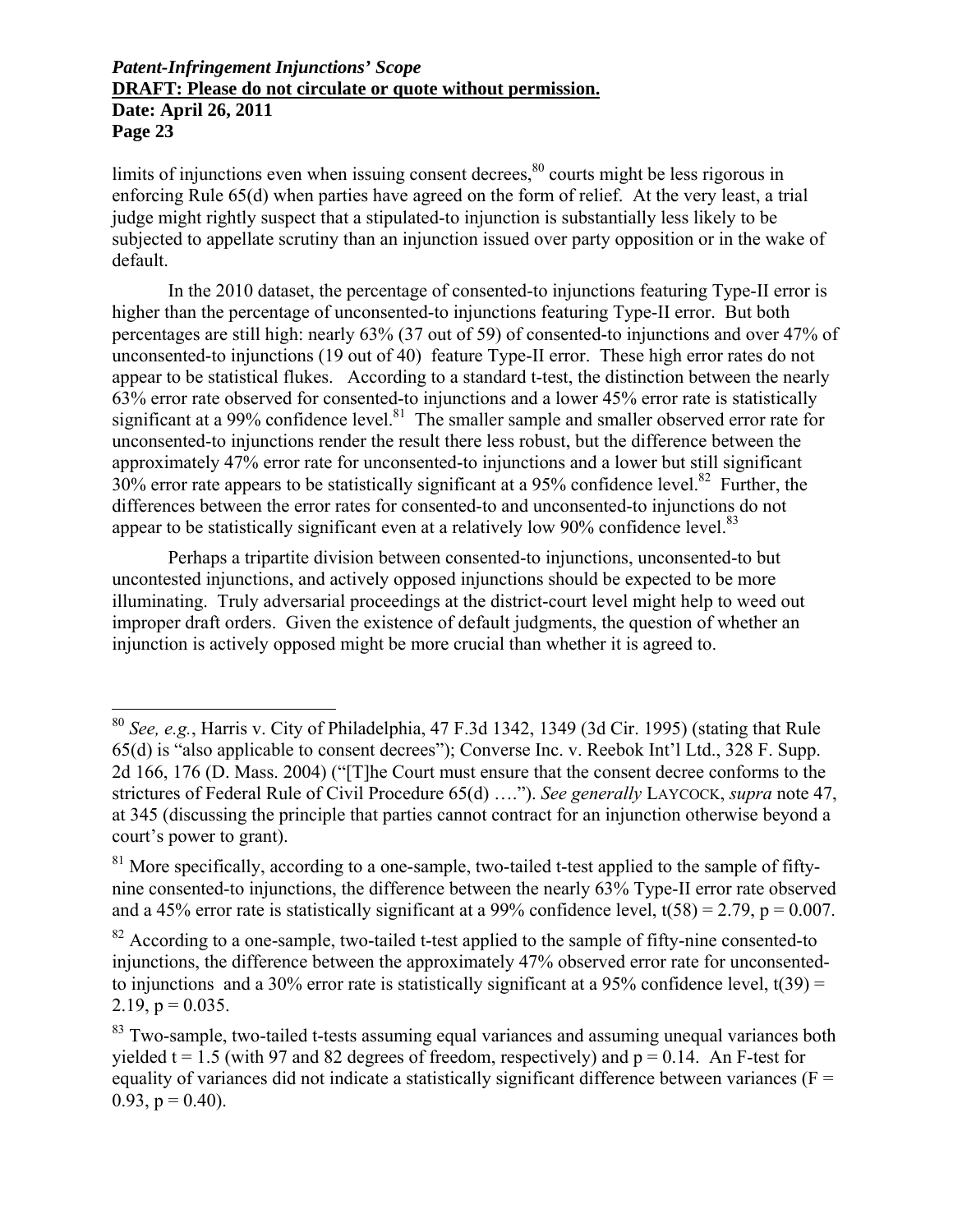$\overline{a}$ 

Indeed, the difference between Type-II error rates for consented-to and actively opposed injunctions appears to be statistically significant. I identified ten unconsented-to injunctions in the dataset that resulted from default judgments or were otherwise unopposed. Eight of these ten, or about 80%, feature Type-II error. Of the thirty remaining unconsented-to and actively opposed injunctions, about 37% (11 out of 30) feature Type-II error. This error rate is substantially lower than the nearly 63% error rate for consented-to injunctions, as well as the 80% error rate for unconsented-to but uncontested injunctions. Indeed, t-tests indicate that the difference between the lower error rate for actively opposed injunctions and either of the error rates for unopposed injunctions is statistically significant at a 95% confidence level. $84$  On the other hand, the difference between the observed error rates for consented-to injunctions and for unconsented-to but uncontested injunctions does not appear to be statistically significant even at a 90% confidence level.<sup>85</sup> Thus, the 2010 dataset suggests that truly adversarial proceedings can help courts avoid Type-II error.

Nonetheless, litigators should probably not congratulate themselves too much for this evidence of gain from adversarial process. The 37% error rate for actively opposed injunctions still seems high given that compliance with the ban on Type-II injunctions does not seem particularly difficult. Because just over 73% (41 of 56) of orders containing Type-II language also contain Type-I or Type-0 language, reformation of a Type-II order would commonly have required no more than striking offending Type-II language while leaving the rest of the order intact.

Moreover, even if legal compliance were not so easy, a 37% error rate would still seem high. A reversal rate of about 35% or so on questions of claim construction is often thought to signal serious problems.<sup>86</sup> This is true even though claim construction is often difficult and

 $84$  When the results for consented-to injunctions and actively opposed injunctions were compared, two-sample, two-tailed t-tests assuming equal variances and assuming unequal variances both yielded  $t(87) = -2.4$  and  $t(58) = -2.4$ , respectively, and  $p = 0.02$  in both cases. An F-test for equality of variances did not indicate a statistically significant difference between variances ( $F = 1.0$ ,  $p = 0.47$ ). Likewise, when the results for unconsented-to but uncontested injunctions and actively opposed injunctions were compared, two-sample, two-tailed t-tests assuming equal variances and assuming unequal variances yielded  $t(38) = 2.5$  and  $t(18) = 2.7$ , respectively, and  $p = 0.017$  and  $p = 0.015$ , respectively. An F-test for equality of variances did not indicate a statistically significant difference between variances ( $F = 0.74$ ,  $p = 0.33$ ).

<sup>&</sup>lt;sup>85</sup> Two-sample, two-tailed t-tests assuming equal variances and assuming unequal variances yielded  $t(67) = 1.1$  and  $t(13) = 1.2$ , respectively, and  $p = 0.30$  and  $p = 0.26$ , respectively. An Ftest for equality of variances did not indicate a statistically significant difference between variances (F = 0.75, p = 0.34).

<sup>86</sup> *See, e.g.*, John M. Golden, *Construing Patent Claims According to Their "Interpretive Community"*, 21 HARV. J.L. & TECH. 321, 324 (2008) (noting that "claim construction jurisprudence continues to bear hallmarks of unpredictability," and that "[r]eversal rates of district court claim constructions stand at roughly 34%").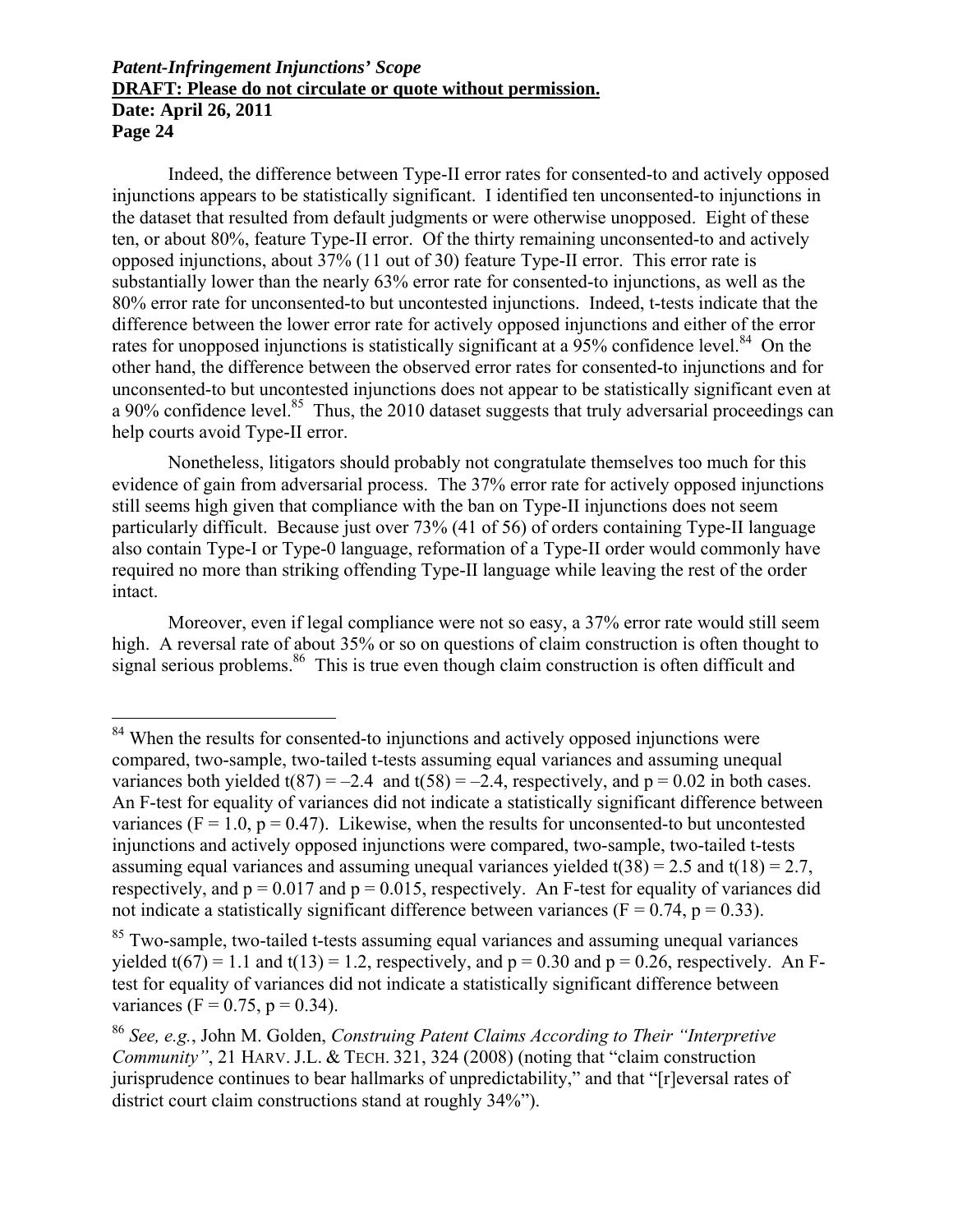might be assumed to be unusually tricky, at least on average, in the select group of cases that parties appeal.

### *2. Preliminary v. Permanent Injunctions*

The 2000 dataset can be used to test another potential hypothesis. This is that judges or parties will likely be less susceptible to Type-II error in the preliminary-relief context. Because preliminary injunctions are rarer and likely more disruptive, on average, than permanent injunctions, courts and parties might be expected to be more careful in policing their form.

Consistent with this hypothesis, the percentage of permanent injunctions featuring Type-II language is substantially higher than the percentage of preliminary injunctions or temporary restraining orders doing the same. Just over 60% of permanent injunctions (52 out of 86) and about 31% of preliminary injunctions or temporary restraining orders (4 out of 13) feature Type-II language.

But the difference between the error rates for preliminary and permanent injunctions might not be attributable to any differences in salience. Almost 85% of the preliminary injunctions (11 out of 13) appear to have been actively opposed, whereas this was true of only about 22% of the permanent injunctions (19 out of 86). Hence, the difference in Type-II error rates might be primarily attributable to lower Type-II error rates for injunctions that are actively opposed.

If we make a fairer comparison between actively opposed preliminary injunctions and actively opposed permanent injunctions, we find that about 27% of actively opposed preliminary injunctions (3 out of 11) feature Type-II error, whereas about 42% of actively opposed permanent injunctions (8 out of 19) do. Unsurprisingly given the small sizes of these data subsets, the difference between these error rates does not appear to be statistically significant even at a 90% confidence level. $87$  Thus, the present dataset does not appear to provide substantial support for a hypothesis that there is a significant difference in Type-II error rates for preliminary and permanent relief.

### *3. Subject-Matter Specificity of Error Rates*

 $\overline{a}$ 

On the other hand, study of the 99-order dataset reinforces a common impression that the practical operation of patent law can be very technology-specific.<sup>88</sup> Only one substantial subset of orders leaps out as one in which the observed Type-II error rate is really low. This is the subset of orders focused on biomedical-substance ("BMS") technology (e.g., pharmaceuticals).

 $87$  Two-sample, two-tailed t-tests assuming equal variances and assuming unequal variances yielded t(28) =  $-0.79$  and t(22) =  $-0.81$ , respectively, and p = 0.43 in both cases. An F-test for equality of variances did not indicate a statistically significant difference between variances ( $F =$  $0.85$ ,  $p = 0.41$ ).

<sup>88</sup> *See, e.g.*, John M. Golden, *Innovation Dynamics, Patents, and Dynamic-Elasticity Tests for the Promotion of Progress*, 24 HARV. J.L. & TECH. 47, 105 (2010) (noting further reason to believe "that a policy mechanism like patent law will have disparate effects for different technologies and industries").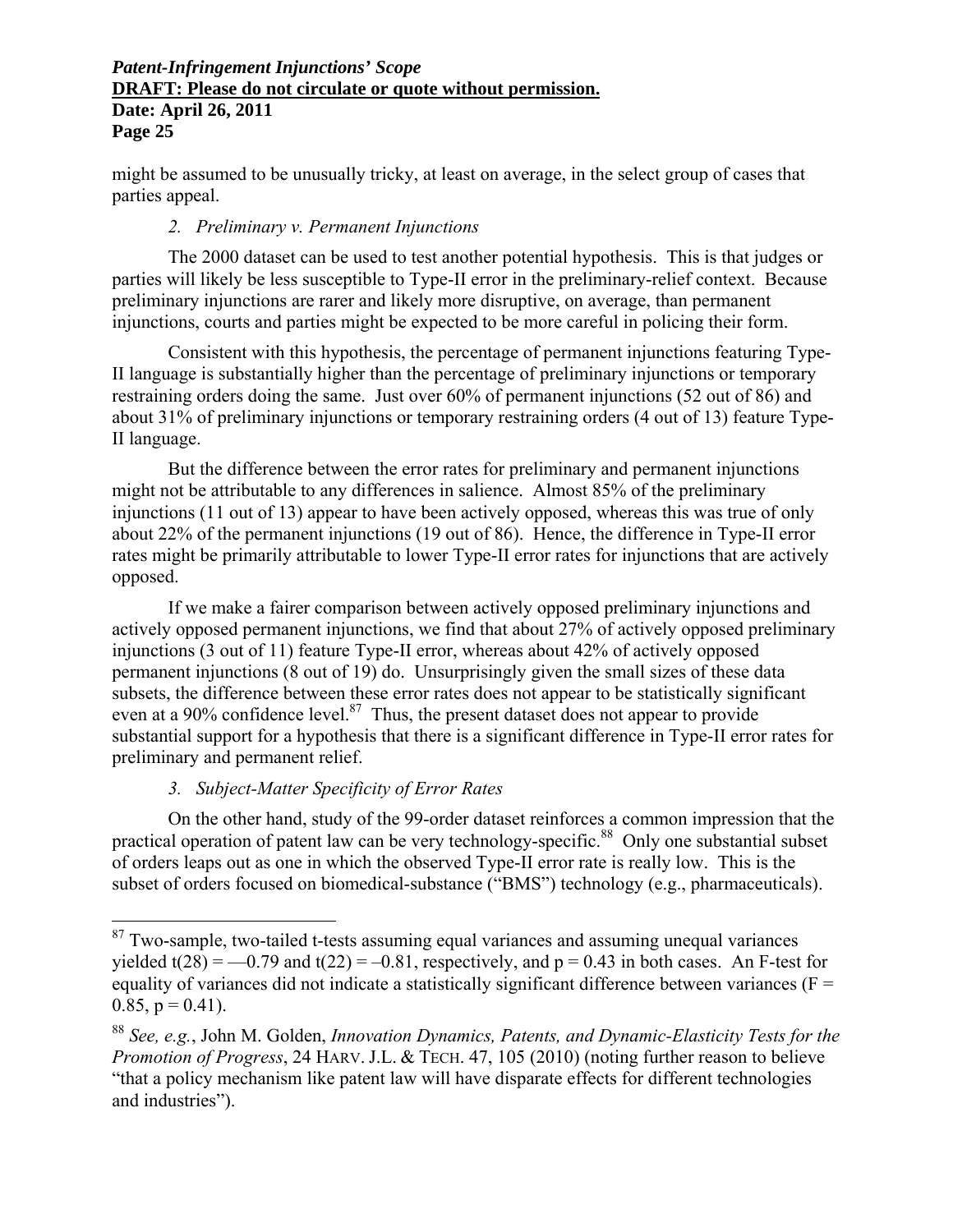Only one out of seventeen BMS orders in the dataset uses Type-II language. The Type-II error rate for BMS orders is thus only about 6%. Further, the BMS order involving type-II error was not even one of the seven consented-to injunctions in the BMS subset.

General lack of Type-II language is merely one aspect of BMS orders' idiosyncrasy. Remarkably, only two of the seventeen BMS orders (less than 12%) even bother to include Type-I language. The overwhelming majority of BMS orders are simple Type-0 orders lacking explicit extension even just to matter "no more than colorably different" than that expressly described. Such noteworthy avoidance of hazy language comports with notions that—whether because of the nature of the subject matter, heavy government regulation, or other causes—BMS technology lends itself to a peculiarly high degree of precision in rights definition and enforcement.89

Indeed, outside BMS orders, Type-II error is rife. About 65% of utility-patent orders coded as not involving BMS technology (50 out of 77) contain Type-II language. For orders relating to design patents and no utility patents, Type-II language is ubiquitous: all five of the five such orders contain Type-II language.

### *4. Geographic Ubiquity of Error*

Type-II error exhibits substantial geographic ubiquity as well as substantial technologic ubiquity. Among districts that issued at least two non-BMS injunctions in 2010, only one—the Northern District of Ohio—avoided Type-II error. Among districts issuing three or more non-BMS injunctions, the Southern District of California had the best batting percentage: its five non-BMS injunctions feature only one that contains Type-II language. The Districts of Delaware and New Jersey avoided Type-II error in their four and seven orders, respectively, but all of their orders involved BMS patents. Thus, their success in complying with Rule 65(d) might be more attributable to the subject matter of their orders than any special legal acumen.

## *5. Potential Explanations for High Type-II Error Rates*

What explains the district courts' mass violation of Rule 65(d)? Limitation of the expected consequences of a violation provides one plausible explanation. As discussed earlier, if Type-II error is not corrected on direct appeal, the general result is simply that Type-II language will be enforced as if it were Type-I language.<sup>90</sup> Particularly as Type-0 or Type-I language often accompanies Type-II language, courts and parties might commonly view Type-II error as essentially harmless.<sup>91</sup>

 $\overline{a}$ 

<sup>89</sup> *See generally* JAMES BESSEN & MICHAEL J. MEURER, PATENT FAILURE: HOW JUDGES, BUREAUCRATS, AND LAWYERS PUT INNOVATORS AT RISK (2008).

<sup>90</sup> *See supra* text accompanying notes 24-32.

<sup>&</sup>lt;sup>91</sup> Of course, attorneys and their clients still need to consider the risk that, whether through error or a legal course change, courts will later either enforce Type-II language as written (a risk for the adjudged infringer and its attorneys) or refuse to enforce the injunction at all (a risk for the patentee and its attorneys). Given the apparent ease of avoiding such risks, the prevalence of Type-II language still seems surprising.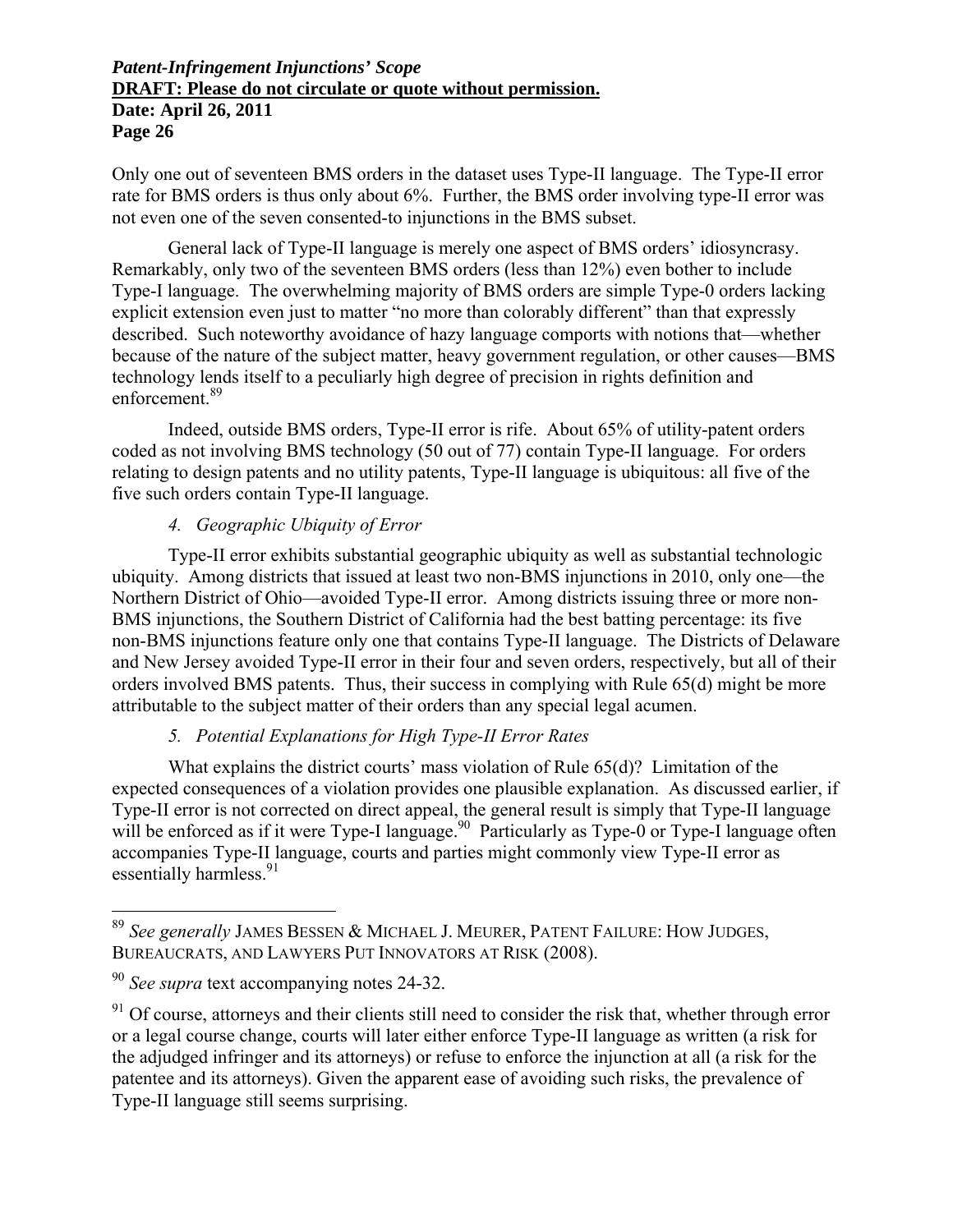$\overline{a}$ 

An alternative explanation is that the very prevalence of Type-II error generates noncorrective inertia. The familiarity of Type-II language might result in its being perceived as unsuspicious boilerplate. Such a perception is likely encouraged by the fact that Type-II orders<sup>92</sup> and even Type-II orders in combination with Type- $\overline{0}$  orders<sup>93</sup> have pedigrees that stretch back well over a century.<sup>94</sup>

A further contributor to error could be patent-limited Type-II orders' partial specificity. Typical Type-II orders are not "obey the law" injunctions in the sense that they generally forbid future violations of 35 U.S.C. § 271 or of the U.S. Patent Act as a whole. Instead, Type-II orders ordinarily forbid future infringement of only specific patents or claims that the enjoined party has already infringed. Such partial specificity could nurture an uninformed confidence that the orders comply with Rule 65(d).

Indeed, courts in other common-law jurisdictions have indicated that patent-limited injunctions are sufficiently detailed to provide proper notice of bases for finding contempt. Canadian courts have indicated that an order prohibiting future infringement of a particular patent or claim is adequately instructive.<sup>95</sup> Likewise, courts in the United Kingdom (U.K.) have

 $94$  The practice of limiting the effective scope of injunctions to matter judged to be infringing and only colorable variants thereof appears to have comparable lineage. *See, e.g.*, Crown Cork & Seal Co. of Baltimore City v. Am. Cork Specialty Co., 211 F. 650, (2d Cir. 1914) ("It has been the practice of this circuit … not to deal with modifications of a machine held to be an infringement, on motions to punish for contempt, unless the change was plainly a mere colorable equivalent …."); Onderdonk v. Fanning, 2 F. 568, 568 (E.D.N.Y. 1880) (concluding that a difference from a device previously adjudged to infringe "was not so plainly colorable as to entitle the plaintiff to an attachment against him for contempt"); *cf.* ALBERT H. WALKER, TEXT-BOOK OF THE PATENT LAWS OF THE UNITED STATES OF AMERICA § 708, at 555 (4th ed. 1904) ("And an attachment will not issue where the character of the defendant's doings, after the injunction, is doubtful.").

<sup>95</sup> Weatherford Canada Ltd. v. Corlac Inc., [2010] F.C. 667 (Fed. Ct.) (observing that an injunction against "infringing [patent] claims as interpreted whether [via] the named products or not" was "consistent with other orders of this Court, as affirmed by the Court of Appeal, restraining sale and distribution of infringing products generally"); *see also* Merck & Co. v. Apotex Inc., [1999] 293 N.R. 316 (Fed. Ct. App.) (rejecting request for narrowing of an

<sup>92</sup> *See* Cal. Artificial Stone Paving Co. v. Molitor, 113 U.S. 609, 613 (1885) (refusing to determine the scope of an injunction against "making, selling, or using, or in any manner disposing of, any artificial stone-block pavements embracing the invention and improvements described in the said reissued letters patent"); Corning v. Troy Iron & Nail Factory, 56 U.S. 451, 456 (1853) (reporting the trial court's grant of an injunction against "in any manner infringing or violating any of the rights or privileges granted or secured by said patent").

<sup>93</sup> *See* Barnard v. Gibson, 48 U.S. 650, 653 (1849) (reporting the trial court's grant of an injunction against "any further constructing or using in any manner … of the two planing machines mentioned in said bill … and [against] infringing upon or violating the said patent in any way whatsoever").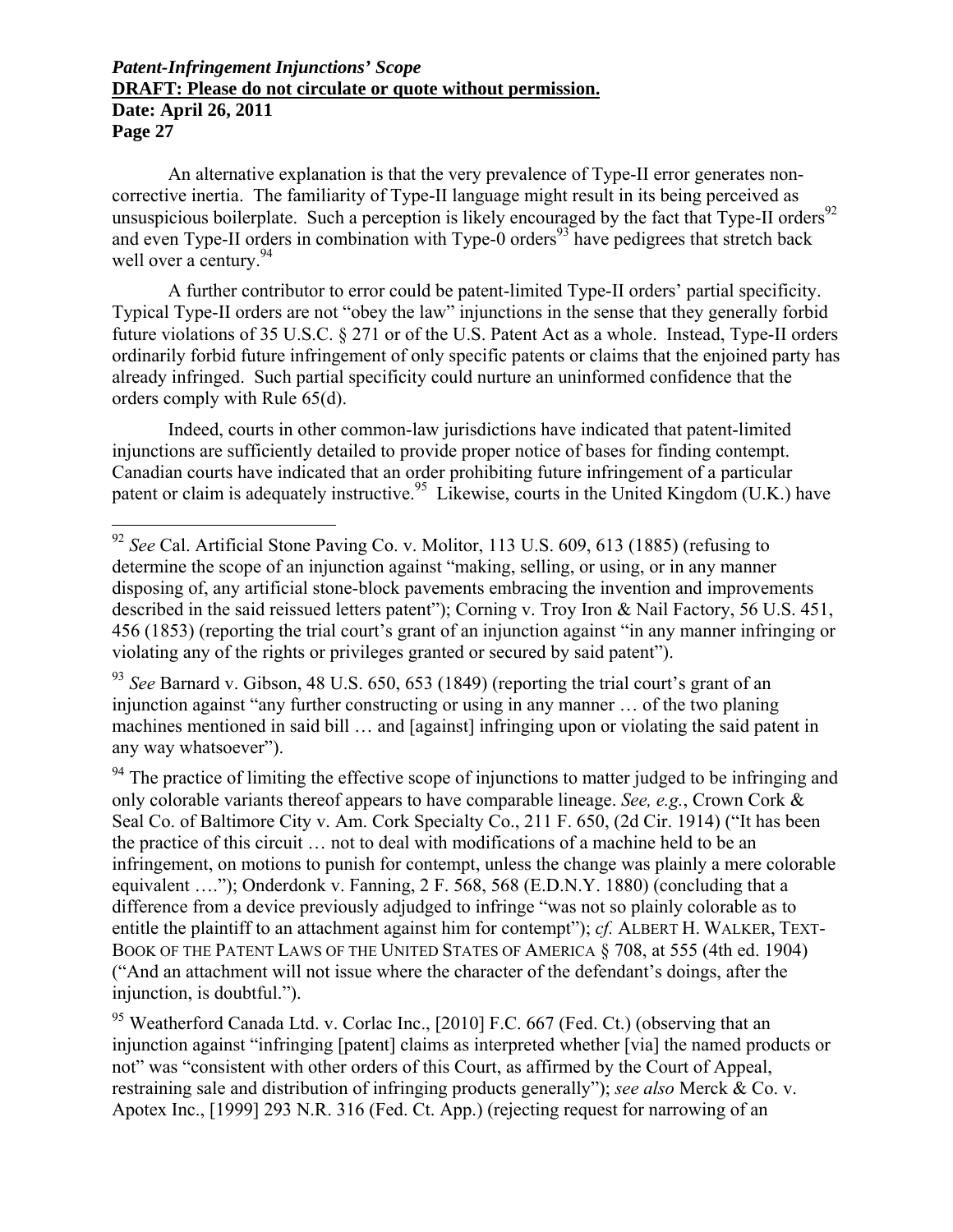viewed "the standard form of injunction" in patent cases as one that "restrain[s] the defendant from infringing the patent."96 To the extent the scope of such an injunction is not entirely clear, the U.K.'s Court of Appeal has indicated that "it is the infringer who should seek guidance from the court if he wishes to sail close to the wind."97 Courts in Australia have taken a similar position. The Federal Court of Australia has stated, "Particularly when the validity of the patent has been an issue, the patentee is entitled to an injunction restraining all infringement, and not just the particular form of infringement which was the subject of evidence at trial.<sup>"98</sup>

Courts in these common-law jurisdictions are, like U.S. courts, sensitive to the need for injunctions to have clear scope. Their acceptance of Type-II injunctions thus lends support to a notion that, at least as interpreted by the Federal Circuit, Rule 65(d)'s requirements are not entirely intuitive.<sup>99</sup>

injunction prohibiting infringement of a specified patent so that adjudged infringer might participate in "the market in using and selling … newly developed compounds" not available at the time of the trial judgment).

96 Coflexip S.A. v. Stolt Comex Seaway M.S. Ltd., [2001] R.P.C. 9 (Ct. App.) (Aldous, L.J.); *se e also id.* ("The draft order contained an injunction in the usual form which restrained the defendants from 'infringing European Patent (U.K.) No. 0478742."); Nutrinova Nutrition Specialties & Food Ingredients GmbH v. Scanchem UK Ltd., [2001] F.S.R. 43 (Patents Ct.) (characterizing "a general injunction against infringing [an intellectual property] right" as the "hitherto customary" "wide form"). *See generally* Microsoft Corp. v. Plato Tech. Ltd., [1999] Masons C.L.R. 370 (Ct. App.) (Nourse, L.J.) (agreeing that cited authorities "undoubtedly support ... as a general proposition" "that in the case of infringement of intellectual property rights … it is well established … that, once the claimant has established any infringements of his rights at all, he is entitled as of right to an injunction in the usual wide form to restrain all future infringements").

<sup>97</sup> *Coflexip*, *supra* note 96.

 $\overline{a}$ 

98 Welcome Real-Time SA v. Catuity Inc., [2001] F.C.A. 785 (Fed. Ct. Australia), at ¶ 9; *see also id.* at ¶ 11 ("The invariable practice in the High Court has been to grant an injunction which simply restrained infringing the patent.").

<sup>99</sup> Nonetheless, I can cite two instances where district courts appear to have actively corrected a party's attempt to obtain a Type-II injunction. In one, a court denied an injunction altogether. Plastic Tubing Indus., Inc. v. Blue Diamond Indus., LLC, No. 6:10-cv-1227 (M.D. Fla. Dec. 28, 2010) (denying parties' "Joint Motion for Entry of Consent Final Judgment and Permanent Injunction" because "[t]he proposed consent judgment is essentially an extremely broad 'obey the law' injunction"). In the other, the court blacklined Type-II language in a party's draft order. Proveris Scientific Corp. v. InnovaSystems, Inc., No. 05-12424 (D. Mass. May 11, 2007) (striking language that would have prohibited activities involving "any other product that embodies the patented inventions recited in claims 3-10 and 13" of U.S. Patent No. 6,785,400, and striking language requiring the destruction of "any other infringing products").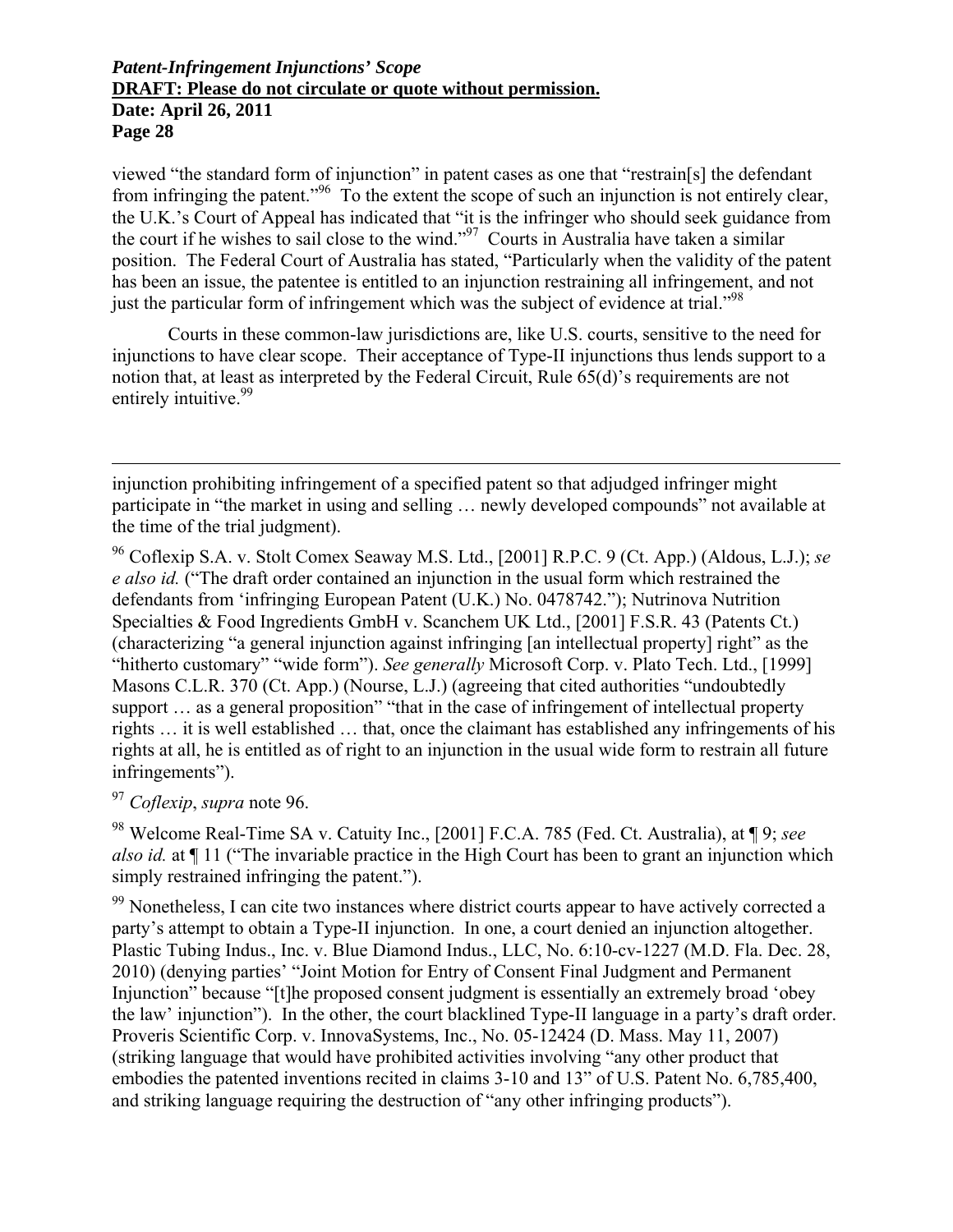### **B. Reparative Injunctions in U.S. Practice**

In stark contrast to the mass violation of Federal Circuit precedent against Type-II injunctions, district courts appear generally to heed Federal Circuit precedent holding that injunctions to enforce patent rights cannot be purely reparative.<sup>100</sup> Among the 99 orders in the dataset, I identified only one that contained a purely reparative injunction. This was a consentedto order commanding an infringer to "provide a written letter of apology … that recognizes [the] infringement of the patents-in-suit, and apologizes for it."<sup>101</sup> The only observed violation of Federal Circuit precedent forbidding Type-IV reparative injunctions appears to have been this demand for an apology.

#### **C. Prophylactic Injunctions in U.S. Practice**

The situation with respect to prophylactic, Type-III injunctions is more complex, in part because such orders come in many different forms. Among the orders issued in 2010, I have identified three basic subcategories of Type-III injunctions: (a) correlated-activity injunctions ("Type-III-C"); (b) destruction, disablement, or delivery injunctions ("Type-III-D"); and (c) "reformulated metes and bounds" injunctions ("Type-III-R"). Overall, injunctions having one or more of these prophylactic forms appear in about a quarter of the 99 orders in the dataset.

#### *1. Correlated-Activity Injunctions*

In about a dozen orders, courts issued a Type-III-C order prohibiting activities that overlap significantly, but not entirely, with activities that by themselves can constitute infringement. Thus, for example, one district court prohibited not only "directly or indirectly infring[ing]," but also "*causing*, inducing or contributing to ... infringement ... by others."<sup>102</sup> As only specific forms of causation of others' infringement, such as active inducement or contributory infringement, constitute infringement under the U.S. Patent Act.<sup>103</sup> the court's prohibition can be viewed as at least somewhat prophylactic. The prophylactic language might have been intended to protect against situations where required elements of indirect infringement are difficult to prove but indirect infringement is justifiably suspected.

Prohibition of certain types of non-infringing activity might reflect bleed-over from other legal regimes. The U.S. Patent Act lists five kinds of acts that form bases for the most typical claims of direct infringement: "mak[ing], us[ing], offer[ing] to sell, or sell[ing] … within the United States," or "import[ing] into the United States."<sup>104</sup> District courts commonly enjoin these five kinds of activity. But in the 99-order dataset, district courts also repeatedly forbade

1

<sup>100</sup> *Supra* text accompanying notes 34-36.

 $101$  Batesville Services, Inc. v. Southern Rain Casket and Funeral Supply, No. 2:09-CV-257, at 5 (N.D. Ind. July 15, 2010).

 $102$  Seiko Epson Corp. v. Abacus 24-7 LLC, No. 09-477, at 8 (D. Or. July 8, 2010) (emphasis added).

<sup>103</sup> *See* 35 U.S.C. § 271 (setting out different forms of infringement).

 $104$  *Id.* § 271(a).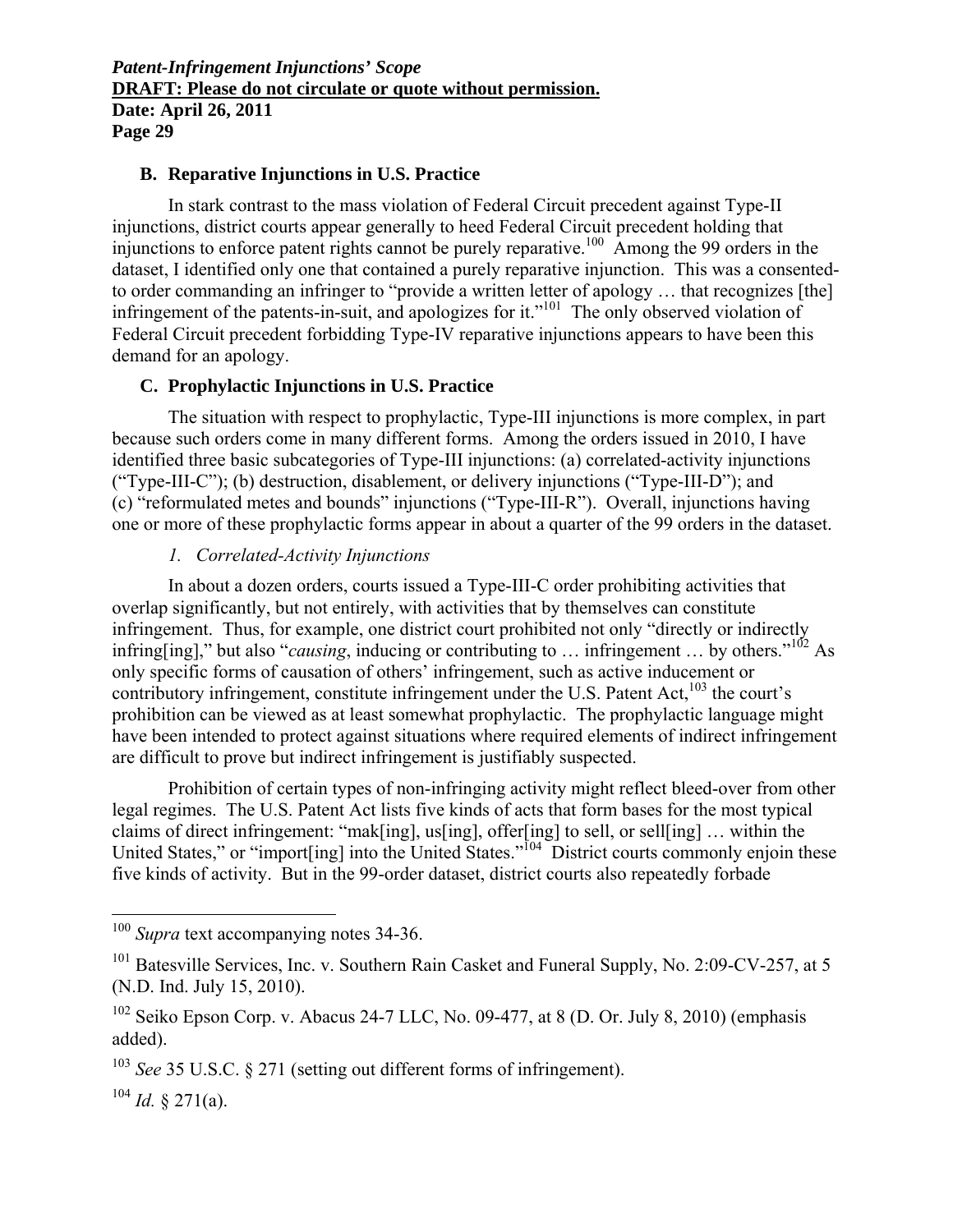activities such as "distributing" or "shipping" infringing items, or even merely "displaying" images of these items.<sup>105</sup> Such language might be a carry-over from other forms of intellectualproperty protection, like trademark or copyright. U.S. copyright law explicitly gives copyright owners an exclusive distribution right with respect to "copies or phonorecords of the copyrighted work $"$ <sup>106</sup>

On the other hand, prohibition of non-infringing activities such as shipping infringing items might have independent roots in a district court's desire to prevent future infringement. Such an activity, although potentially non-infringing by itself, can be highly correlated with infringing activities such as use or sale, and might in fact enable those directly infringing activities to occur. Thus, prohibition of a correlated activity like shipping might provide a patentee with more effective and easily enforceable protection without chilling too much legitimate activity by an adjudged infringer.

Type-III-C injunctions directed at correlated activity need not be negative injunctions. In *Polytree (H.K.) Co. v. Forests Manufacturing, Ltd.*, the court commanded the U.S. Customs and Border Control to prevent importation into the United States of "any Christmas tree stand imported by Defendant marked with" a number from either of two patents owned by the plaintiff.<sup>107</sup> This order facilitated prevention of infringement by releasing the patentee and customs officers from any need to prove or to confirm that tree stands so marked in fact incorporated the indicated inventions. The district court in *O2 Micro International Ltd. v. Beyond Innovation Technology Co.* likewise facilitated protection of patent rights by requiring that an adjudged infringer label specified products as "'Not for Sale in, Use in, or Importation into the United States."<sup>108</sup>

### *2. Destruction, Disablement, or Delivery Injunctions*

Another subtype of Type-III injunctions is the Type-III-D injunction requiring the destruction, disablement, or delivery of specified material.<sup>109</sup> There were a half dozen Type-III-D orders in the dataset.

 $\overline{a}$ 

<sup>105</sup> *E.g.*, Silverlit Toys Manufactory Ltd. v. JP Commerce, LLC, No. 2:09-CV-08959 (C.D. Cal. Apr. 23, 2010) (enjoining, inter alia, "marketing, reproducing, distributing, receiving, forwarding, shipping, displaying (on their websites or otherwise), or in any way commercially exploiting ... any toy helicopters that infringe one or more claims of" two specified patents); Innovation U.S.A., Inc. v. Ido Furniture (U.S.A.) Corp., No. 1:09-cv-01727 (E.D.N.Y. Mar. 31, 2010) (enjoining "referencing or depicting on their website or in any future catalog, brochure, and any other form of marketing literature, a reclinable sofa bed that infringes" either or both of two specified design patents).

<sup>&</sup>lt;sup>106</sup> 17 U.S.C. § 106(3) (emphasis added).

<sup>107</sup> No. 1:09-cv-03377, at 39 (N.D. Ga. Dec. 20, 2010).

<sup>108</sup> No. 2:04-cv-00032, at 2 (E.D. Tex. Sept. 27, 2010).

<sup>109</sup> *See, e.g.*, Caught Fish Enters., LLC v. Metal Roof Innovations, Ltd., No. 09-cv-02878 (D. Colo. Feb. 24, 2010) (requiring that the adjudged infringer "ship to Caught Fish at their own cost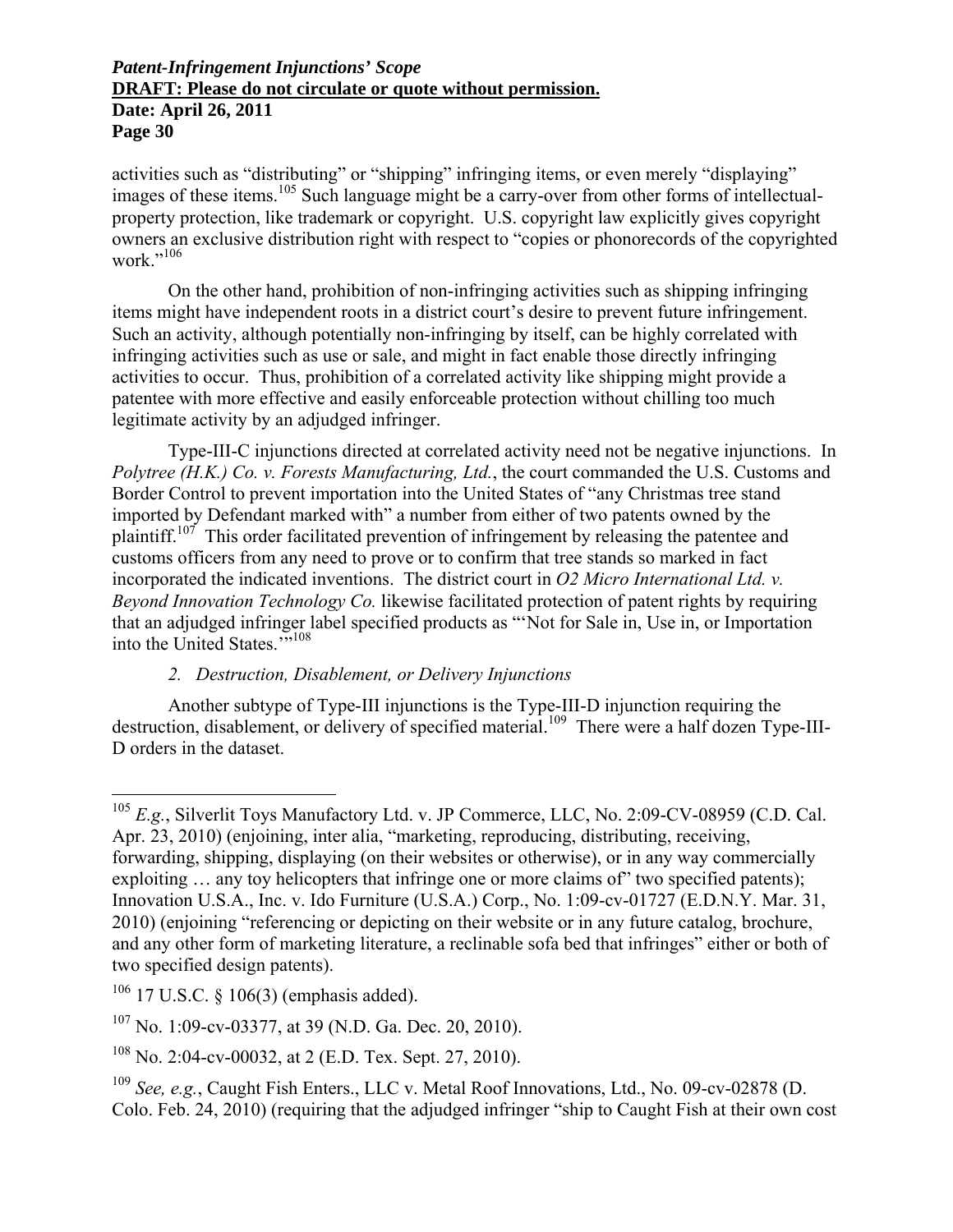**Page 31** 

1

As with certain Type-III-C orders, repeated appearance of Type-III-D orders might reflect the influence of legal regimes such as copyright and trademark. Unlike the U.S. Patent Act, federal copyright and trademark acts expressly provide remedies of impoundment, destruction, or other court-ordered disposition of preexisting goods.<sup>110</sup>

Again, however, a bleed-over hypothesis is not the only available explanation. Although the Federal Circuit has held that "ordering the repatriation and destruction of [already] *exported*" matter can be too remote from any aim of preventing infringement to be authorized by the U.S. Patent Act,<sup>111</sup> court-ordered destruction of goods located in the United States might well be understood to be a permissible sort of prophylactic order that helps prevent further infringement.

### *3. "Reformulated Metes and Bounds" Injunctions*

In a few orders in the dataset, courts issued what I term "reformulated metes and bounds" or Type-III-R injunctions. Such an injunction is distinctive in that it defines the scope of technologies that it encompasses without reference to something else—i.e., without reference to the adjudged infringing products or processes, a patent or patent claim, or a description appearing elsewhere, such as an Abbreviated New Drug Application  $(ANDA)$ <sup>112</sup> A Type-III-R injunction provides its own, substantially unique formulation of the subject matter that it encompasses.

and for destruction … all Accused Clamps in their possession, custody, or control"); St.-Gobain Technical Fabrics Am., Inc. v. Checkmate Geosynthetics, Inc., No. 6:09-cv-557 (M.D. Fla. Oct. 26, 2010) (ordering defendant to "deliver, at its expense, to Saint-Gobain's counsel all of its infringing products and all literature, advertisements and other materials related to [the] infringing products").

 $110$  15 U.S.C. § 1118 (empowering courts in federal-trademark actions to "order that all labels, signs, prints, packages, wrappers, receptacles, and advertisements in the possession of the defendant, bearing the registered mark … or any reproduction, counterfeit, copy or colorable imitation thereof, and all plates, olds, matrices, and other means of making the same, shall be delivered up and destroyed"); 17 U.S.C. § 503(b) ("As part of a final judgment or decree [in a copyright-infringement case], the court may order the destruction or other reasonable disposition of all copies or phonorecords found to have been made or used in violation of the copyright owner's exclusive rights, and of all plates, molds, matrices, masters, tapes, film negatives, or other articles by means of which such copies or phonorecords may be reproduced.").

<sup>111</sup> Johns Hopkins Univ. v. CellPro, Inc., 152 F.3d 1342, 1366 (Fed. Cir. 1998) (emphasis added).

 $112$  So-called ANDA litigation that tends to result in injunctions making such a reference is enabled by § 271(e) of the U.S. Patent Act, 35 U.S.C. § 271(e), which, roughly speaking, provides patentees with "the ability to sue [generic drug manufacturers] for merely filing an application (known as an Abbreviated New Drug Application, or ANDA) with the [Food and Drug Administration]." Timothy R. Holbrook, Possession in Patent Law, 59 SMU L. Rev. 123, 142 (2006).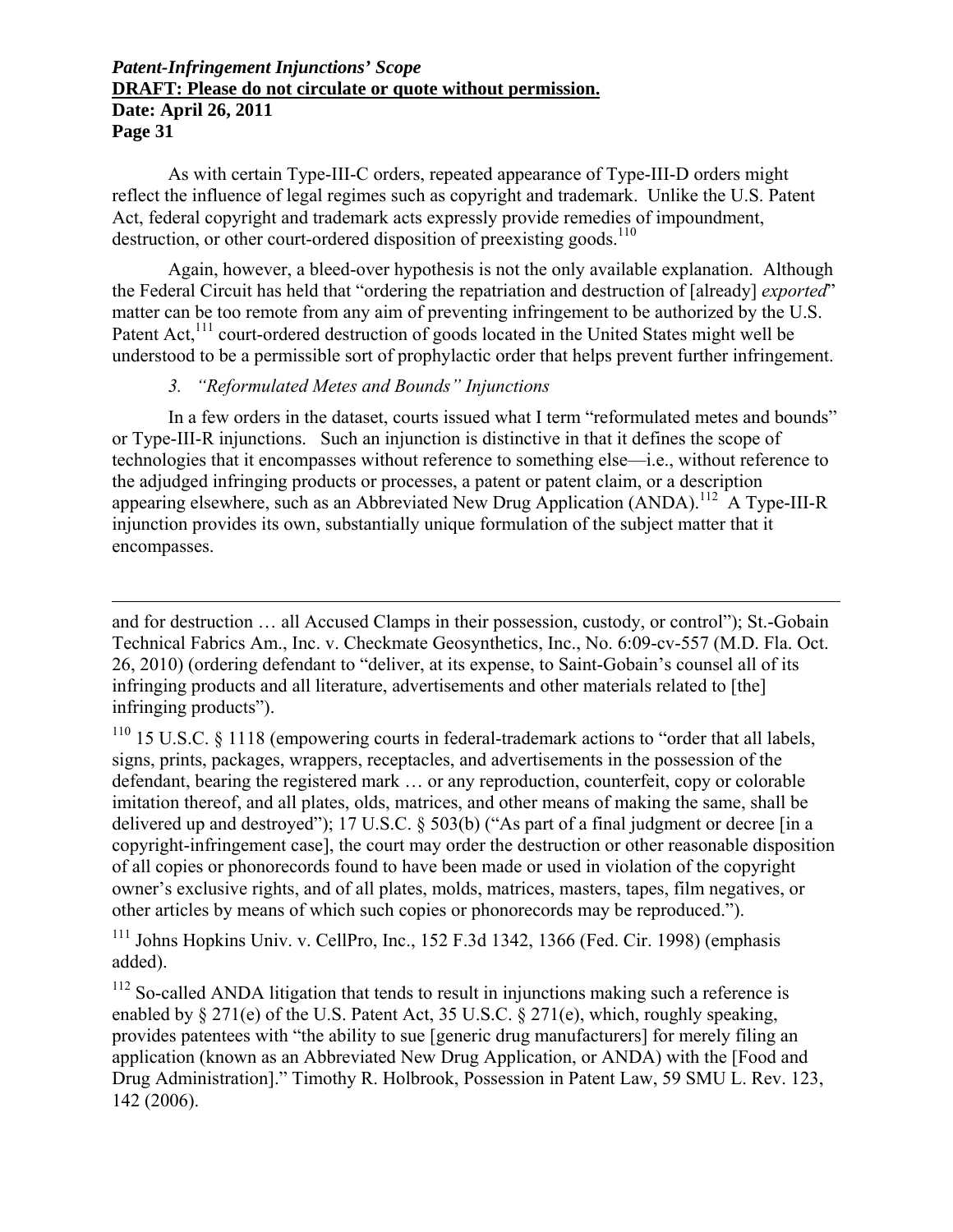Some consented-to orders illustrate Type-III-R injunctions in short form. In *Tristar Metals, Inc. v. Edemco Dryers, Inc.*, the district court issued a consented-to order forbidding the defendant from engaging in commercial activities related to "any pet tub having a swing ramp."<sup>113</sup> The injunction covered any such tub even though the relevant patent's claims were more specific: the claims apparently reached only pet tubs having "a plurality of leg elements."114

Likewise, in *ExitExchange Corp. v. Casale Media Inc.*, the district court issued a consented-to order that broadly prohibited "making, using, importing, selling, or offering to sell pop-under advertisements"115—Internet advertisements that "appear underneath the active window" on a computer screen and thus tend "not to be seen until some or all other browser windows are closed or minimized."<sup>116</sup> The issued injunction omits specific limitations appearing in the corresponding patent's claims, such as a limitation involving "a time interval beginning incrementally before said advertisement has completely finished loading."<sup>117</sup>

Consequently, in both *Tristar* and *ExitExchange*, the issued injunction's scope appears to depart substantially from that of the more detailed patent claims.<sup>118</sup> At least facially, the claims appear directed to more particular forms of pet tubs or pop-under advertisements than the corresponding injunction forbids.<sup>119</sup> Apparently, therefore, each of these injunctions prohibits some spectrum of non-infringing activity.

 $\overline{a}$ 

116 Jennifer Yannone, Comment, *The Future of Unauthorized Pop-Up Advertisements Remains Uncertain as Courts Reach Conflicting Outcomes*, 7 TUL. J. TECH. & INTELL. PROP. 281, 282 (2005).

117 U.S. Patent No. 7,386,555, at col. 15, ll. 28-30 (issued June 10, 2008).

<sup>118</sup> *Cf. also* Vertical Doors, Inc. v. Howitt, No. 2:09-cv-04685, at 2 (C.D. Cal. Jan. 5, 2010) (forbidding activities involving "any vertical door conversion kits or vertical door hinges intended to allow opening of a vehicle door outward (i.e., in a horizontal motion like typical car doors), and then upward (i.e., in a vertical motion), and that are designed to be bolted on to the vehicle frame and door, as opposed to welded").

<sup>119</sup> *See, e.g.*, U.S. Patent No. 7,386,555, at col. 14, l. 64, to col. 15, l. 35 (issued June 10, 2008) (claiming a "system for Internet advertising" comprising " a media that interacts with a display device to display to a user at least one browser," "a script handler that invokes a post-session procedure" that "open[s] a second browser in a … background window," and "an event handler that … loads [an] advertisement into said second browser"); U.S. Patent No. 6,845,547, at col. 12, ll. 46-64 (issued Jan. 25, 2005) (claiming a "vehicle door hinge for a vehicle door and frame, the hinge comprising: a chassis mounting plate securely fastened to such vehicle frame," "a swingarm securely fastened to such vehicle door," and other elements).

 $113$  No. 4:10-cv-044, at 2 (N.D. Tex. May 20, 2010).

<sup>114</sup> U.S. Patent No. 6,516,752, at col. 4, ll. 45-47 (issued Feb. 11, 2003); *id.* at col. 5, ll. 22-23.

<sup>115</sup> No. 2:10-cv-297, at 2 (E.D. Tex. Nov. 2, 2010).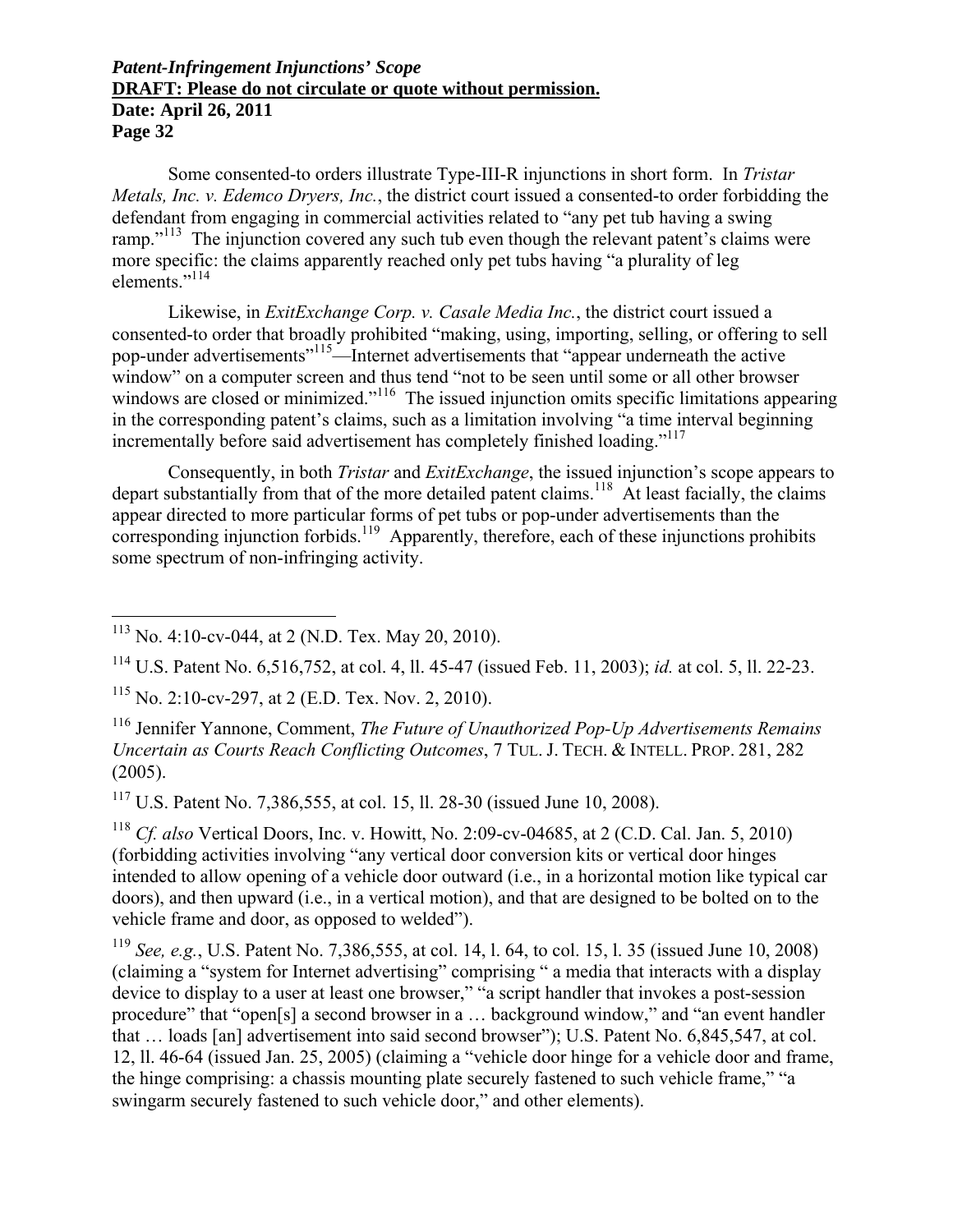A court issued a linguistically more dramatic example of a Type-III-R injunction in *Stone Strong, LLC v. Del Zotto Products of Florida, Inc.*<sup>120</sup> In this case, the court issued an unconsented-to order that defined the scope of its prohibition through extensive description of the physical characteristics of forbidden concrete blocks.<sup>121</sup> Specifically, the court enjoined the defendant from the following:

making, using, offering to sell, selling within the United States or importing into the United States a precast concrete block with a front surface, first and second side surfaces, a top surface, a bottom surface and a back surface that contains a lifting device protruding from the top surface and a recess or notch in the bottom surface:

- i. where at least one recess or notch can be positioned to receive within it at least one lifting device from another block; and
- ii. where the width ("w") of the recess or notch … is less than or equal to either:
	- 1. the distance from the front of the block to the back end of the lifting device  $("a") \dots$ ; or
	- 2. the distance from the back of the block to the front end of the lifting device  $("b")$  ....<sup>122</sup>

This injunction's descriptive language does not track precisely the language of any actual patent claim.<sup>123</sup> For example, claim 1 of plaintiff Stone Strong's U.S. Patent No. 6,796,098 covers:

1. A block comprising:

a front surface;

first and second side surfaces coupled to the front surface;

a top surface coupled to the front surface and to the first and second side surfaces, wherein the top surface includes at least one alignment device, each alignment device comprising a device for lifting the block when the block is being placed;

a bottom surface coupled to the front surface and to the first and second side surfaces, the bottom surface including at least one recess positioned to receive at least one alignment device of a previously-placed block to align the block with respect to the previously-placed block; and

 $\overline{a}$ 

 $120$  No. 5:08-cv-503 (M.D. Fla. Nov. 19, 2010).

<sup>&</sup>lt;sup>121</sup> *Id.* at 1-2 (forbidding various activities involving "a precast concrete block" having various specified features).

<sup>122</sup> *Id.* (emphasis omitted).

<sup>123</sup> *Compare id. with* U.S. Patent No. 7,073,304, at col. 17, l. 35, to col. 20, l. 65 (issued July 11, 2006) (listing claims); U.S. Patent No. 6,796,098, at col. 13, l. 41, to col. 16, l. 43 (issued Sept. 28, 2004) (same).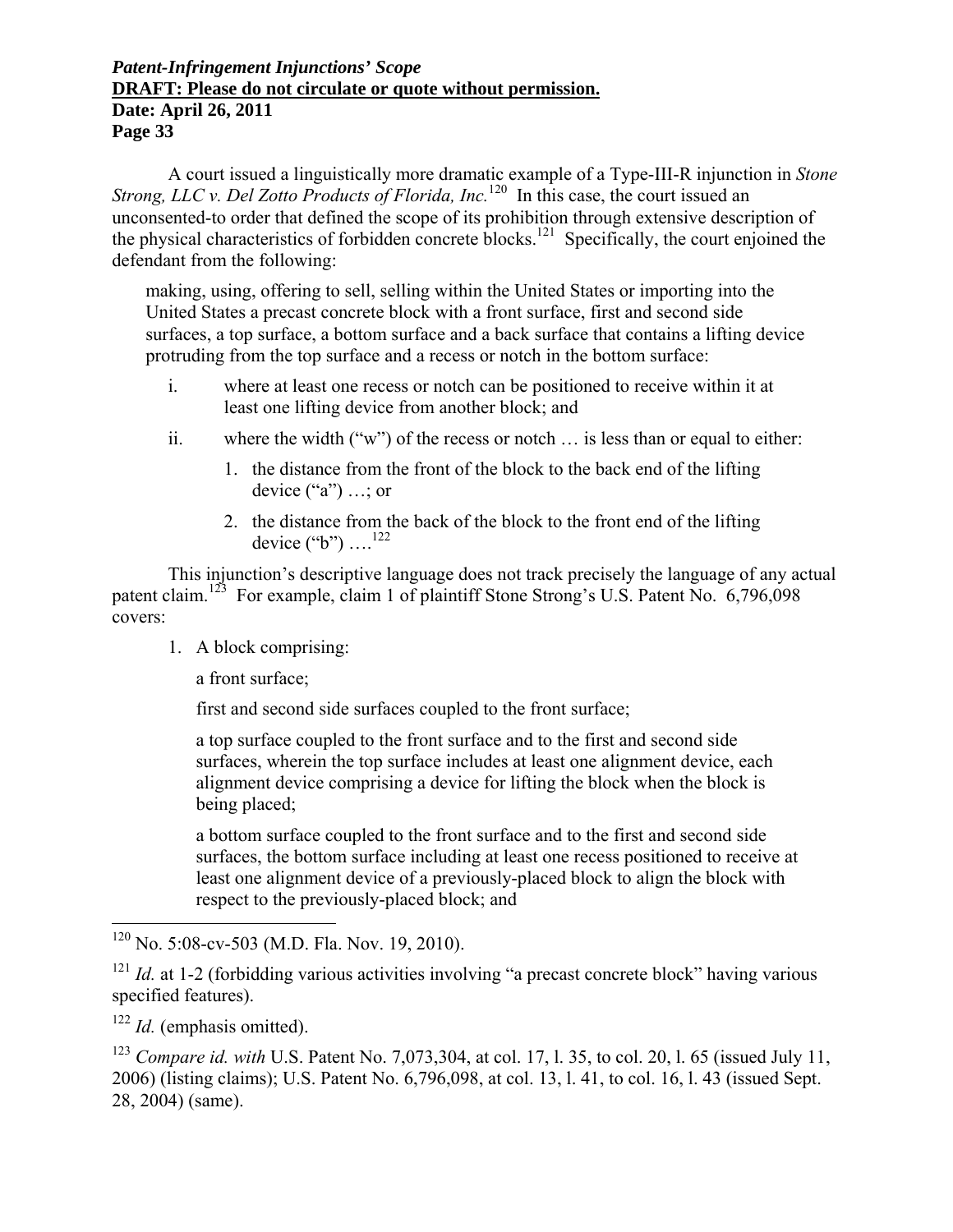a back surface coupled to the first and second side surfaces, to the top surface, and to the bottom surface.<sup>124</sup>

Comparison of the injunction's language with claim 1 reveals a number of differences. For example, claim 1 includes limiting language, such as the requirement of an "alignment device," that the injunction facially lacks. On the other hand, the injunction's requirement of a specific relationship between the width of a block's "recess or notch" and other dimensions is missing from claim 1's explicit language.

Such differences might reflect a deliberate tradeoff. The dimensional constraints of the injunction might be viewed as a way of capturing, in comparatively unambiguous terms, at least a subset of situations in which the "lifting device" in combination with the "recess or notch" will tend to operate as an "alignment device."

*Stone Strong*'s dimensional language thus demonstrates how a Type-III injunction can effectively replace claim language with substitute language that at least arguably increases the clarity of an injunction's scope. Such increased clarity might be advantageous for both parties, as well as the courts. Gains from increased clarity can compensate a party for the broader or narrower scope of the injunction relative to that of a conventional Type-I order. The fact that *ExitExchange* and *Vertical Doors* both involve consent decrees appears to confirm that adverse parties can prefer the apparently clearer boundaries of a Type-III-R injunction to a Type-I injunction's "no more than colorable differences" haziness.<sup>125</sup>

### **V. Shaping the Optimal Injunction**

We now come to a basic normative question: How, from a policy standpoint, does one determine the optimal scope and form of a patent-infringement injunction? Response to this question is complicated by the fact that a policymaker must balance concerns with (1) the likely effects of injunctions on adverse parties' behaviors and (2) courts' limitations in issuing and enforcing injunctive relief. Most fundamentally, the question of patent-infringement injunctions' scope raises concerns of overdeterrence and underdeterrence that are pervasive in law. Part II has indicated how a narrow injunction can leave a rational infringer with substantial reason to pursue a course of action that, though unlikely to constitute contempt, will likely be determined to constitute infringement. On the other hand, a broad injunction can combine with the potential severity of contempt sanctions to deter future activity that is unlikely to result in a finding of either infringement or contempt.

One could argue, however, that, with respect to an adjudged infringer, concerns with future overdeterrence are generally ill-founded. A judgment of infringement means that a patent claim has been held not invalid and not unenforceable despite whatever challenges an adjudged

<u>.</u>

 $124$  U.S. Patent No. 6,796,098, at col. 13, ll. 41-57.

<sup>&</sup>lt;sup>125</sup> Parties routinely agree on contract terms that set bounds for authorized or unauthorized behavior that do not precisely align with intellectual property rights. *See* Jeanne C. Fromer, *Claiming Intellectual Property*, 76 U. CHI. L. REV. 719, 748-49 (2009) (describing such practice by copyright owners). Consequently, reflection of such behavior in consent decrees that result from agreements between parties should probably not be surprising.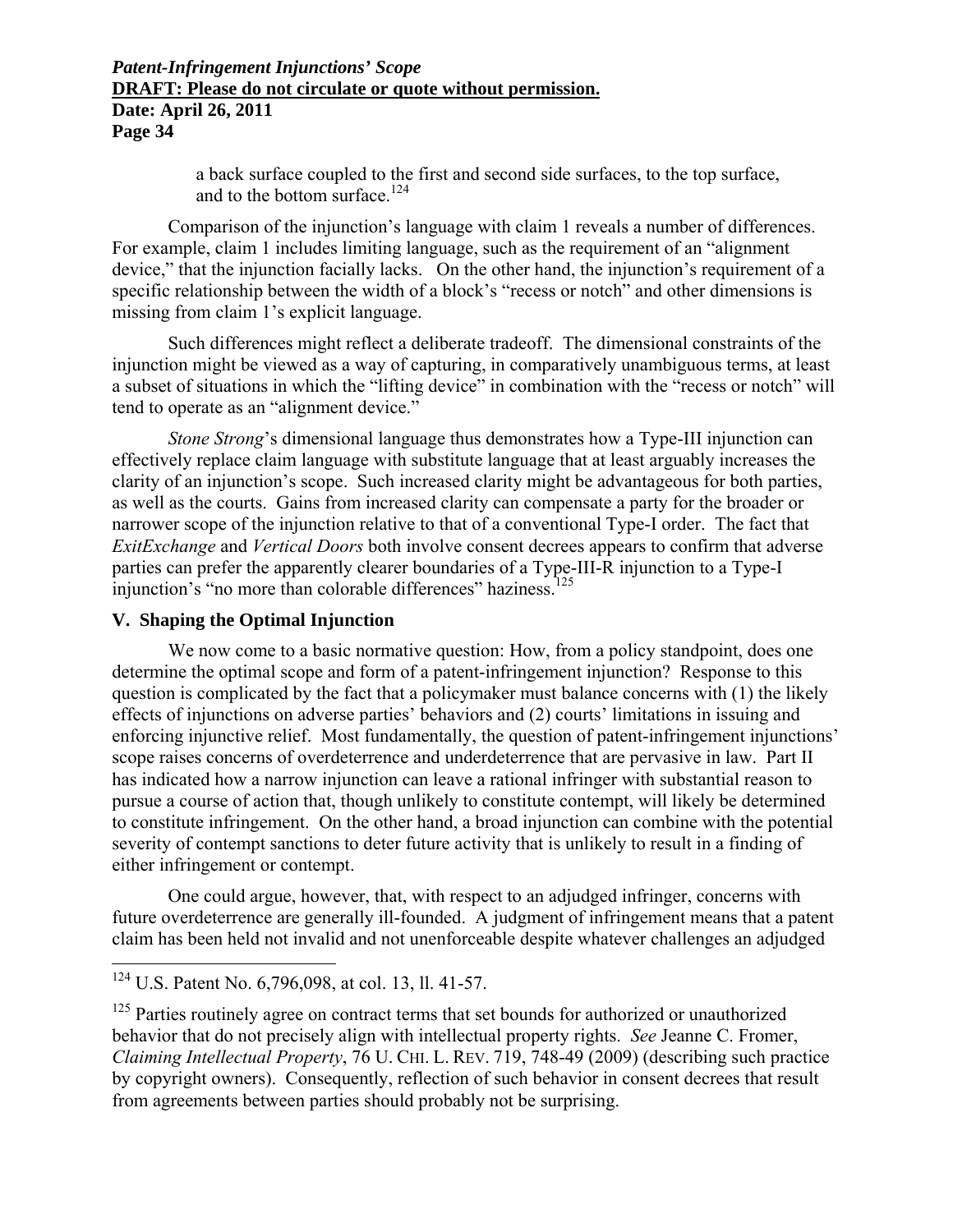infringer chose to make. The claim's scope has been clarified at least to the extent necessary to support a holding of infringement. Moreover, the adjudged infringer cannot justifiably claim that it remains unaware of the patent or its potential relevance to the infringer's activities.<sup>126</sup> Thus, various concerns of notice, clarity, and uncertainty<sup>127</sup> have been addressed. Especially if an infringer's past conduct suggests a substantial probability of future violations, why not follow foreign common-law jurisdictions and favor issuance of a patent-limited Type-II order—i.e., an injunction against further infringement of a specific patent or claim?

One reason "why not" is that, under current law and practice, notice of the existence and potential relevance of a specific patent or claim does not equate to clear notice of the scope of associated patent rights. A patent-limited Type-II order is commonly less instructive than an order not to trespass further on Blackacre. An individual patent claim can encompass a great variety of dissimilar-looking embodiments of the claimed invention. Moreover, claim limitations are frequently less crystal clear. Even seemingly simple questions of patent scope can be surprisingly difficult to answer. In an actual suit alleging infringement of a Gillette patent by the four-blade Schick Quattro, much initial argument centered on an apparently simple question—whether Gillette's patent could cover a razor having more than three blades as well as a razor having three and only three blades.<sup>128</sup> The distribution of judicial "votes" on the issue indicates that the question was far from easy: the district court judge and one Federal Circuit judge believed that Gillette's patent could not cover a four-blade razor, but two Federal Circuit judges thought otherwise. $^{129}$ 

Even if prior litigation has clarified—and perhaps even nailed down—the scope of patent claims along a number of dimensions, not all dimensions of a claim will necessarily have been addressed. The selection of claim terms subjected to judicial interpretation will reflect particular characteristics of accused matter and the specific bases for any challenges to validity or enforceability. Unaddressed questions of claim validity and scope can involve uncertainty comparable to that which existed before prior litigation. Hence, for example, if Energizer

 $\overline{a}$ 

<sup>126</sup> *Cf.* Omri Ben-Shahar, *Damages for Unlicensed Use*, John M. Olin Law & Economics Working Paper No. 534, at 23 (2010) (indicating an argument that "already-licensed parties" should "face harsher remedies for unlicensed use than the ones strangers face" because alreadylicensed parties can be expected, generally speaking, to have lower transaction costs for additional licensing), *available at* http://ssrn.com/abstract =1677667.

<sup>127</sup> Herbert Hovenkamp, *Notice and Patent Remedies*, 88 TEX. L. REV. *SEE ALSO* (forthcoming) (emphasizing the importance of notice concerns in patent law), *available at* http://ssrn.com/abstract=1596789; *see also* BESSEN & MEURER, *supra* note 89.

<sup>&</sup>lt;sup>128</sup> Gillette Co. v. Energizer Holdings, Inc., 405 F.3d 1367, 1368 (Fed. Cir. 2005) ("The district court denied Gillette's motion for a preliminary injunction because it found that the claims … covered only a three-bladed razor ….").

<sup>129</sup> *See id.* (holding that "the district court erred in construing the claims"); *id.* at 1382 (Archer, J., dissenting) ("[T]he specification makes abundantly clear that the invention … was a razor having three blades, no more ….").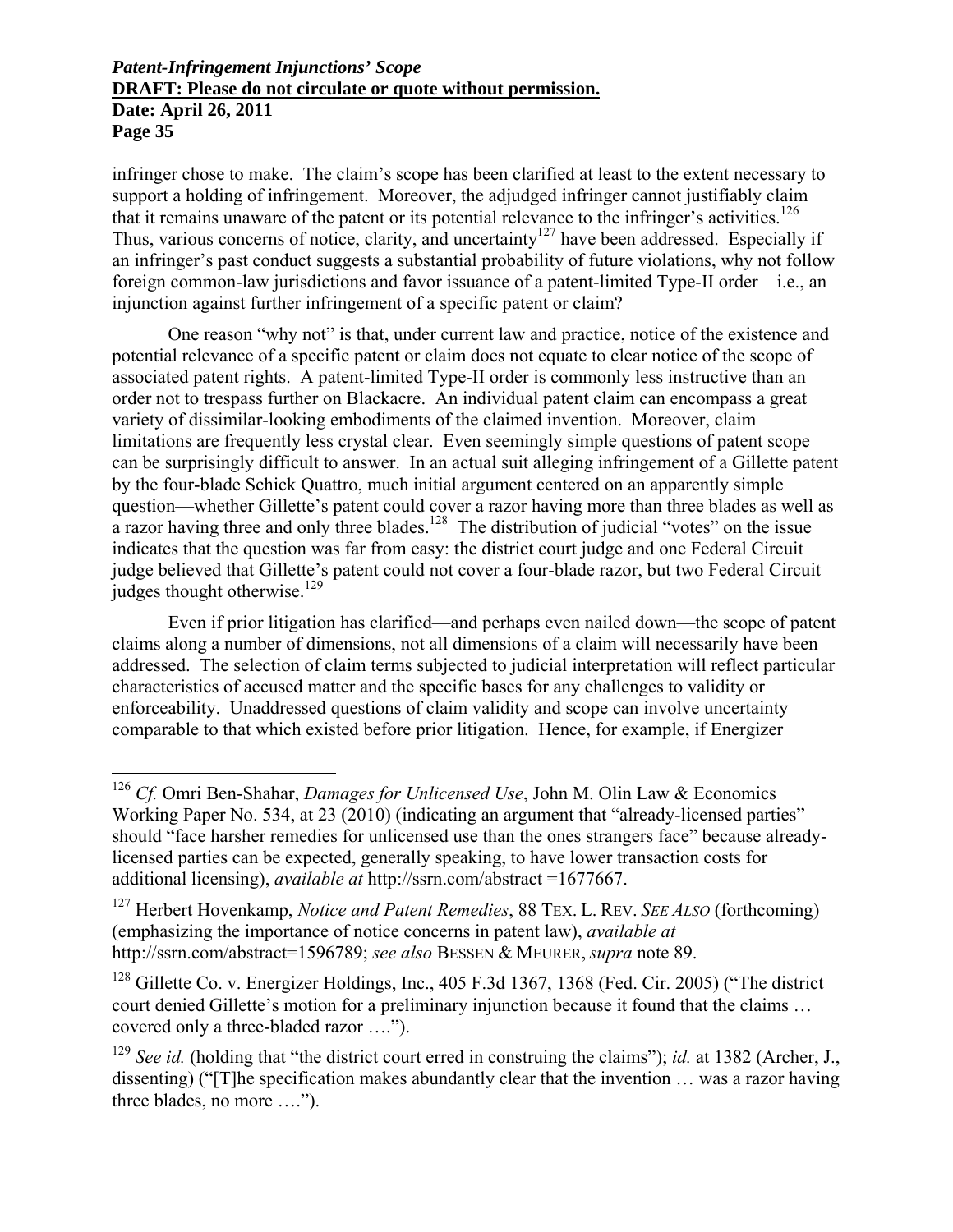Holdings, the defendant in the Gillette suit, had previously produced a razor with exactly three blades, prior infringement litigation relating to that three-blade razor might have done nothing to clarify whether the Gillette patent could cover the four-blade Quattro.

Consequently, to the extent patent-law policymakers wish to ensure that market actors, including adjudged infringers, feel free to develop and disseminate innovations that might infringe another's patent rights, those policymakers should worry about the possibility of overdeterrent injunctions. The potential severity of contempt sanctions and possibly broad-based uncertainty about the scope of a Type-II injunction can form a potent combination that deters good-faith, socially productive activity in which an infringer would have otherwise engaged.<sup>130</sup> Courts might wisely seek to ensure that, generally speaking, patent-infringement injunctions do not stray too far from the immediate environs of matter already adjudged to infringe—matter for which relevant questions of patent-claim scope have been addressed. Thus, Type-I injunctions arguably represent an appropriate default.

An advocate for Type-II injunctions might counter that an adjudged infringer is not without recourse to limit continuing uncertainty. If the infringer is in doubt about whether latercontemplated activity is at risk, the infringer can petition for clarification or modification of the original order.<sup>131</sup> Alternatively, the infringer can contract for a blanket license for activities that might otherwise violate the patentee's previously infringed patents or claims.

But such solutions are neither always feasible nor even always socially desirable. Whether because of information costs, developed distrust between parties, strategic behavior, or conditions that provide a basis for "holdup" or "holdout,"<sup>132</sup> reasonable licenses do not always occur. Uncertainty about an injunction's scope can exacerbate difficulties in coming to a satisfactory agreement, and the cost of clarifying that scope through new judicial process might be unjustifiably great for resource-strapped courts and private parties alike. In short, possibilities for private contracting or judicial clarification dilute but do not eliminate bases for believing that Type-I injunctions are likely to provide a sensible default.

Moreover, there appears to be good reason for demanding that the Type-I *effective scope* of a Type-II injunction be indicated on the face of an order itself, rather than being imposed

1

<sup>130</sup> *Cf.* Earl C. Dudley, Jr., *Getting beyond the Civil/Criminal Distinction: A New Approach to the Regulation of Indirect Contempts*, 79 VA. L. REV. 1025, 1026-28 (1993) (describing exercises of contempt power as lacking meaningful constraint).

<sup>131</sup> *See, e.g.*, Smith-Corona Corp. v. Pelikan, Inc., 784 F. Supp. 452, 486 (M.D. Tenn. 1992) ("Pelikan's motion to clarify injunction is granted.").

<sup>&</sup>lt;sup>132</sup> *Cf.* Lemley & Shapiro, *supra* note 2, at 1993 ("Injunction threats often involve a strong element of *holdup* in the common circumstance in which the defendant has already invested heavily to design, manufacture, market, and sell the product with the allegedly infringing feature."). *See generally* Guido Calabresi & A. Douglas Melamed, *Property Rules, Liability Rules, and Inalienability: One View of the Cathedral*, 85 HARV. L. REV. 1089, 1107 (1972) (describing "moving from a property rule to a liability rule" as a potential solution to a "holdout problem").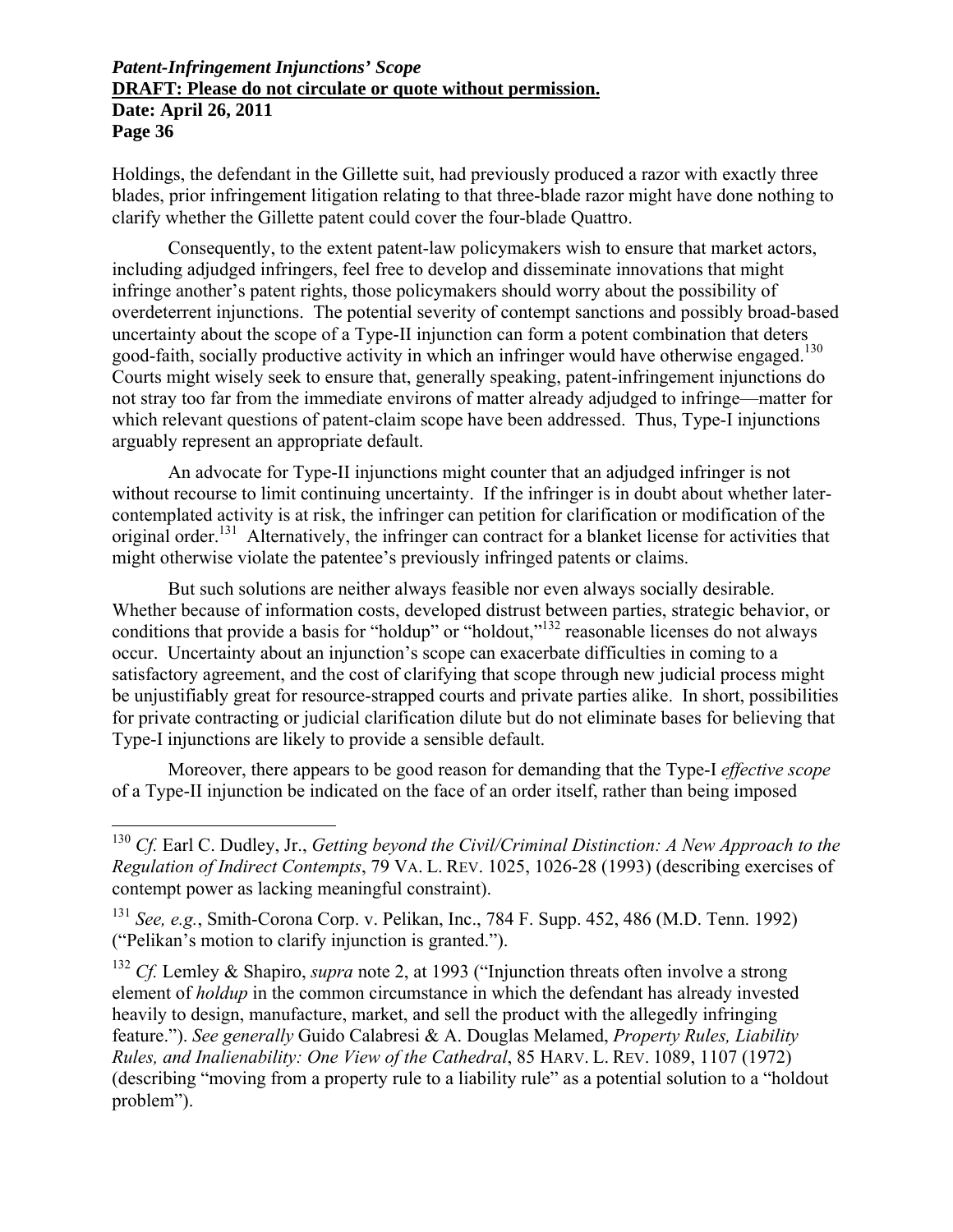through later, narrowing interpretation or application. Use of the general language of prohibition characteristic of Type-II orders might encourage unsophisticated parties to believe that the effective scope of an injunction is broader than it is. Likewise, broad Type-II language might invite error by a district court, encouraging it to believe that valid grounds for finding contempt extend substantially beyond activities explicitly prohibited by a Type-I order. Even assuming that a district court later recognizes that there are Type-I limitations on grounds for finding contempt, Type-II language might subtly distort how a district court understands those limitations. In the shadow of Type-II language, limitation of an order's effective scope might seem more a response to concerns with limiting false positives—improper holdings of contempt—than a response to Rule 65(d) concerns with notice. A court that has persuaded itself that an enjoined party's new course of action is infringing might be quicker to discount worries about false positives than concerns about adequate notice. The latter concerns more firmly require a court to consider how things looked to the infringer when the injunction issued, not merely how things look to the court now.

On the other hand, Type-I injunctions fall far short of providing a complete answer to problems of injunction scope. Most obviously, they fall short because their "no more than merely colorable differences" language explicitly incorporates a continuing reason for uncertainty—the question of whether a difference is merely colorable. Even if this phrase could be precisely defined in the abstract, its meaning in actual practice would often be unclear. This follows from the fact that determination of what is merely colorable commonly requires reference to associated patent claims. But the claims themselves likely contain latent ambiguity. Would addition of a fourth blade to a previously infringing three-blade razor constitute a colorable change? The answer presumably depends on whether one believes that the fourth blade is somehow relevant to the Gillette patent's claims. Resulting uncertainty about what constitutes a "merely colorable difference" can leave an uncomfortable degree of uncertainty about a Type-I injunction's scope.

What alternatives might enable a court to avoid such uncertainty?

A court might decline to issue any injunction at all. Although this might seem so flawed a response that it is scarcely worth mentioning, the district court in *eBay Inc. v. MercExchange,*   $LL.C.,<sup>133</sup>$  seems originally to have followed this course. A substantial cause for the district court's initial denial of an injunction was its fear that such an order would simply be no more than a prelude to "contempt hearing after contempt hearing."<sup>134</sup>

 $\overline{a}$ 

If the court did enjoin the defendants here, the court would essentially be opening a Pandora's box of new problems. This case has been one of the more, if not the most, contentious cases that this court has ever presided over…. The court predicts that if it granted the plaintiff's request for a permanent injunction, the battle would continue to

 $133$  547 U.S. 388 (2006).

<sup>134</sup> MercExchange, L.L.C. v. eBay, Inc., 275 F. Supp. 2d 695, 714 (E.D. Va. 2003), *aff'd in part, rev'd in part, vacated in part*, 401 F.3d 1323 (Fed. Cir. 2005), *vacated*, 547 U.S. 388 (2006). More fully, the district court judge in the *eBay* case stated: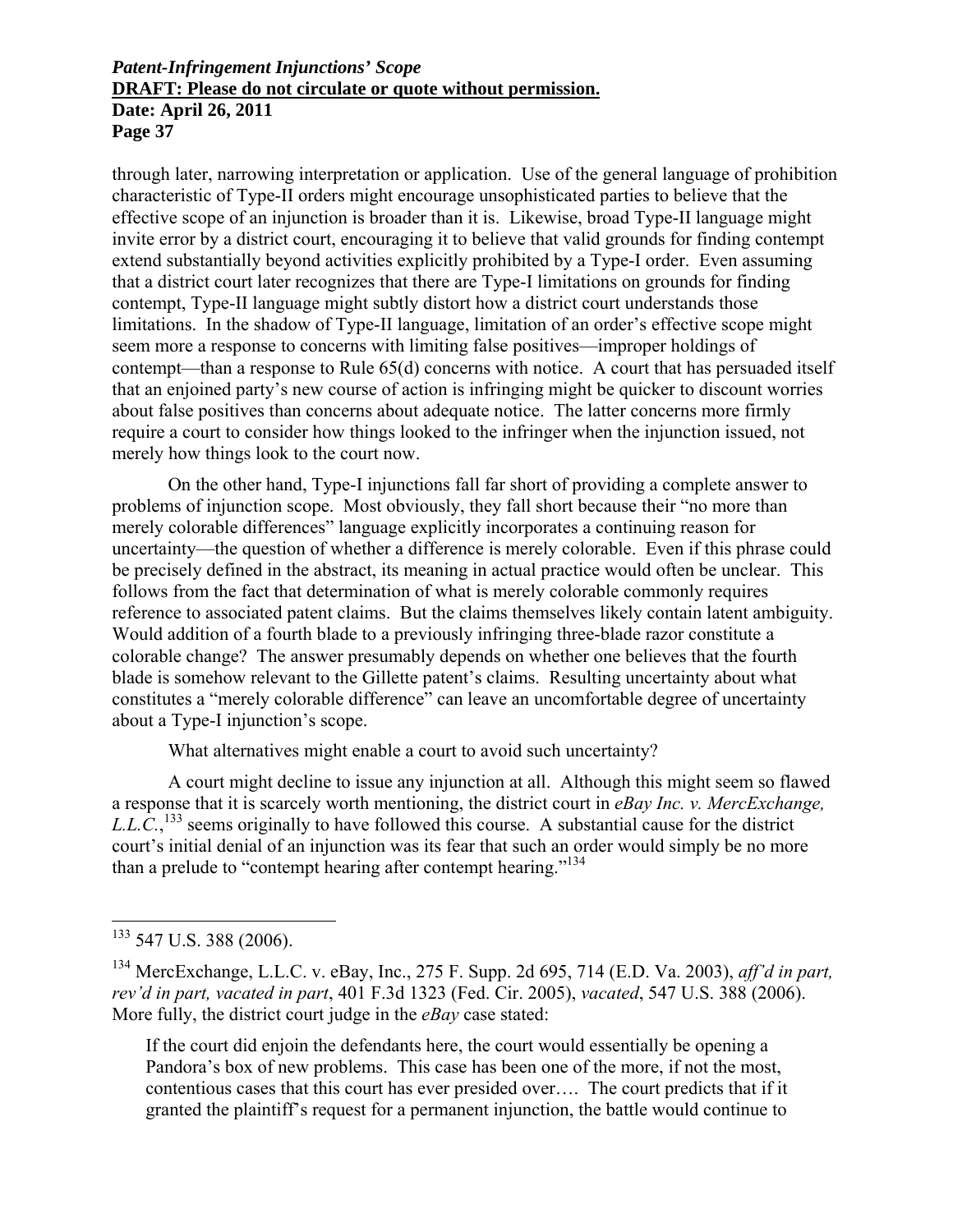**Page 38** 

A problem with the no-injunction solution to fears of later contempt proceedings is that this solution seems disproportionately likely to lead to denials of injunctions in precisely those situations where an injunction is most needed: situations where an adjudged infringer will foreseeably engage in activity likely to raise related concerns of infringement. Even if circumstances exist where an injunction will lead to more rather than less wasteful litigation, there is an externality concern with respect to correct judicial identification of those circumstances. Denial of an injunction will likely shift the burden of further foreseeable litigation to another judge, whereas grant of an injunction will likely require the granting judge to shoulder at least a portion of that burden in a later contempt proceeding. Thus, to the extent a judge wishes to limit his or her involvement in vexatious contempt proceedings, a judge trying to decide whether foreseeable future litigation justifies denying, rather than granting, an injunction might have self-interested cause to favor denial over a grant.

Compared to denying an injunction altogether, a less extreme alternative is to issue a "true" Type-0 order. Such an order would specify that it is not to be enforced against anything but the exact products or processes already held to infringe.

As already discussed, however, the true-Type-0 alternative is often not much of an alternative at all.<sup>135</sup> Outside relatively idiosyncratic fields such as pharmaceuticals, there will often be a virtually limitless pool of minor variations that can distinguish new products or processes without significant change in functionality. Under such circumstances, a true Type-0 order is likely to be essentially worthless. Permitting the possibility of contempt to be averted by, for example, offering three-blade razors that are gray, rather than black, could make the whole process of awarding injunctive relief a fundamentally empty gesture.

Type-III injunctions provide courts with a potential way to escape the Type-0-versus-Type-I dilemma. By crafting injunction-specific language, a court can avoid the haziness of a Type-I injunction's "no more than colorable differences" language while also providing relief that forbids a substantial range of conduct. As seen with the dimensional limitations in the *Stone Strong* injunction,<sup>136</sup> a successfully drafted Type-III injunction can possess comparatively clear limits that provide safe havens for a broad range of potential future activities. These havens can reduce the possibility that a combination of uncertainty and infringer risk aversion will cause an injunction's deterrent effect to overshoot its mark.

For those worried that Type-III orders will tend to favor patentee interests at excessive expense to society, it bears emphasizing that a Type-III injunction can be broader, narrower, or simultaneously broader or narrower than alternatives such as a Type-I injunction. An order to destroy certain already-existing articles or to label certain future articles as "Not to Be Sold in

be as contentious as ever…. The court envisions contempt hearing after contempt hearing .... This will result in extraordinary costs to the parties, as well as considerable judicial resources.

# *Id.*

<u>.</u>

<sup>136</sup> *See supra* text accompanying notes 121-125.

<sup>&</sup>lt;sup>135</sup> *See supra* text accompanying notes 67-68.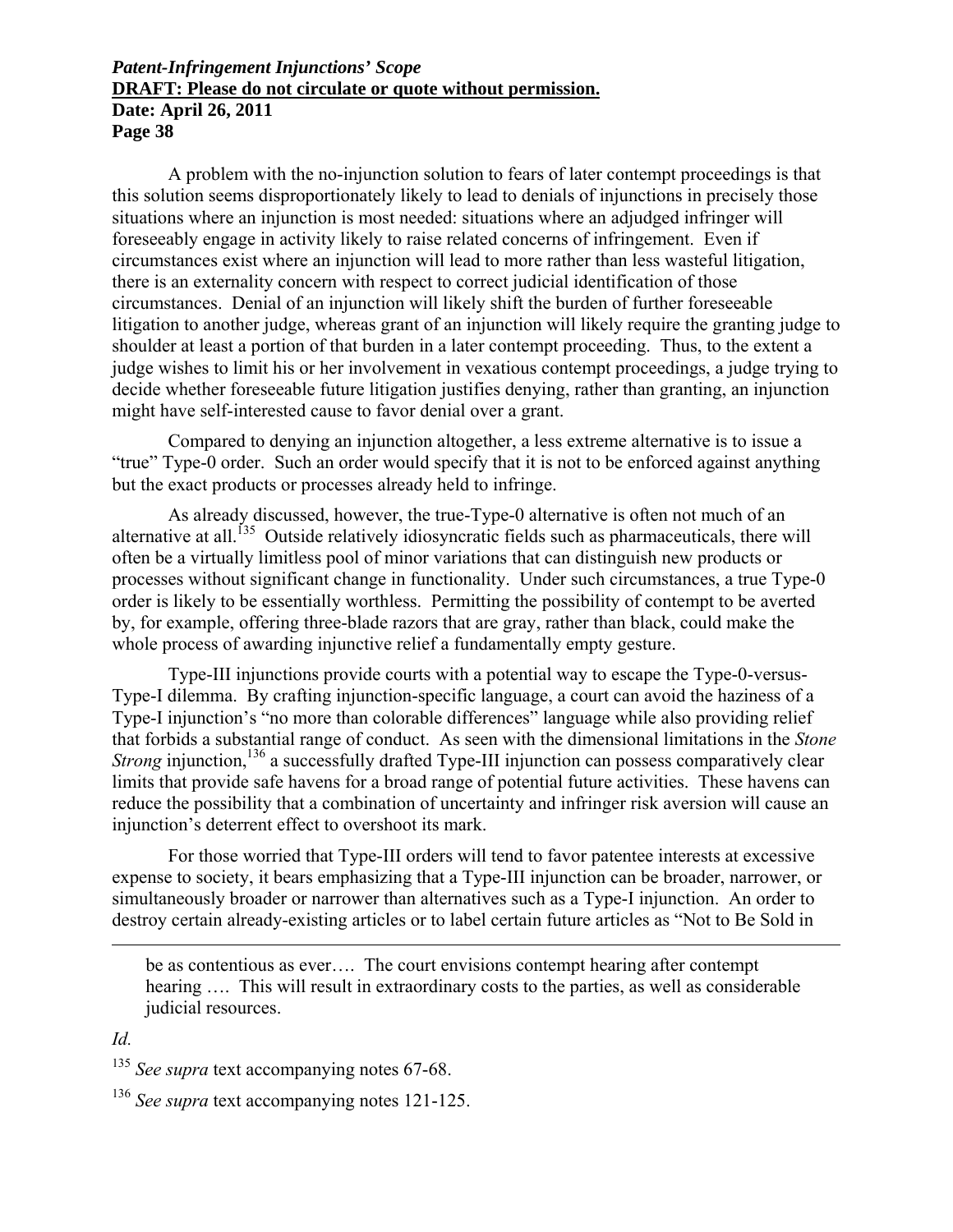the United States" can require more but also provide less than patent rights abstractly demand. By reformulating metes and bounds for purposes of injunctive relief, a Type-III-R injunction can provide an independent description of forbidden products or processes that is simultaneously overprotective and underprotective relative to a Type-I injunction.<sup>137</sup> If these gains or losses in breadth are appropriately supplemented by increased clarity, the resulting order can be easier for a court to enforce and perhaps even preferable for all parties concerned. One way for a court in the position of the *eBay* district court to try to resolve a contentious situation is thus to devise a Type-III injunction that protects vital patentee interests while also placing relatively clear limits on what the adjudged infringer must or must not do.

To the extent a court worries that a Type-III injunction will nonetheless prove to be overreaching, the court can take corrective steps. First, the court can include a sunset provision, a specific time limit on the injunction's effectiveness absent further court action.<sup>138</sup> The court can also signal a special willingness to reconsider the injunction in light of changed circumstances.139 Finally, the court can opt for a narrower Type-III injunction, perhaps in combination with a Type-I injunction that the court plans to construe narrowly.

Indeed, judicious combination of Type-III injunctions with Type-I injunctions might have the added benefit of aiding development of a more principled and predictable jurisprudence regarding the scope of the latter. Inclusion of Type-III injunctive language could provide greater assurance that the patentee has gotten *some* advantage from prior successful litigation, even if the court later denies a motion for contempt and thus requires the patentee to launch a wholly new suit against the previously adjudged infringer. Judges might thus be better insulated from fears that, without a relatively broad understanding of "no more than colorable differences," their orders will be too easily circumvented.

Still, can we really expect courts to craft Type-III injunctions are "no more burdensome  $\ldots$  than necessary to provide complete relief"?<sup>140</sup> There is undoubtedly risk that a Type-III injunction will overreach or underreach relative to what is necessary to achieve optimal enforcement of a patentee's rights. But this risk is also present with respect to Type-I injunctions, whose hazy "no more than colorable differences" language leads not only to

1

<sup>&</sup>lt;sup>137</sup> See supra text accompanying notes 120-121.

<sup>138</sup> *See* LAYCOCK, *supra* note 47, at 287 (discussing a six-month limit on an injunction against a former employee joining a competitor).

<sup>&</sup>lt;sup>139</sup> *Cf.*, Fed. R. Civ. Proc.  $60(b)$  ("On motion and just terms, the court may relieve a party or its legal representative from a final judgment, order, or proceeding for the ... reason[ that] ... applying it prospectively is no longer equitable …."). *See generally* DAVID I. LEVINE, DAVID J. JUNG & TRACY A. THOMAS, REMEDIES: PUBLIC AND PRIVATE 244 (5th ed. 2009) (discussing "[t]he uncertainty of when to apply [a] rigid standard … to modifications of injunctions and consent decrees and when a more flexible standard is appropriate").

<sup>140</sup> Califano v. Yamasaki, 442 U.S. 682, 702 (1979); *see also* Madsen v. Women's Health Ctr., Inc., 512 U.S. 753, 765 (1994) (describing *Califano* as stating a "general rule, quite apart from First Amendment considerations").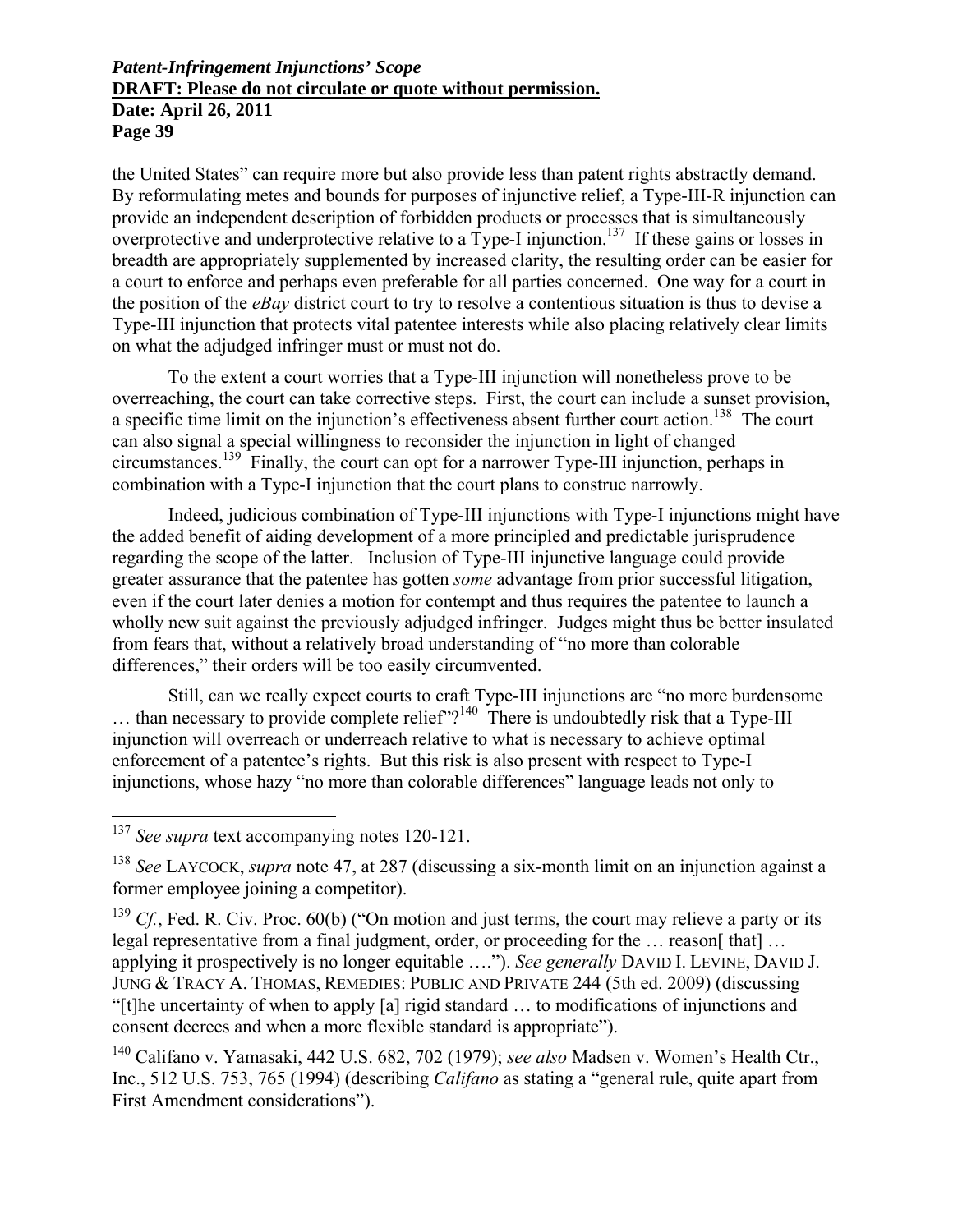immediate uncertainty, but also the possibility of an undesirably broad or narrow reading in later contempt proceedings.

Problems in choosing injunction form thus bear substantial analogy to problems in deciding the extent to which patent scope should be determined through central claims, peripheral claims, or some combination of the two. Like Type-I injunctions, central claims describe embodiments to which infringing matter needs to be substantially related.<sup>141</sup> Like some Type-III injunctions, peripheral claims seek to use language to mark the perimeter of matter that legal entitlements encompass.142

True, judicial gatekeepers for Type-III injunctions have substantial advantages over patent examiners responsible for allowing peripheral claims. Type-III injunctions are directed at particular parties who have already engaged in specific forms of infringing behavior. Further, the judicial gatekeeper, unlike the examiner, will likely oversee enforcement or modification of the legal claims that the gatekeeper's action creates.

But these advantages might not be decisive. The common roots and consequences of problems in defining claim and injunction scope run deep. They appear to be grounded in familiar difficulties associated with choosing between relatively rigid rules and comparatively flexible standards.<sup>143</sup> The fundamental nature of these difficulties suggests that, with respect to efforts to resolve problems of claim and injunction scope, common problems might dominate over differential advantages. Hence, we might justifiably suspect that decades-long debates over the merits of central claiming and peripheral claiming<sup>144—as</sup> well as the merits of Type-I-like

1

<sup>&</sup>lt;sup>141</sup> Golden, *supra* note 86, at 348-49 ("In central claiming, claims describe or point to representative embodiments of the inventive idea.").

<sup>142</sup> *Id.* at 349 ("In peripheral claiming, claims indicate the literal boundaries of patent rights.").

<sup>143</sup> *See, e.g.*, Daniel A. Crane, *Rules Versus Standards in Antitrust Adjudication*, 64 WASH. & LEE L. REV. 49, 51 (2007) (suggesting that an existing tendency to shift toward standards-based adjudication in antitrust law will likely be followed by a "swing back toward rules"); Louis Kaplow, *Rules Versus Standards: An Economic Analysis*, 42 DUKE L.J. 557, 560 (1992) (assuming, for purposes of analysis, that "the only distinction between rules and standards is the extent to which efforts to give content to the law are undertaken before or after individuals act" (emphasis omitted)).

<sup>144</sup> *See, e.g.*, Dan L. Burk & Mark A. Lemley, *Fence Posts or Sign Posts? Rethinking Patent Claim Construction*, 157 U. PA. L. REV. 1743, 1746 (2009) (suggesting that U.S. patent law might improve through a return to central claiming, under which "the patentee discloses the central features of the invention … and the courts determine how much protection the patent is entitled to"); Fromer, *supra* note 125, at 772 (arguing that patent law should "incorporate further aspects of central claiming"). *See generally* John M. Golden, *Construing Patent Claims According to Their "Interpretive Community": A Call for an Attorney-Plus-Artisan Perspective*, 21 HARV. J.L. & TECH. 321, 349 (2008) (describing a protracted historical shift from central to peripheral claiming).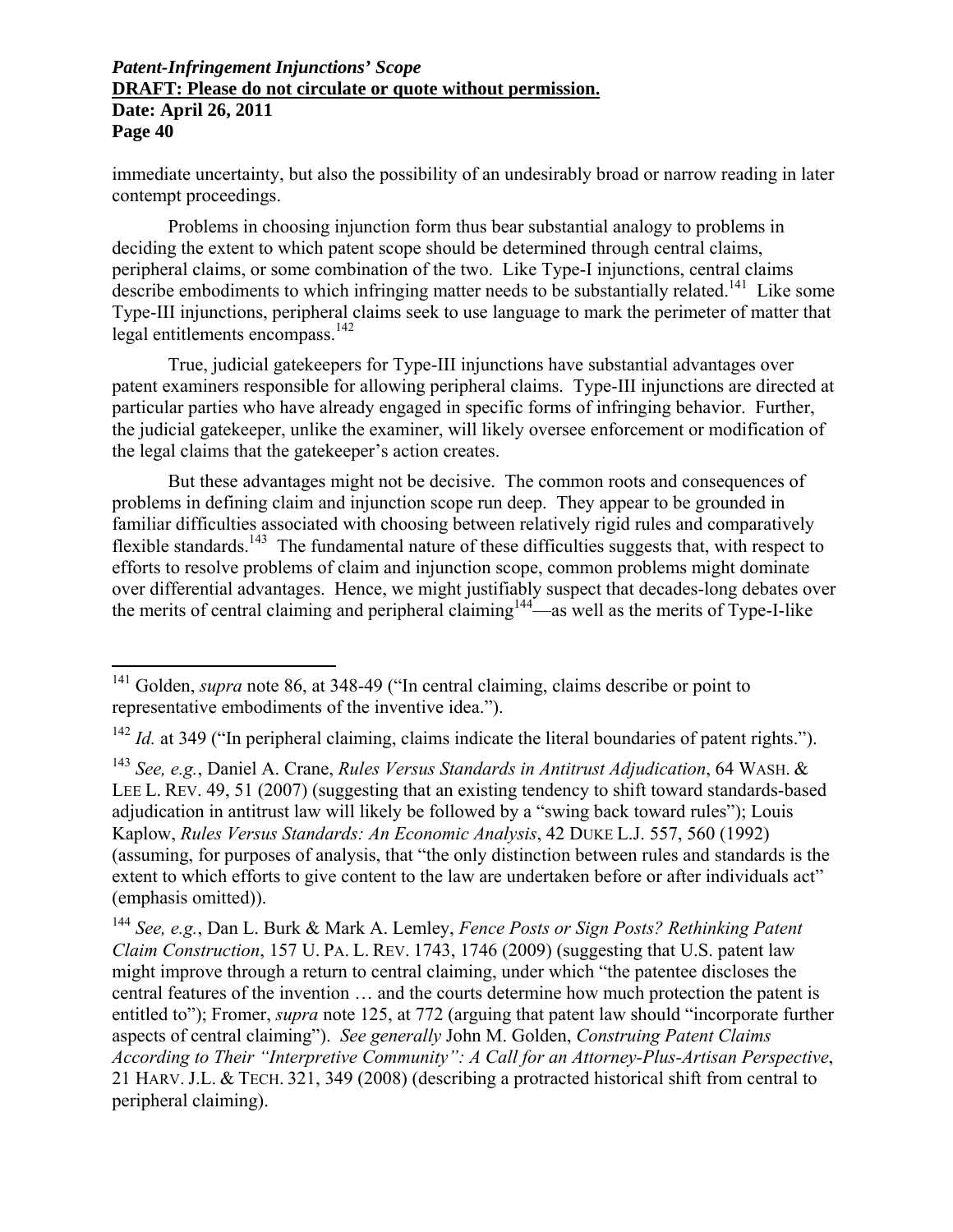$\overline{a}$ 

 $d$  doctrines of equivalents<sup>145</sup>—suggest that analogous concerns of injunction scope will lack easy universal answers.

We can console ourselves, however, by noting that questions of what type of injunction a court should issue are really just a subset of questions that courts encounter all the time in trying to provide well-tailored yet effective remedies in individual cases. As compared with a Type-I injunction, a Type-III injunction tends to frontload questions about an injunction's effective scope. Thus, particularly when Type-III language is not a product of consent, a court should probably take special care to ensure that the injunction is properly tailored. To this end, the court should be required to articulate a justification for the injunction's scope that enables the trial court's reasoning to be scrutinized on appeal. The court's justification should explain why a Type-III injunction's specific language is likely to advance interests such as notice, compliance, enforceability, and administrability, and why these advantages outweigh risks of overreach or underreach relative to a conventional Type-I order.<sup>146</sup> The burden of articulating such reasoning should remind district courts of the need for circumspection in the crafting of injunctive relief and thereby help prevent abuse of Type-III injunctions' multifariously malleable form.

In any event, the key point is that district courts have an additional arrow—the capacity to craft a Type-III injunction—in their remedial quiver. An individual court in an individual case will have to do the best it can to determine whether a Type-I or Type-III injunction will better place the parties and society in an appropriate "rightful position."147 Concerns of overdeterrence and undeterrence can justify viewing a Type-I injunction as the default. But particular circumstances, perhaps including a party's willingness to draft a sensible Type-III order, can

147 David S. Schoenbrod, *The Measure of an Injunction: A Principle to Replace Balancing the Equities and Tailoring the Remedy*, 72 MINN. L. REV. 627, 678 (1988) ("The injunction's *aim* must be the plaintiff's rightful position, but to achieve that aim, its *terms* may impose conditions … that require actions going beyond the plaintiff's rightful position."); *see also* Tracy A. Thomas, *Understanding Prophylactic Remedies Through the Looking Glass of* Bush v. Gore, 11 WM. & MARY BILL RTS. J. 343, 389 (2002) ("The right level of protection commonly accepted for injunctive remedies is the return of the plaintiff to her rightful position.").

<sup>145</sup> *See, e.g.*, Michael J. Meurer & Craig Allen Nard, *Invention, Refinement and Patent Claim Scope: A New Perspective on the Doctrine of Equivalents*, 93 GEO. L.J. 1947, 2010 (2005) (calling for "balance[ing] refinement cost savings and innovative incentives created by the [doctrine of equivalents] against the harm to competition and rent-seeking costs created by the doctrine."); Doug Lichtman, *Substitutes for the Doctrine of Equivalents: A Response to Meurer and Nard*, 93 GEO. L.J. 2013, 2030 (2005) (arguing that "the doctrine of equivalents should play a significant role in patent interpretation").

<sup>146</sup> *See* Tracy A. Thomas, *The Prophylactic Remedy: Normative Principles and Definitional Principles of Broad Injunctive Relief*, 52 BUFF. L. REV. 301, 369 (2004) (discussing how in deciding on an appropriate remedy a "court uses traditional decisionmaking tools such as costbenefit analysis or balancing of the equities … to select from among the possible alternatives"); *cf. id.* at 332 (arguing that prophylactic remedies should be "narrowly targeted at redressing the proven harm" and have "a sufficient causal nexus to the established harm").